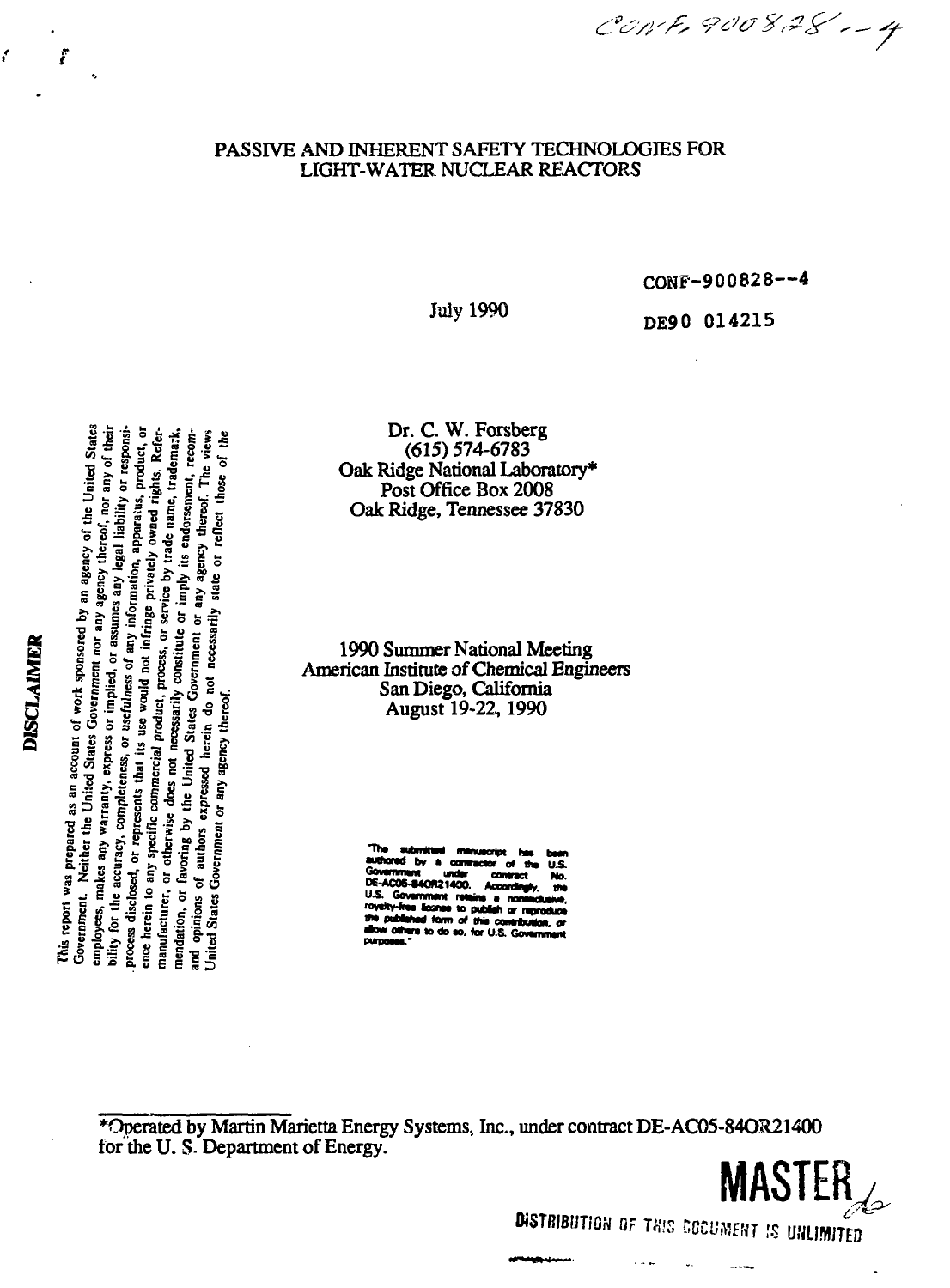#### Abstract

 $\epsilon$ 

Accidents at the Chernobyl and Three Mile Island (TMI) nuclear power plants have resulted in a reevaluation of safety philosophies for future light-water reactors (LWRs). One direction for development of improved nuclear power reactor safety is the use of passive safety systems and inherent safety characteristics. A four-step program has been initiated at Oak Ridge National Laboratory (ORNL) to investigate these options for LWRs. The steps are: definition of goals, determination of functional requirements for safety of LWRs, identification/characterization/invention/development of passive/inherent safety technology options (safety building blocks), and development of integrated reactor designs. A brief description of the progress at ORNL and elsewhere in each area is provided.

Two prerequisites are required before new approaches to safety can be developed – determination of safety goals, and identification of the functional requirements for safety. The overall objectives of this work is to achieve PRIME safety. PRIME is an acronym for Eassive safety systems, Resilient safety, Inherent safety characteristics, Malevolence resistance, and Extended time safety. The basis, definition, and implications of PRIME safety are provided.

Throughout the past year, the major emphasis has involved identifying, describing, and evaluating both existing and proposed passive and inherent safety technologies applicable to LWRs. These technologies provide the building blocks (structures, systems, and components) upon which power plants can be designed. Over 70 classes of such technologies were identified, including those to regulate nuclear reactor power levels, ensure reactor cooling under all circumstances, control energy releases in accidents, and contain radionuclides. Many of these technologies are applicable to other types of nuclear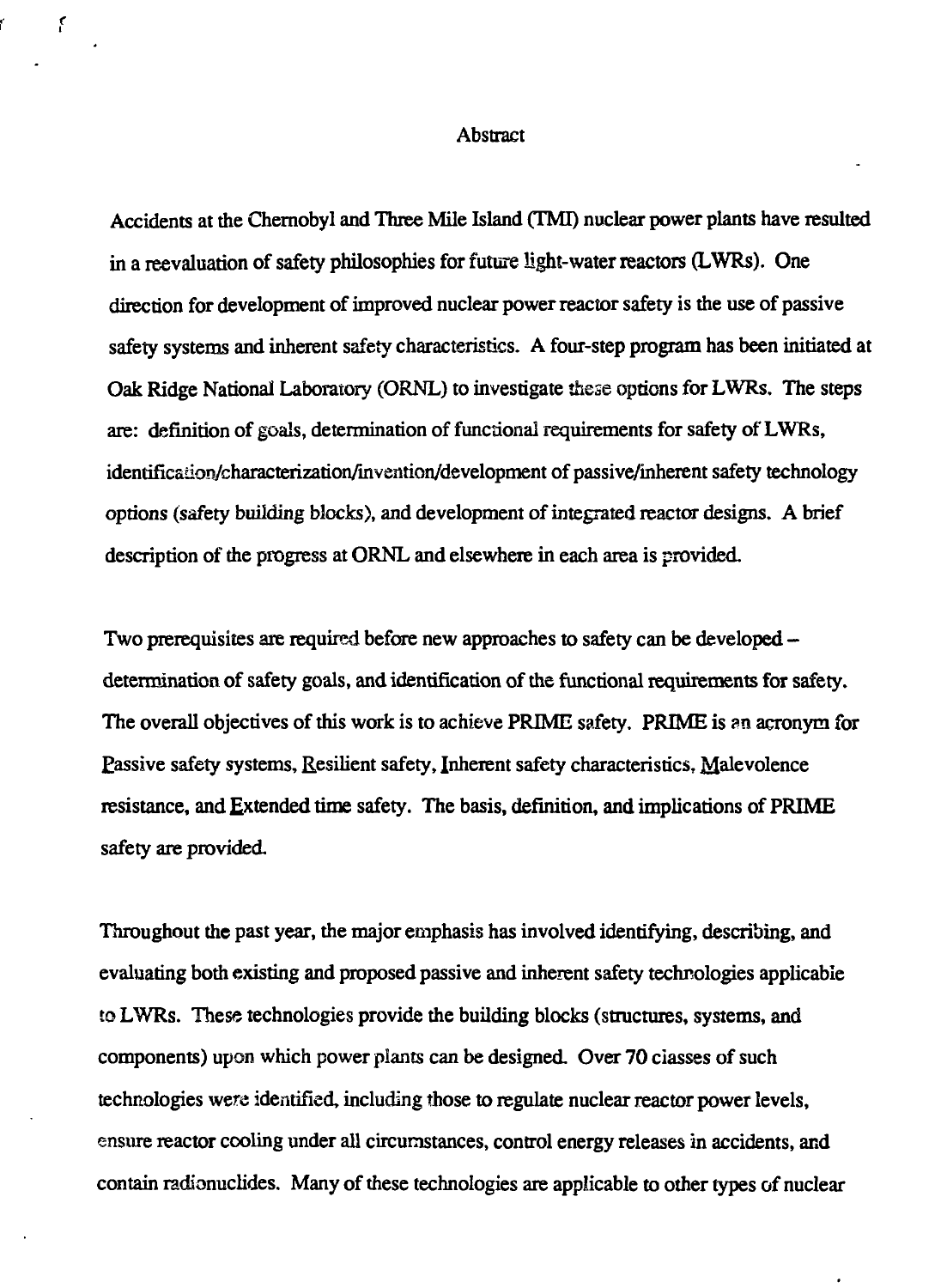power plants and chemical plants. A description of this study, its conclusions, and applicability of these technologies to nuclear and chemical plant design is provided.

 $\mathcal{I}$ 

The final step is to develop advanced reactor options with PRIME safety. Various designs have been proposed by different organizations. The systematic approach to understanding safety goals and requirements establishes a basis for characterizing and categorizing LWR options. Preliminary observations of the status of development of new concepts arc included.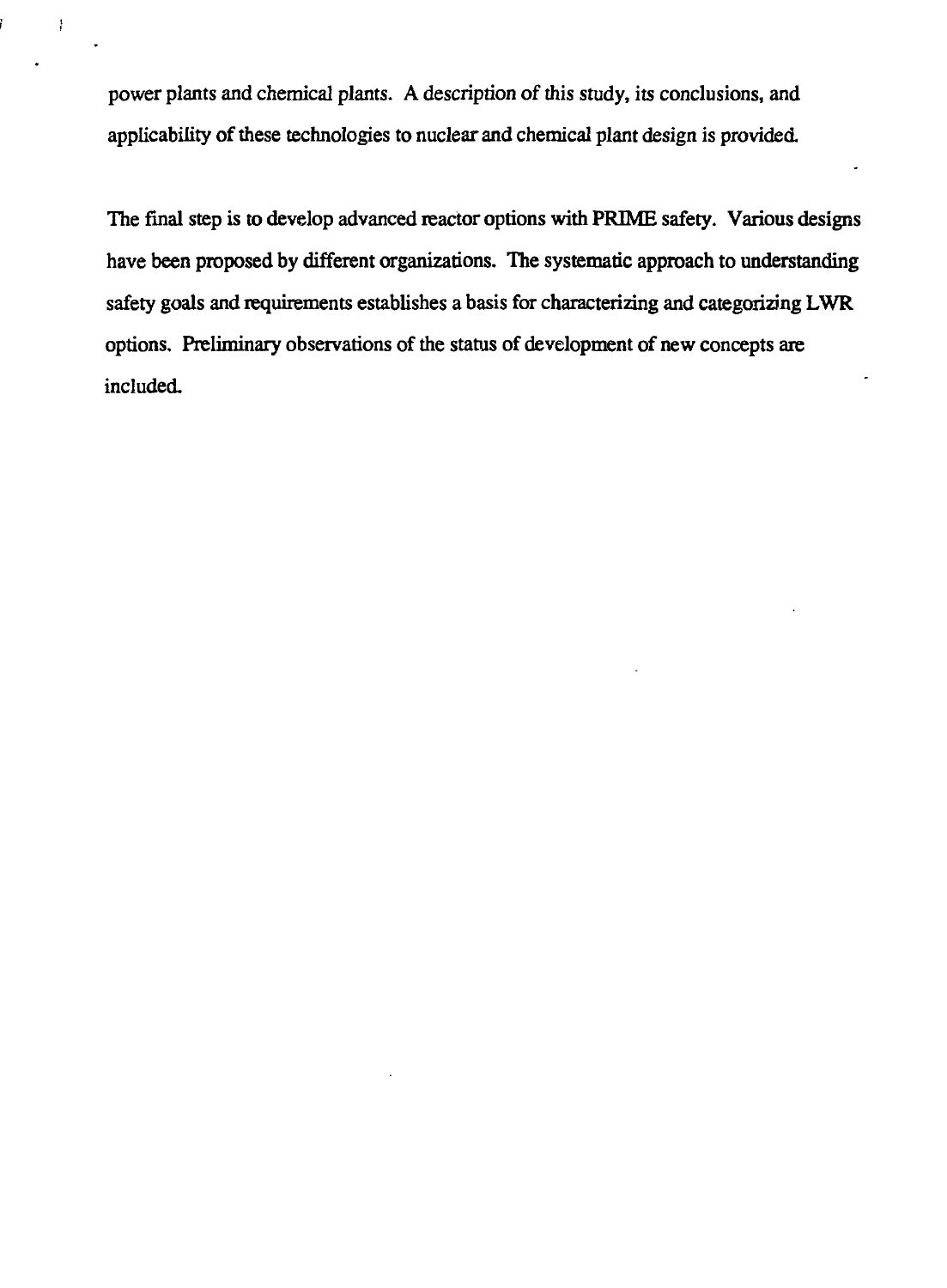$\mathcal{F}$ 

 $\overline{a}$ 

 $\overline{a}$ 

l,

|    | Abstract            |                          |                                                           |                |
|----|---------------------|--------------------------|-----------------------------------------------------------|----------------|
| 1. |                     | Introduction             |                                                           | 1              |
| 2. | <b>Safety Goals</b> |                          |                                                           | $\overline{2}$ |
|    | 2.1                 |                          | Why Consider New Approaches to Nuclear Power Safety?      | $\overline{2}$ |
|    | $2.2^{\circ}$       | Implications             |                                                           | 5              |
|    | $2.3 -$             |                          | Approaches to Safety                                      | 6              |
|    |                     | 2.4 PRIME Safety         |                                                           | 8              |
|    | 2.5                 |                          | <b>Implications of PRIME Safety</b>                       | 11             |
| 3. |                     |                          | <b>Functional Safety Requirements for LWRs</b>            | 12             |
|    | 3.1                 |                          | <b>Uses of Functional Analysis</b>                        | 12             |
|    | 3.2                 |                          | <b>Results of Functional Analysis</b>                     | 13             |
|    | 3.3                 |                          | <b>Critical Safety Issues</b>                             | 14             |
| 4. |                     |                          | Structures, Systems, and Components                       | 14             |
|    | 4.1                 |                          | Identification of Passive and Inherent SSCs for LWRs      | 16             |
|    |                     | 4.2 Observations         |                                                           | 18             |
|    |                     | 4.2.1                    | Passive and Inherent SSCs                                 | 18             |
|    |                     |                          | 4.2.2 Limits to Passive and Inherent Safety               | 18             |
|    |                     |                          | 4.2.3 Sources of Technology                               | 23             |
|    |                     |                          | 4.3 Chemical Technology                                   | 23             |
|    | 4.4                 |                          | <b>Technologies from Other Fields</b>                     | 25             |
|    | 4.5                 |                          | Applicability of Building Blocks to the Chemical Industry | 27             |
| 5. |                     | <b>Advanced Reactors</b> |                                                           | 27             |
|    | 5.1                 |                          | <b>Evolutionary Plant LWRs</b>                            | 28             |
|    | 5.2                 |                          | <b>Evolutionary Technology LWRs</b>                       | 28             |
|    | 5.3                 |                          | <b>PRIME Reactors</b>                                     | 32             |
| 6. |                     | Conclusions              |                                                           | 33             |
| 7. |                     | References               |                                                           | 34             |
|    |                     |                          | Appendix A. Technical Description of PIUS LWRs            | 38             |

 $\sim 10^{-10}$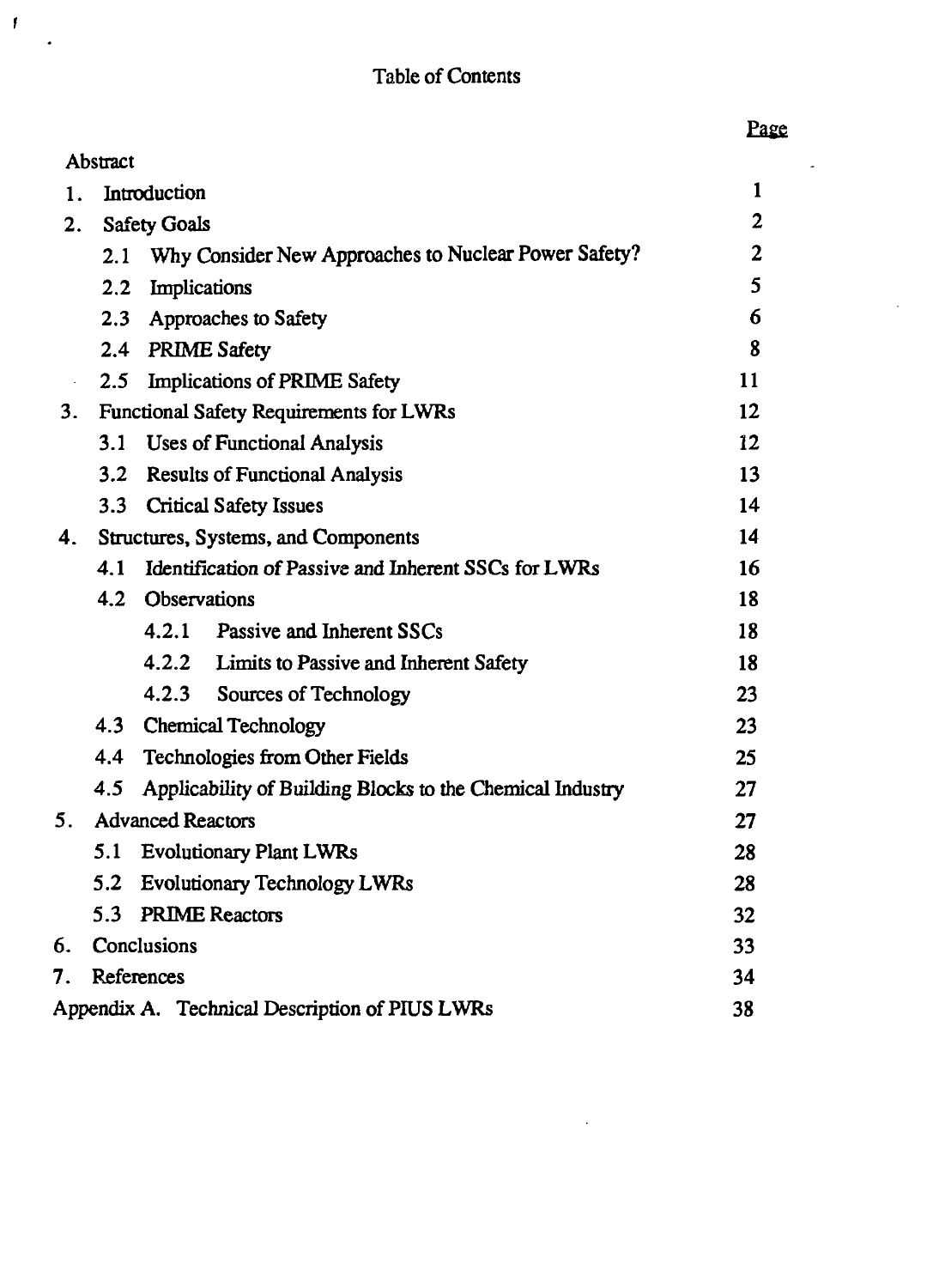# I. Introduction

 $\mathbf{r}$ 

The Chernobyl and Three Mile Island (TMI) accidents have resulted in a reevaluation of safety philosophies for nuclear power reactors. From this reevaluation, several directions for safety have evolved: (1) improvement of the institutions associated with nuclear power, (2) improvement of existing technologies, and (3) design of reactors with passive/inherent safety. Passive/inherent safety implies a technical revolution in our approach to nuclear power safety. The examination of new directions in the nuclear industry is, in many ways, parallel to what occurred in the chemical industry following the Bhopal chemical disaster in India which killed thousands [Kletz, 1984; Corbett, 1988]. This direction is discussed herein for light-water reactors (LWRs) – the predominant type of power reactor used in the world today.

At Oak Ridge National Laboratory (ORNL), our approach to the development of passive/inherent safety for LWRs consists of four steps:

- » identify and quantify safety requirements and goals;
- identify and quantify the technical functional requirements needed for safety;  $\bullet$
- identify, invent, develop, and quantify technical options that meet both of the above requirements; and
- integrate safety systems into designs of economic and reliable nuclear power plants.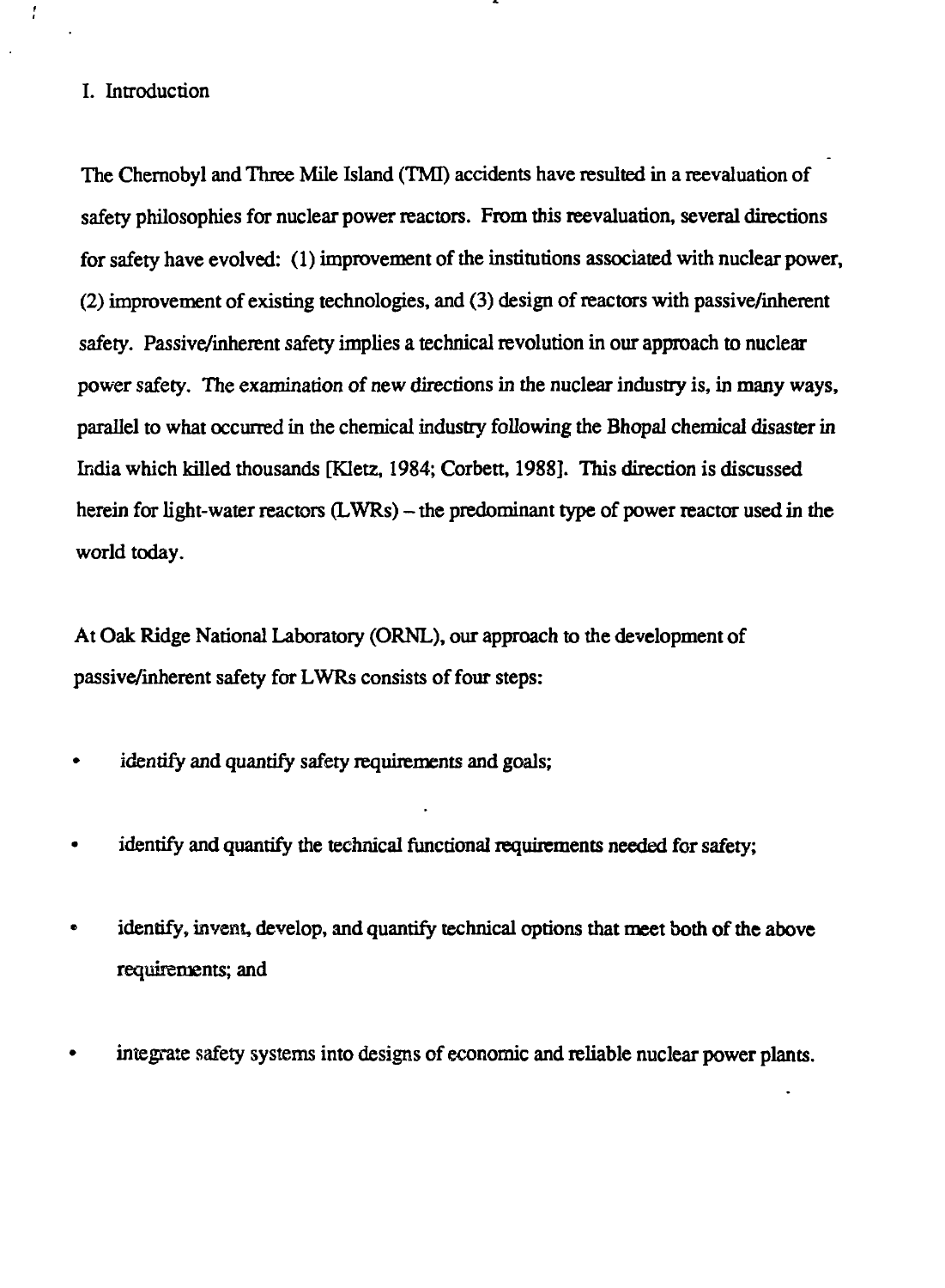Significant progress has been achieved in the first three steps of this program. The last step involves primarily the reactor vendors. These activities, as well as related activities worldwide, are described here.

2. Safety Goals

f

J

Before research and development of any technology can begin, it is essential to define the goals - particularly, safety goals. This involves asking several questions such as:

1. What are the incentives for new safety goals?

- 2. What are the options?
- 3. What are the implications?

2.1 Why Consider New Approaches to Nuclear Power Safety?

A series of events, starting with the accident at the TMI Nuclear Power Plant, has led to a fundamental rethinking within the nuclear community about historical approaches to nuclear power plant safety. Public acceptance, economics, and environmental issues have all contributed to this reassessment

Nuclear energy has become controversial, with issues such as safety and radioactive waste disposal receiving major attention. The TMI and Chernobyl accidents have contributed to the controversy, as have a variety of life-style issues.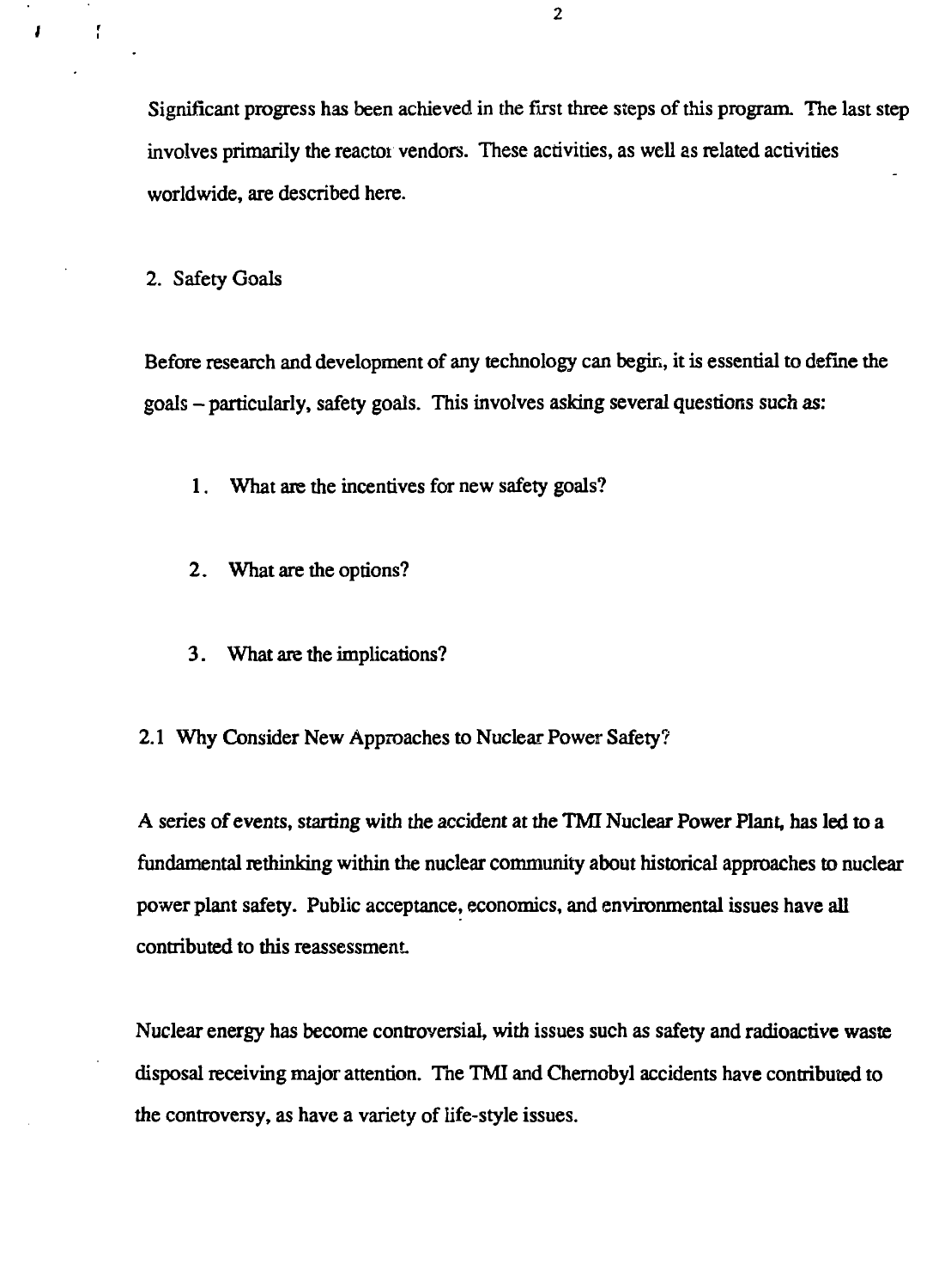Nuclear power costs have increased. This includes direct costs (capital and operating) and indirect costs (investment risk). Associated with these cost increases has been a wide variability of costs between different plants (Cook, 1985). *It* appears that 30 to 60% of the costs are associated with safety. This implies that if major improvements in economics are to be obtained, new approaches to safety arc required. Several factors associated with economics are particularly noteworthy:

 $\mathbf{I}$ 

ł

The combined operating and fuel costs [UDI, 1988] of nuclear power plants [21.8 mills/kWh(e)] have grown rapidly until in 1987 they exceeded the average operating and fuel costs of coal-fired power plants [20.7 mills/kWh(e)] in the United States. A more detailed analysis shows that the growth of nuclear fuel costs [7.5 mills/kWh(e)j has been low and is low compared to equivalent coal fuel costs [16.4 mills/kWh(e)]; but, operating costs have risen rapidly. Many of the operating *costs reflect* tightening safety requirements. Safety systems require very high quality-assurance standards, thus implying high maintenance costs. Furthermore, other requirements that support safety, such as security, have expanded with corresponding cost increases. Nuclear power is now economical only in those parts of the country with high fossil fuel prices.

The complexity of current nuclear power plants makes operation and maintenance difficult [Golay, 1988; Golay, 1990b]. Functional reliability and production costs are highly dependent on management and work-force skills. The nuclear reactor itself is simpler than a fossil fuel boiler, and the steam electric equipment is similar to that used in fossil plants. The complexity lies in the active safety systems and their interactions with the power plant. Some indicators of the impact of complexity on operations are the extremely wide variations in plant reliability and production costs. For example, there is over a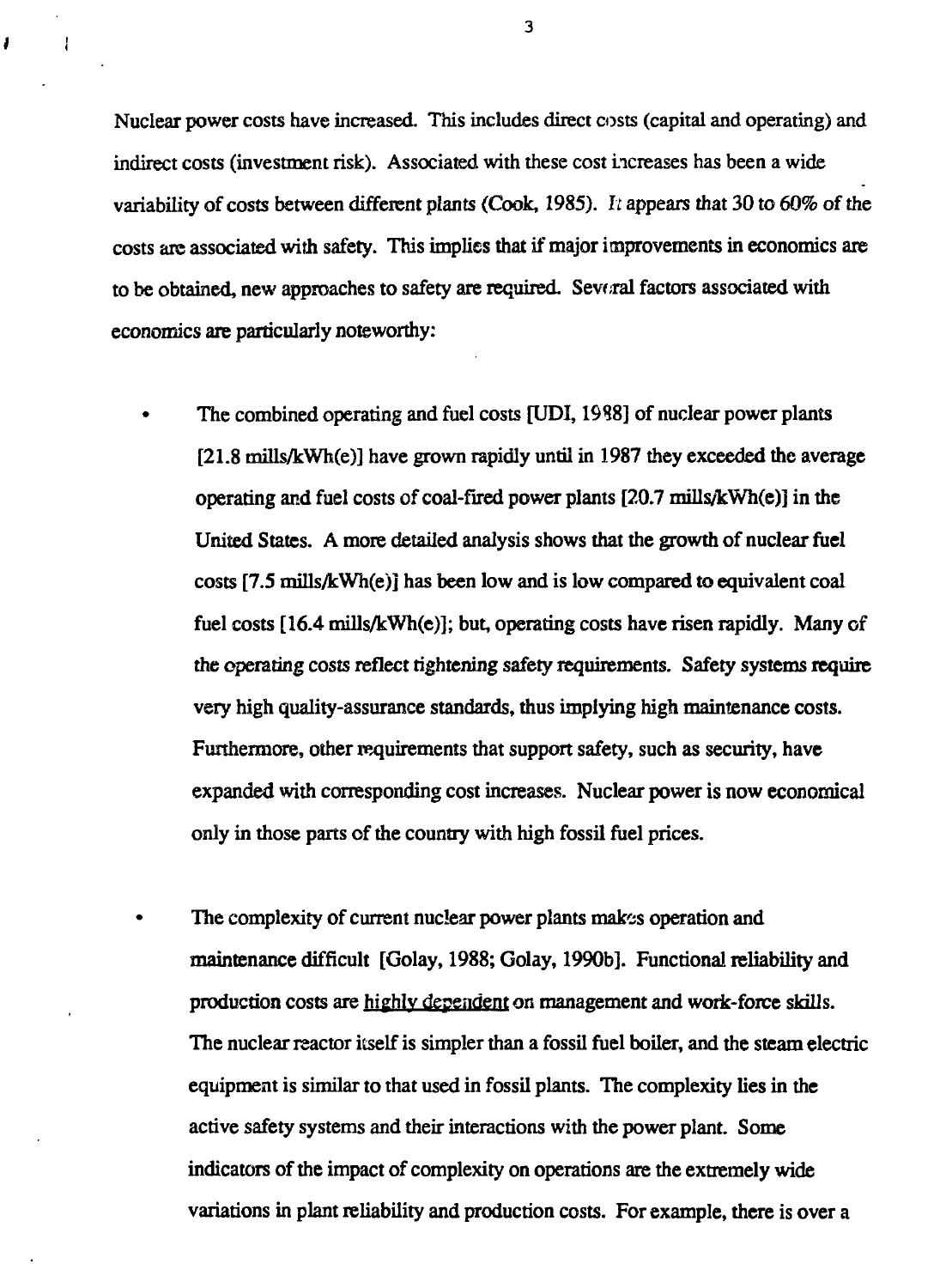factor of 5 difference in operating costs for similar plants. There are also large variations in plant reliability [Golay, 1990a]; some plants and utilities have consistently good records, while others have had both good and bad experiences.

In terms of complexity and resulting demands on management and work-force skills, the aircraft industry is the only commercial equivalent. It is, however, simpler in one important respect - the most complex technical operations, such as maintenance, are centralized in locations where a few specialized companies conduct these operations for the operating airlines. This option does not exist for nuclear power plants since they cannot be transported.

Finally, the utilities have a concern for investment risk [Carnesale, 1981]. Historically, industrial organizations have understood that accidents could destroy industrial facilities. However, they did not fuily appreciate until after the events at Bhopal, TMI, and Chernobyl, that the total financial risks for some types of accidents were far greater than the loss of the facility.

The accident at TMI had many far-reaching effects. For example, the operation of the "sister" TMI-1 reactor was stopped for several years. In addition, the utilities that owned reactors similar in design to TMI had to undertake large retrofit programs, suffer extensive licensing delays, and receive much public criticism. The accident also contributed to the eventual shutdown of a similar reactor in California - Rancho Seco.

Recent environmental concerns  $-$  particularly the carbon-dioxide greenhouse effect  $-$  may imply expansion of nuclear power by an order of magnitude [Forsberg, 1990] and

4

Í

 $\overline{1}$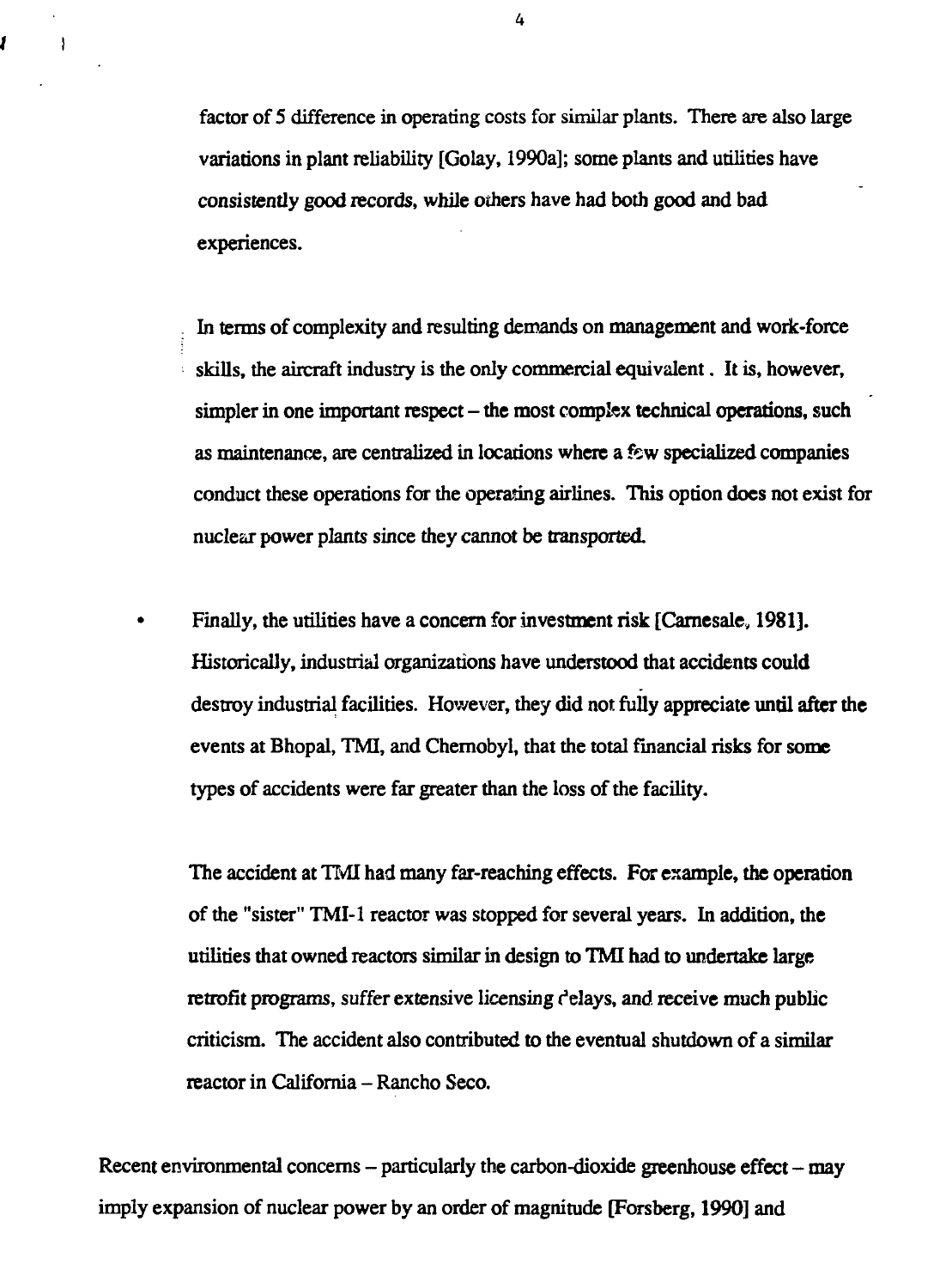largescale use in undeveloped countries. This has major implications for long-term safety requirements and approaches to safety.

- The public acceptance of any technology partly depends on the absolute number of accidents, not the accident rate. This was first emphasized in 1963 in die aircraft industry by the Swedish engineer Bo K. O. Lundberg [Weinberg,1989; Lundberg, 1963]. Lundberg recognized that if the aircraft accident rate was constant and there was continued growth of the industry, the public acceptance of the industry and of flying would become a major problem due to the publicity of each accident. The experiences of the aviation industry on the institutional necessity for reducing accident rates is probably applicable to the nuclear industry.
- If nuclear power is used on a large scale in underdeveloped countries, there will be increased concerns about low skill levels, political instabilities, and limited resources to be applied to safety [Kessler, 1990; Goldman, 1990; Hibbs, 1990]. These factors may increase accident probabilities if passive and inherent safety technologies axe not used

#### 2.2 Implications

f,

An overall perspective of the technology shows that most of the technology is reliable and economical. The difficulties are concentrated in a small area - the high cost and controversy associated with safety systems. This implies that a research program with a relatively narrow focus has the potential for high payoffs. In many respects, the technical position is analogous to that of the commercial airline industry in the early 1950s. At that time, the industry was a regional, high-cost enterprise because aircraft performance, cost,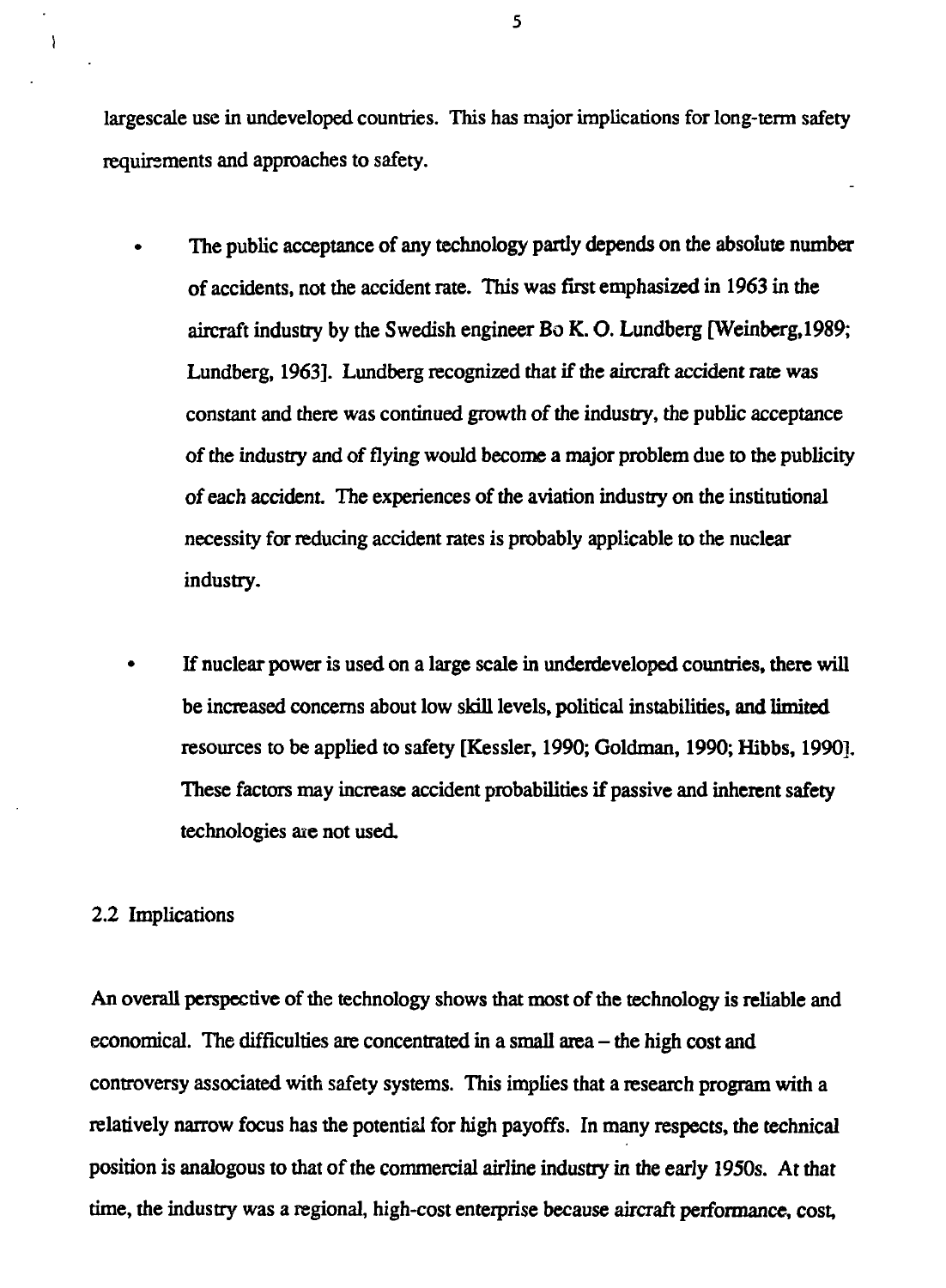and safety were limited by the high weight-to-power ratios of complex piston engines. However, the development of the jet engine simultaneously improved economics, performance, and safety. In a similar manner, existing LWR safety systems are the limiting factor for nuclear power.

#### 2.3 Approaches to Safety

 $\overline{\phantom{a}}$ 

There are different approaches to safety. The designs of current nuclear safety systems have evolved from various experiences over a number of years. The LWR was originally developed for submarine service; therefore, the early design  $g$  als were for a very compact, high-power-density nuclear power plant. The requirement of small size placed a major emphasis on the use of active, mechanical equipment for operating and protection systems because such systems are more compact than other alternatives.

For power reactors, the submarine reactor was scaled up by almost a factor of 100, and safety systems for accident control and mitigation were added. Active, electromechanical systems (valves, motors, pumps, diesel generators) were included because they appeared inexpensive, were easy to design, and had. already been tested. Due to a variety of outside factors, the basic de  $\dot{\mathbf{r}}$  en was fixed very early (Arthur, 1990). As described by Arthur, "The role of the U.S. Navy in early reactor-construction contracts, efforts by the National Security Council to get a reactor  $-\text{any}$  reactor  $-\text{working}$  on land in the wake of the 1957 Sputnik launch as well as the predilections of some key officials all acted to favor die early development of light-water reactors... by the mid-1960s, fixed the industry's path."

Some knowledge of nuclear power reactors is required in order to understand why these safety systems have become so expensive and controversial. Nuclear reactors are designed to produce heat by fissioning (splitting) of atoms of uranium into smaller pieces. This heat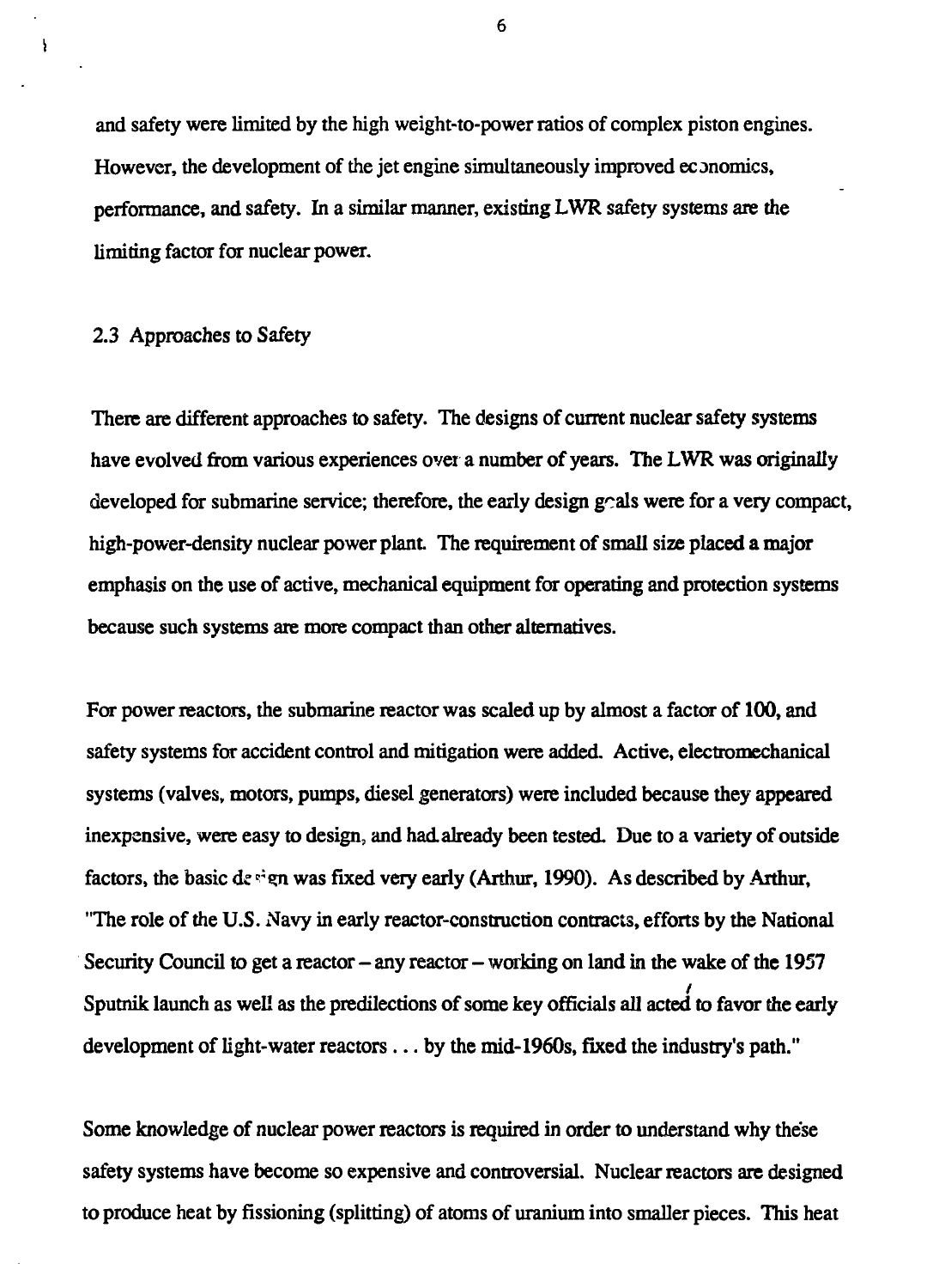is then used, as in coal, oil, or natural gas power plants, to generate steam that, in turn, produces electricity. Unfortunately, the "fission products" formed in the heat generation process are very toxic. A safe reactor is one that does not allow these toxic fission  $products - the by product of nuclear reactions - to escape to the environment.$ 

The concem about nuclear reactor accidents is that hazardous fission products are located in a high-temperature heat source. If the reactor should overheat, hazardous vapors and small particles will be generated and might escape to the atmosphere. The problem is similar to preventing a fire in a warehouse containing toxic materials. Abnormally high temperatures destroy containers and help spread toxic materials to the environment. For a nuclear reactor, there is a complicating factor. Immediately after reactor shutdown, the heat generation rate in the reactor does not drop to zero. Instead, the reactor continues to produce heat at a fraction of its full power level (tens of megawatts for a large reactor) for weeks from radioactive decay heat. This heat release cannot be stopped - it is a law of nature; thus, cooling must be continued for a considerable time after shutdown. This is not a problem for very small reactors, such as research reactors because the total heat is very small and will conduct through the walls of the machine to the atmosphere. For large reactors, however, the heat would be sufficient to melt the core unless there is cooling for months after shutdown. For typical LWRs, a loss of core cooling will lead to core  $d$ estruction  $-$  such as occurred at TMI  $-$  within hours.

All U.S. power reactors are of the water-cooled type. The cooling method to remove decay heat is simply to add water. The active safety emergency core-cooling systems operate similar to those used by fire departments. Diesel engines provide power to operate pumps that deliver water onto the reactor core. Pumps and other equipment require many megawatts of electricity, which must always be available. It is *very* expensive to ensure,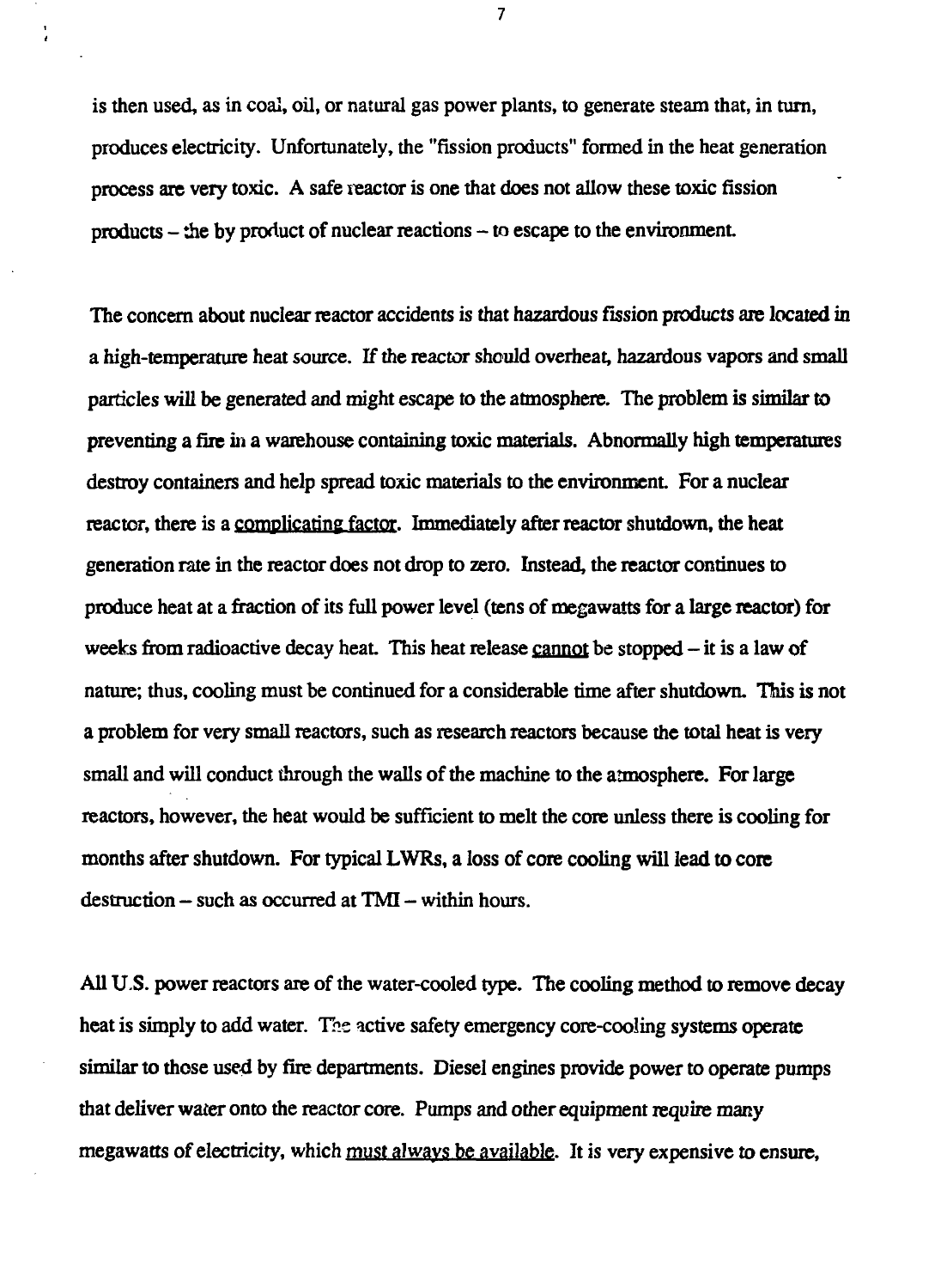through multiple redundant equipment, that loss of cooling will never occur. For example, the installed cost of a *set* of safety-related emergency diesel generators exceeds \$50 x 10<sup>6</sup> .

The difficulties with active safety systems have resulted in new approaches to reactor safety, in particular, the use of passive and inherent systems. To avoid confusion of safety terms, the International Atomic Energy Agency (IAEA) held a meeting in Västerås, Sweden, in 1988, which drafted consensus definitions for safety terms (Table 1). These definitions are used in the discussions that follow.

#### 2.4 PRIME Safety

The above concerns with nuclear power have resulted in development of a set of design goals which, if achieved, would eliminate safety as a public acceptance, environmental, or economic issue. Such design goals are independent of the technology and may be applicable to chemical plants.

Five characteristics for safety have been identified as necessary to eliminate major accidents. These are £assive safety systems, Resilient safety, Inherent safety characteristics, Malevolence resistance, and Extended safety. The term "PRIME safety" summarizes these characteristics. An understanding of PRIME will give us a good grasp of this revolution in safety philosophy.

PRIME safety implies using only passive safety systems and inherent safety characteristics in industrial plants versus the active safety systems used in today's plants. We can use examples from fire protection to explain these terms. A concrete warehouse full of pottery is inherently safe against fire. In other words, a fire cannot occur. Inherent safety implies no need for safety systems. An example of passive safety are water sprinklers. Active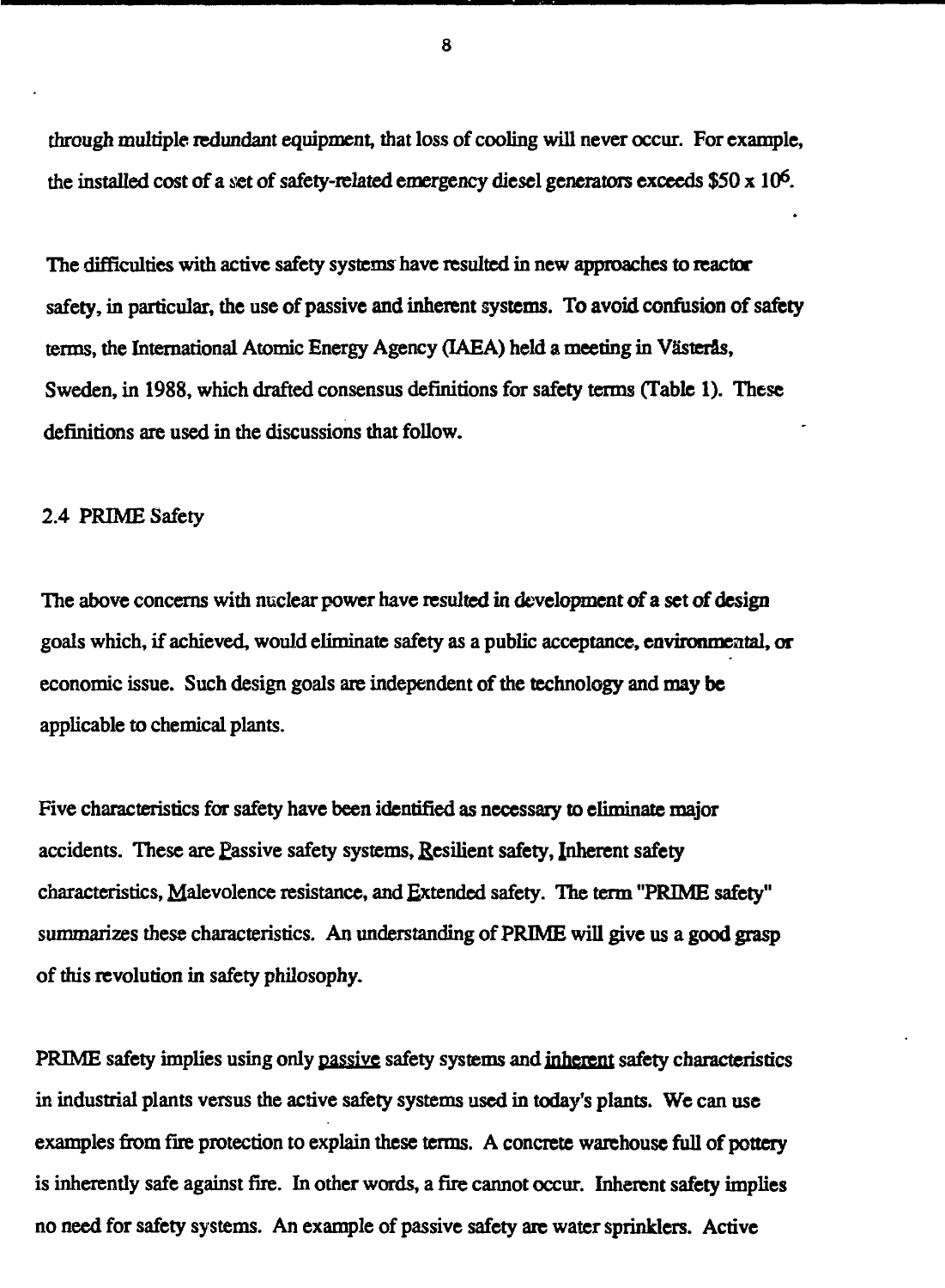| Tem                            | Description                                                                                                                                                                                                                                                                            |
|--------------------------------|----------------------------------------------------------------------------------------------------------------------------------------------------------------------------------------------------------------------------------------------------------------------------------------|
| Passive component              | A component which does not need any external -<br>input to operate. It may experience a change in<br>pressure, temperature, radiation, fluid level and<br>flow in performing its function. The function is<br>achieved by means of static or dormant unpowered<br>or selfacting means. |
| Active component               | Any component that is not passive is active.                                                                                                                                                                                                                                           |
| Passive system                 | A system is composed of passive components and<br>structures.                                                                                                                                                                                                                          |
| Passive safety function        | Passive safety function is a function to be achieved<br>by means of passive components or systems.                                                                                                                                                                                     |
| Inherent safety characteristic | A characteristic refers to the elimination of a<br>specified hazard by means of the choice of material<br>and design, through the laws of nature only.                                                                                                                                 |
| Fail safe                      | The term refers to the behavior of a component or<br>system, following a failure (either internal or<br>external). If a given failure leads directly to a safe<br>condition, the component or system is fail-safe<br>with respect to that failure.                                     |
| Grace period                   | Grace period relates to a period of time during<br>which safety is ensured without the necessity of<br>personnel action or attendance in the event of an<br>incident/accident.                                                                                                         |
| Walkaway safety                | A plant in which safety is ensured for protracted<br>period of time, without personnel action or<br>attendance, may be termed Walkaway safe for that<br>period.                                                                                                                        |
| Foolproof                      | Safe against human error or misguided human<br>action.                                                                                                                                                                                                                                 |
| Error tolerance                | The term error-tolerance, often called<br>forgivingness, is used to describe the degree to<br>which human inaction (or erroneous action) can be<br>tolerated.                                                                                                                          |
| Self-acting system             | A system, which may contain active components,<br>is considered to be self-acting, if it is able to                                                                                                                                                                                    |

**equipment.**

**function without action by, or inputs from, other**

J.

# **Table 1. Draft IAEA descriptions of safety terms<sup>a</sup>**

**a Taken from [IAEA, 1988].**

 $\rightarrow$ 

 $\ddot{\phantom{a}}$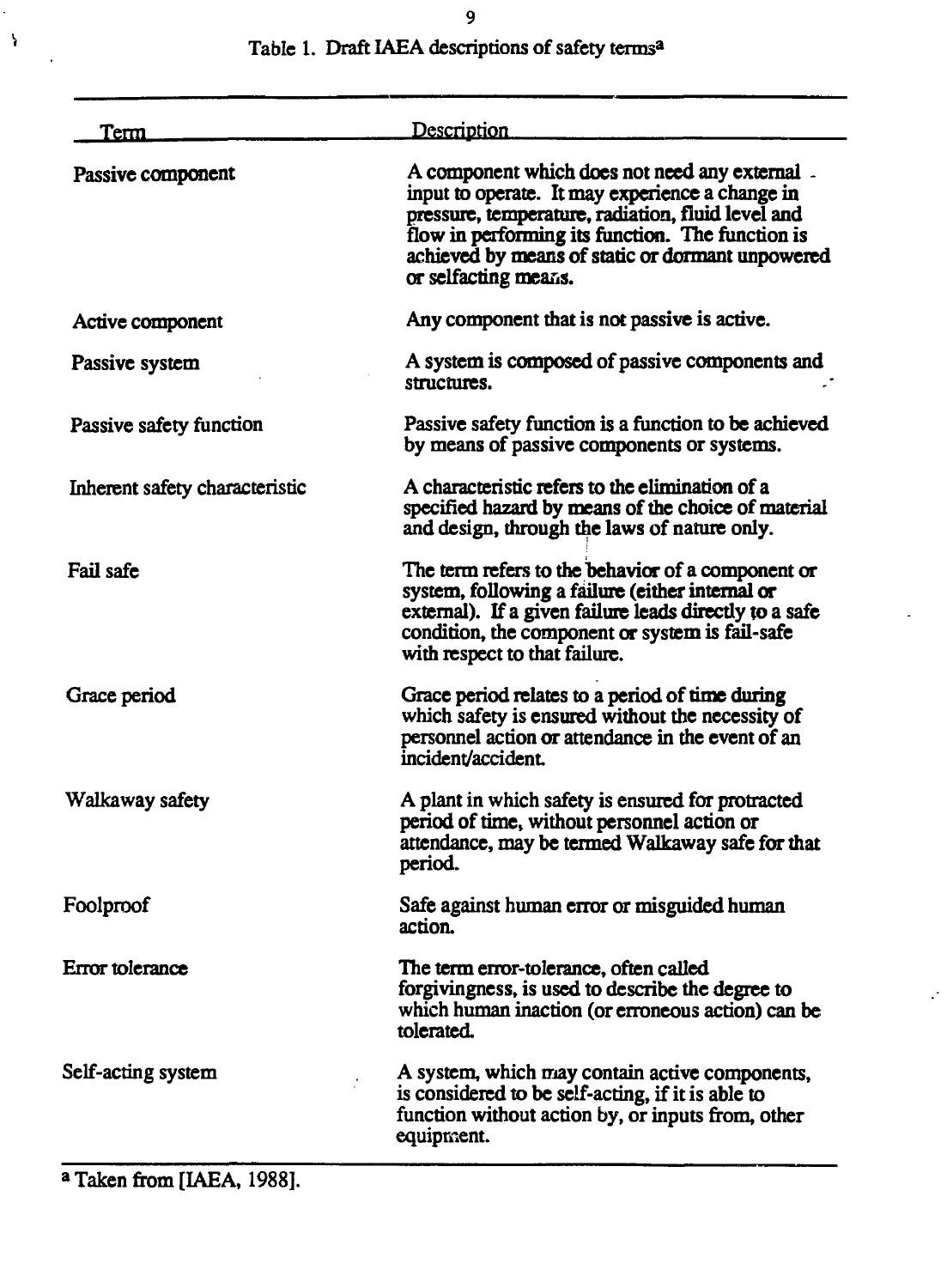safety, then, would be the fire department. Nuclear reactors cannot be made inherently safe because they contain hazardous radioactive materials, but reactors can be made inherently safe against specific types of accidents. U.S. power reactors are inherently safe against the type of accident that occurred at Chernobyl [Martinez, 1990]. While active safety works most of the time, plant operators (like fire departments) can make errors. Operator error was a major cause of the accidents at both TMI and Chernobyl.

Elaborate and expensive safety systems can be built; however, if they are not maintained, they may fail Because safety systems sometimes complicate operations and accidents are rare events, there is often the incentive for an operator to bypass safety systems. To prevent this problem, safety systems must be resilient The historical example of resilient safety is the railroad air brake – an active safety system that is very resilient. Railroad air brakes are designed to be  $q<sub>n</sub>$ . To hold the brakes in the off position, the locomotive engineer must continuously supply high-pressure air to each railcar brake system. If either a brake line or the air pressure should fail, the brakes are immediately activated. In order for the train to function, the brake system  $-$  a resilient safety system  $-$  must work properly. In resilient systems, maintenance to ensure operation also ensures safety.

The fourth requirement for safety is malevolence resistance. Malevolence resistance protects against sabotage, terrorists, and off-the-shelf conventional military munitions. It is thought, by many, that the Bhopal chemical disaster was initiated by employee sabotage. In industries with high levels of safety, such as the aircraft, nuclear and chemical industries, sabotage may become a major accident initiator because other accident initiators have been eliminated. The "dark side" of man necessitates development of safety approaches that are not dependent on security forces. Malevolence resistance also provides protection against all types of operator error such as that which occurred at TMI or through shutdown of safety systems to improve plant availability  $-$  a problem in some parts of the

**10**

Ą.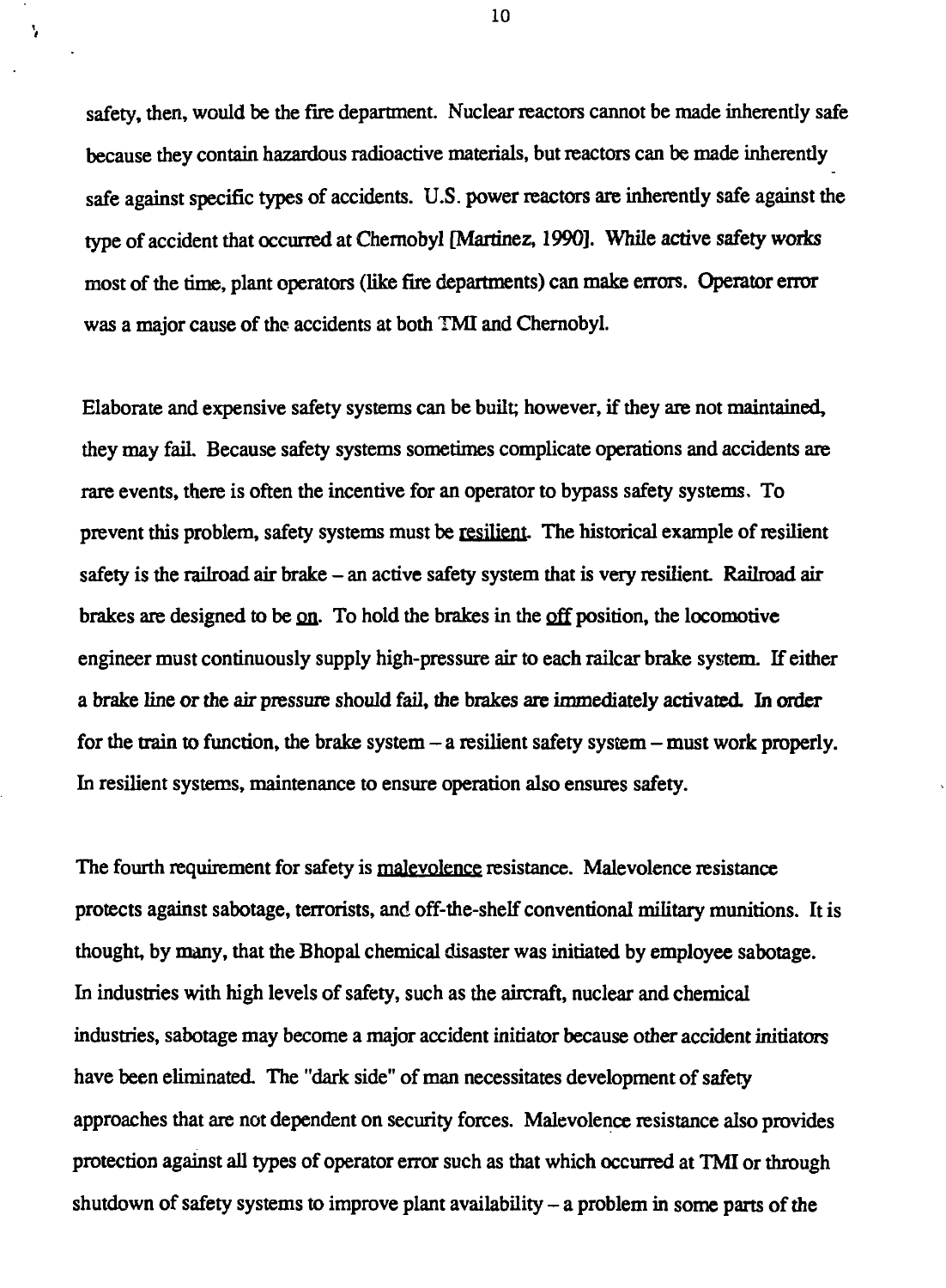world (Hibbs, 1990). Active safety *systems* (valves, computers, operators), which can be turned off, are sensitive to sabotage; therefore, malevolence resistance as a precondition requires both passive and inherent safety.

Finally, extended safety is required; that is, the plant must stay in a safe state for some defined period after an accident, sabotage, or attack without releasing hazardous materials. Typically, a period of 1 week is chosen to provide time for corrective actions.

This paper focuses on LWRs with PRIME safety characteristics. However, certain other reactor concepts with modifications may also meet these goals. The Modular High-Temperature Gas-Cooled Reactor (MHTGR) could potentially meet such goals with relatively minor modifications. In addition, proposed advanced heavy-water power reactor designs may be in accordance with these requirements.

2.5 Implications of PRIME Safety

Ñ.

PRIME safety has both public acceptance and organizational implications. Clearly, it has the potential to greatly improve the public's image of nuclear power. However, it also implies a shift in relative responsibilities for safety between operating and research/ development/design organizations. Fundamental characteristics of the labor force support such a shift of responsibilities.

As a technology is used on a larger scale, the competence of the average operator decreases. New technologies are pioneered by very talented, dedicated individuals. In the nuclear business, most of the early reactor operators eventually received Nobel prizes: If a technology is to be widely used, it must evolve with time to match the lower knowledge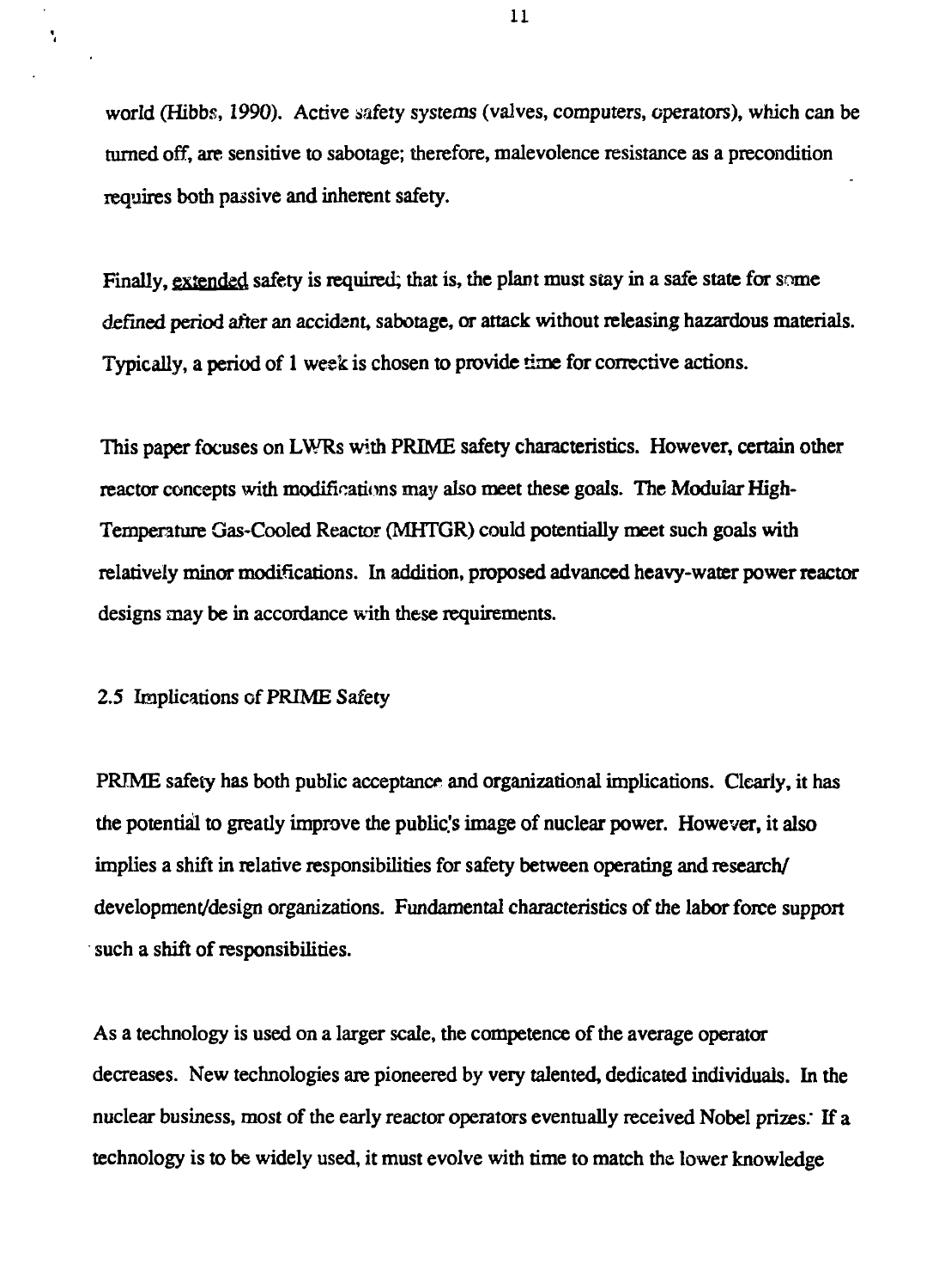and skill levels of the average operator. Tias evolution can be seen in both the aircraft and automobile industries over the past 80 years.

As described earlier, current power reactors depend on active safety systems. Loss of such systems will result in reactor core damage within hours. Ensuring safety implies ensuring competent operational organizations at every power reactor over the operating life of each reactor. PRIME safety implies that if the reactor is designed and built properly, there is a much reduced dependence on plant operations. Equally important, if a plant is inspected and meets standards, the safety is built in and cannot vanish with the next operating shift or degrade rapidly through neglect. PRIME reduces the required operator skill levels for any defined level of safety. It is much simpler to find a few good designers and inspectors than to staff, with assurance, potentially thousands of plants with highly skilled operators.

# 3. Functional Safety Requirements for LWRs

#### 3.1 Uses of Functional Analysis

Ń,

A nuclear power plant is composed of many structures, systems, and components (SSQengineered building blocks. Different designs of LWRs reflect differences in the designer's selection of building blocks. For example, a designer could use either active or passive cooling systems to cool the hot nuclear reactor core. Systematic identification and characterization of passive and inherent safety system building blocks are necessary steps in creating new reactor options and in identifying research needed to enhance the safety of reactors now being designed. However, before building blocks can be identified, it is first necessary to determine what functions the safety systems must accomplish.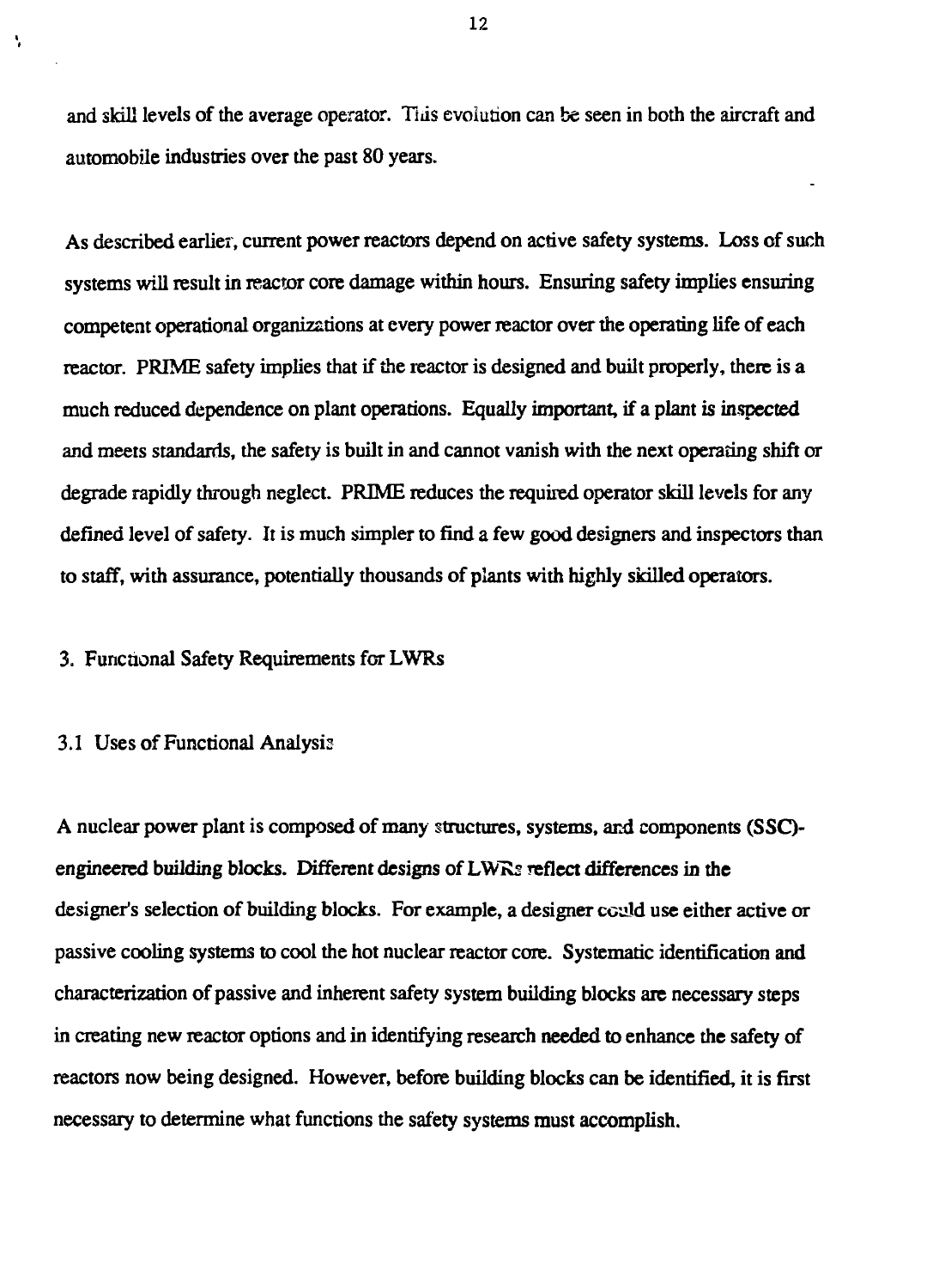Functional requirements analysis as a basis to assess safety options offers multiple benefits. First, it provides a clear, logical way to identify what each SSC accomplishes and to delineate the options that are available to achieve a particular requirement.

Second, organization of SSCs by functional requirements is one way to identify missing options. For example, options for heat sinks include internal plant heat capacity or dumping heat to the environment – ground, water, or air. This systematic approach leads to the identification of options; some of which have already been reported in the literature but, in other cases, have not been identified.

The last benefit of using functional requirements as a method of organization is that it provides a "checklist" of safety issues to address for new concepts. For example, accidents require energy to occur. Energy sources in a nuclear plant include radioactive decay heat, thermal mechanical energy, chemical energy, and fluid (pressure and temperature) energy.

#### 3.2 Results of Functional Analysis

À,

The functional breakdown of nuclear safety requirements is shown in Table 2. This functional requirements analysis was derived from earlier, similar efforts in the United States (HTGR, 1986; EPRI, 1990). There are four major requirements which prevent radionuclide release to the environment:

- • *Maintain Core Integrity [prevent reactor core damage]*
- *Control Transport from Primary Circuit [first barrier to release ofradionuclides]*
- • *Control Transport from Containment Building [second barrier to release of radionuclides}*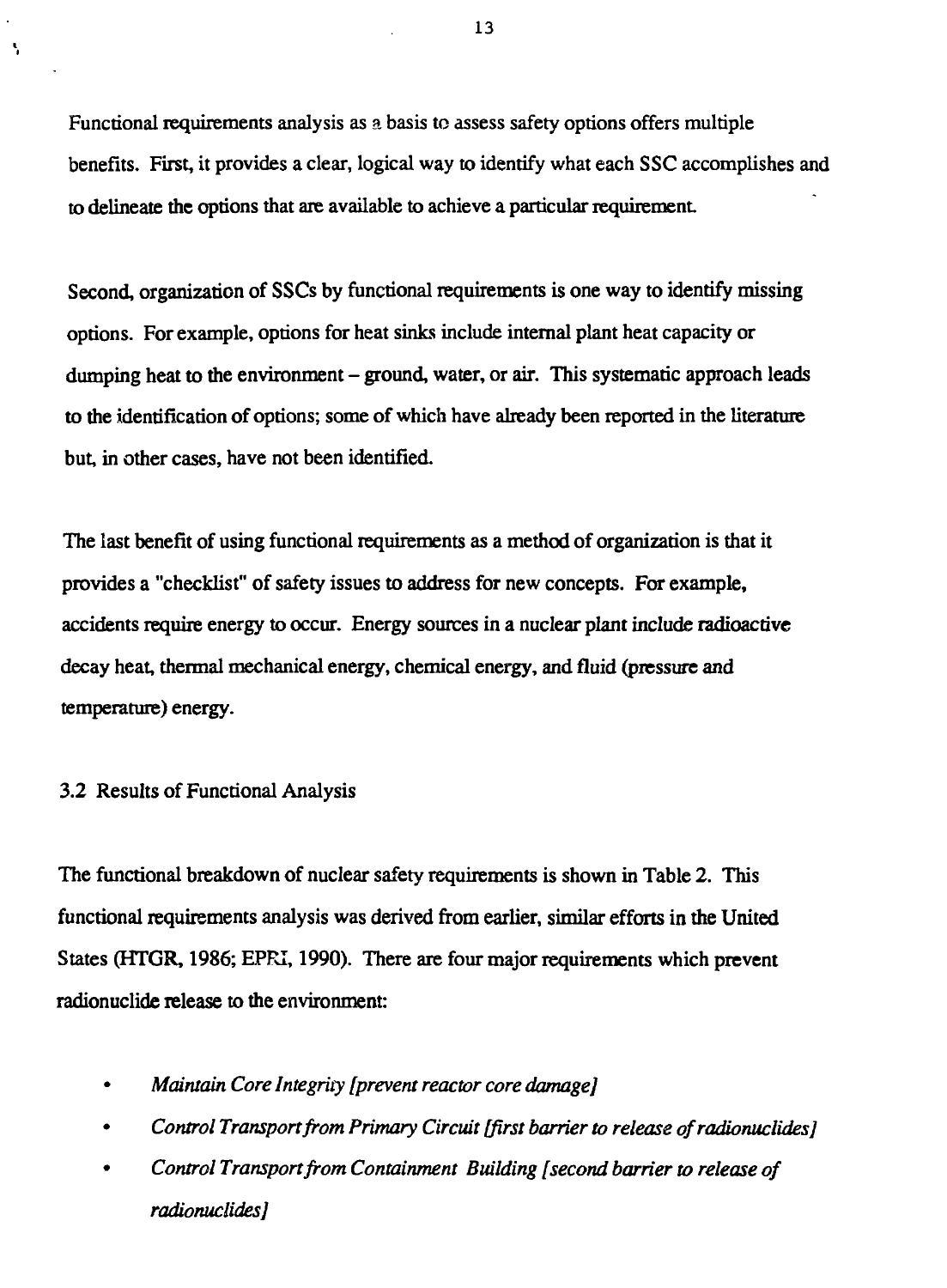#### • *Control Transport from Site [offsite emergency planning]*

Each of these requirements was, in turn, divided into lower-level, functional requirements as shown in Table 2. This type of functional analysis assists in identifying passive and inherent safety SSCs, clarifying what functional requirements a particular SSC fills (some SSCs fill multiple requirements), and provides a basis for judging SSCs.

#### 3.3 Critical Safety Issues

 $\overline{\phantom{a}}$ 

As indicated in Table 2, there are many requirements for safety, but the fundamental characteristics of LWRs make some easy to accomplish and others more difficult To prevent nuclear accidents, there are only two key requirements: Function 1.1 - Control Core Heat Generation Rate, and Function 1.2 – Remove Core Heat. The failure to accomplish Function 1.1 led to the accident at Chernobyl, while the failure to accomplish Function 1.2 resulted in the TMI accident. The characteristics of LWRs are such that the type of accident that occurred at Chernobyl is impossible in an LWR. Other types of loss of control of heat generation rate accidents are not impossible but very unlikely. In contrast, the loss of reactor core cooling (Function 1.2) is a very real concern, especially for a large reactor, which could experience core melting even when shut down.

# 4. Structures, Systems, and Components

Innovative industrial facilities may combine old SSCs (building blocks) in new ways or include new SSCs. Advanced nuclear power plants, like advanced chemical plants, include a mixture of old and new technology. The development of LWRs with PRIME safety initially requires identification, invention, understanding, and development of new SSCs. Only after component technologies are understood can integrated designs be developed.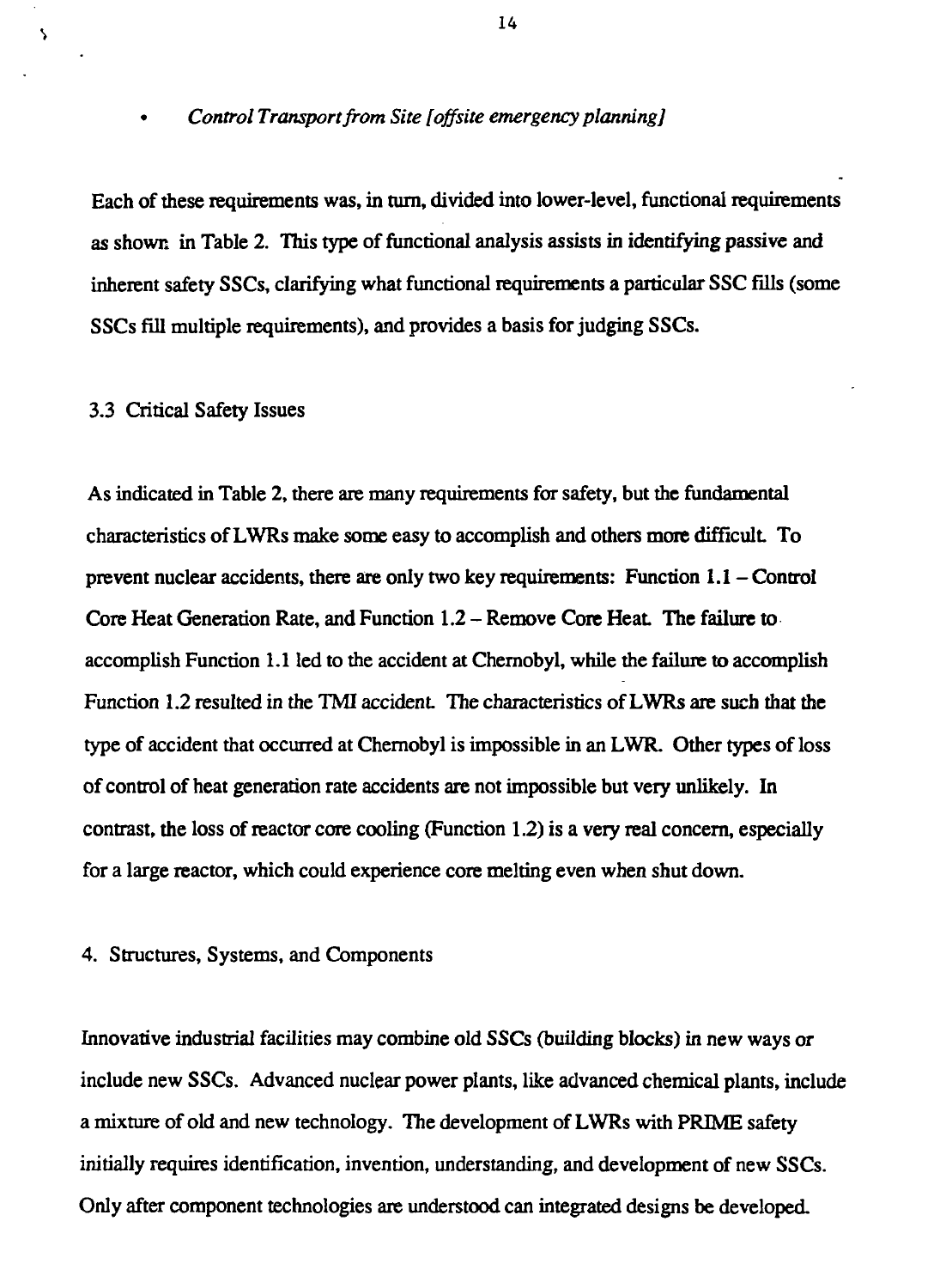# Table 2. Functional safety requirements for LWRs

 $\bar{\mathbf{y}}$ 

 $\bar{\omega}$ 

| Number | <b>Functional requirements</b>                                                                                                                                                                                                                                                                                                                                                    |
|--------|-----------------------------------------------------------------------------------------------------------------------------------------------------------------------------------------------------------------------------------------------------------------------------------------------------------------------------------------------------------------------------------|
| 1      | Maintain Nuclear Reactor Core Integrity<br>1.1<br>Control Core Heat Generation Rate (Reactivity Control)<br>1.1.1 Provide Process Shutdown Mechanism<br>1.1.2 Limit Excess Reactivity (Excess Power Levels)<br>1.1.3 Control Reactivity with Inherent Feedback<br>1.2<br>Remove Core Heat<br>1.2.1 Maintain Core Coolant Boundary Integrity                                       |
|        | 1.2.2 Maintain Core Coolant Makeup<br>1.2.3 Transport Heat to Ultimate Heat Sink<br>1.2.3.1 Transport Heat<br>1.2.3.2 Heat Sink<br>1.3<br>Control Chemical Attack of Clad                                                                                                                                                                                                         |
| 2      | Control Transport of Radionuclides from Primary Circuit<br>2.1<br>Maintain Pressure Boundary Integrity<br>2.2<br><b>Control Primary Circuit Pressure</b><br>2.3<br>Isolate Primary Circuit from Balance of Process                                                                                                                                                                |
| 3      | <b>Control Transport from Containment</b><br>Maintain Containment Boundary Integrity<br>3.1<br>3.1.1 Effect Containment Isolation<br>3.1.1.1 Containment Structure<br>3.1.1.2 Containment Isolation<br>3.1.1.3 Pressure Control<br>3.1.2 Control Energy in Containment<br>3.1.2.1 Reduce Energy Sources<br>3.1.2.2 Heat Removal<br><b>Immobilize Releases</b><br>3.2 <sub>1</sub> |
| 4      | Control Transport from Site                                                                                                                                                                                                                                                                                                                                                       |

 $\bar{z}$ 

 $\overline{\phantom{a}}$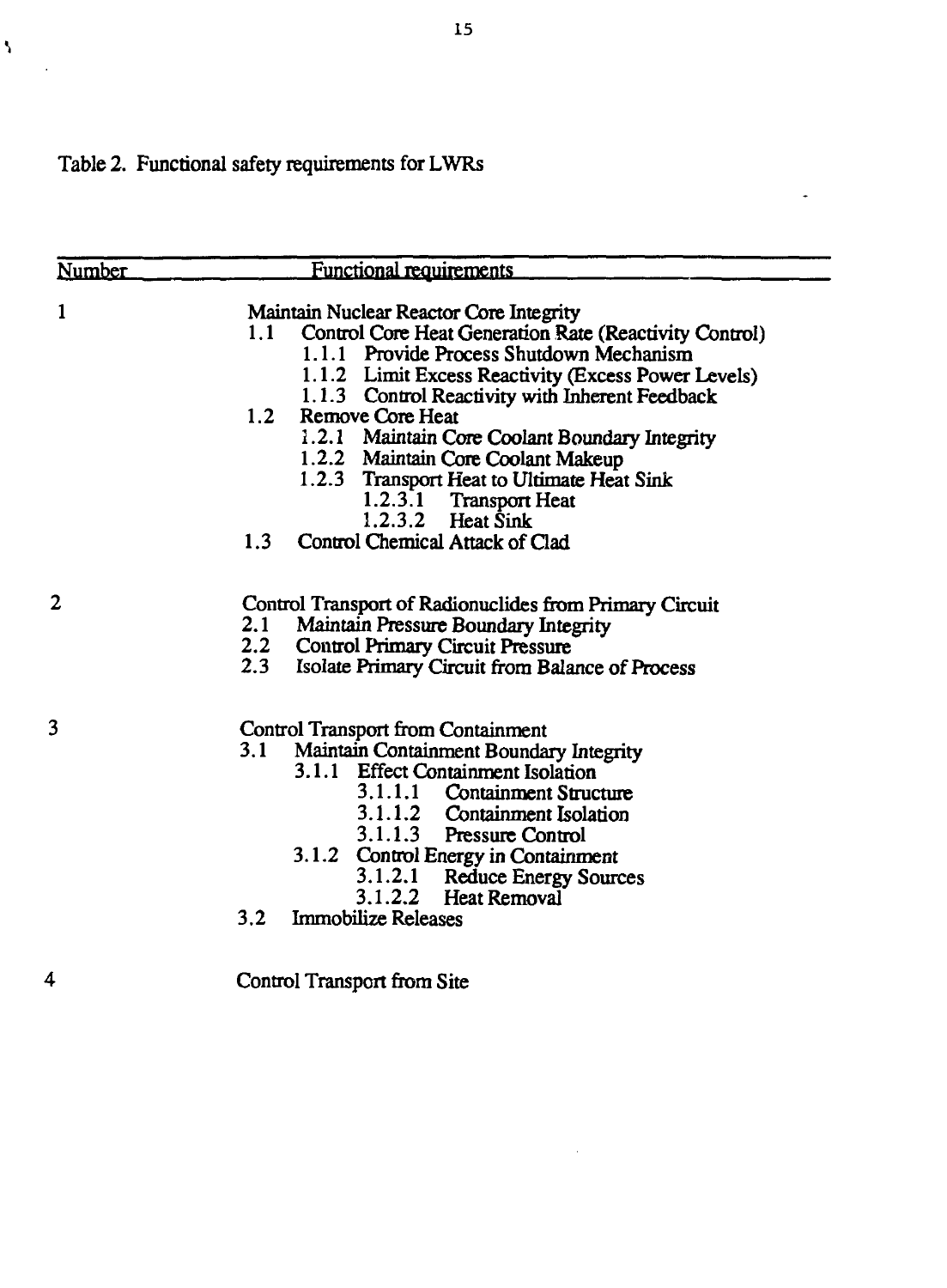4.1 Identification of Passive and Inherent SSCs for LWRs

A major effort at ORNL has been initiated to identify passive and inherent SSCs (building blocks) applicable to LWRs. This effort [Forsberg, 1989] has included worldwide literature and patent searches, reviews of safety analysis reports of current reactors, discussions with universities and reactor vendors, and review of other reactor concepts (High Temperature Gas-Cooled Reactor, Liquid Metal Reactor) to identify technologies useful for LWRs.

Structures, systems, and components that were identified in this study have been analyzed and described using the standard format shown in Table 3. The descriptions of each technology include several technical judgments:

- The functional requirements that a particular SSC could potentially accomplish are identified.
- The current status of the technology is estimated. This can vary from standard commercial practice to a speculative concept for which no detailed engineering analysis has been done and the technical feasibility is uncertain.
- Additional functional requirements to support the proposed SSC are identified.

If several related SSCs were found to operate on the same principles, they were included in a single description. A good example of this is a suppression pool, which is a device designed to condense steam, remove radionuclides, and reduce pressure in the containment building over the reactor after a reactor accident. This suppression pool is a type of off-gas scrubber that operates by bubbling air and steam mixtures from a damaged reactor core through baths of water. In the United States, BWRs have a single large suppression pool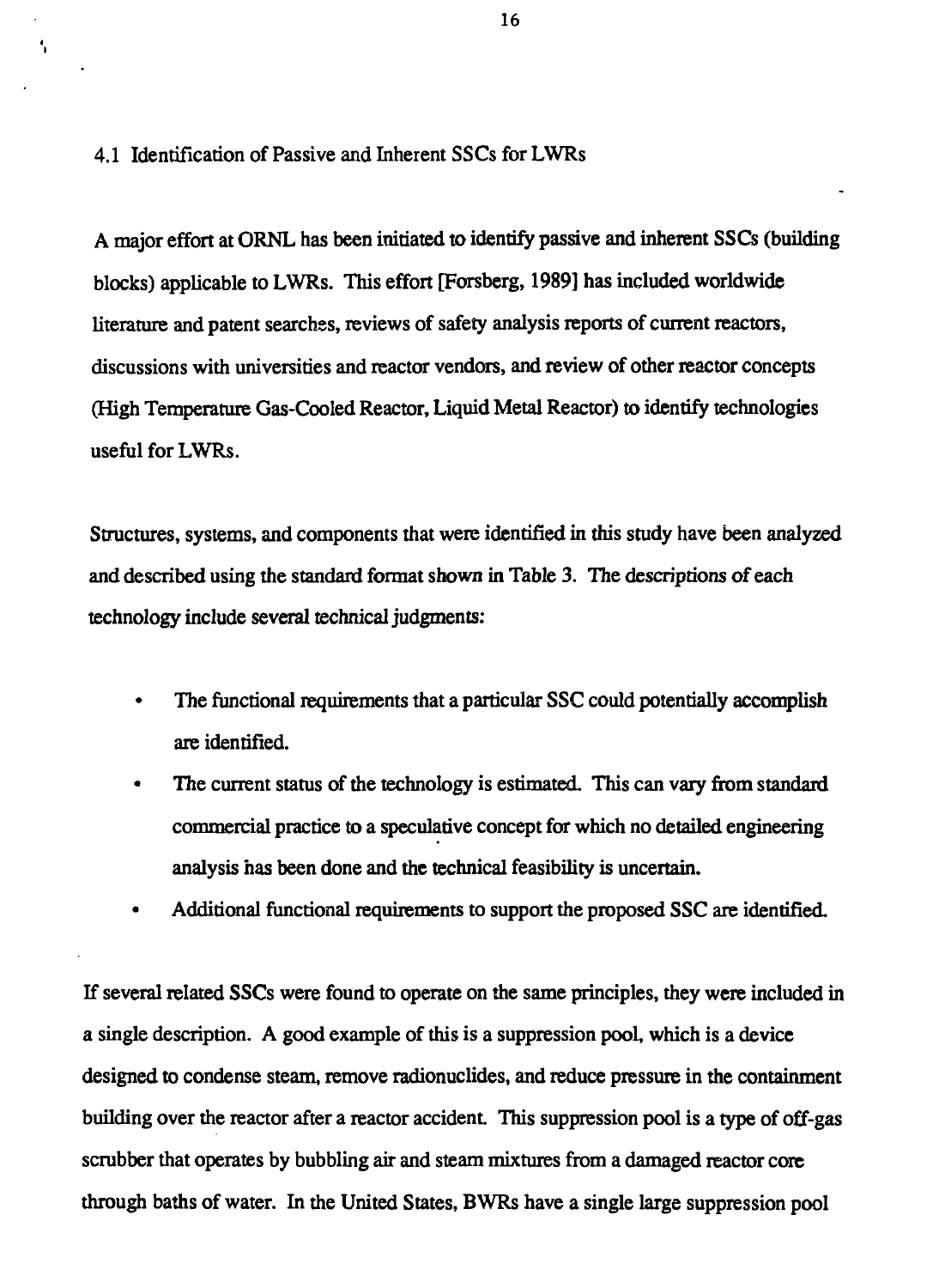| Title                             | Title of SSC (building block)                                                                                                                                                         |  |  |
|-----------------------------------|---------------------------------------------------------------------------------------------------------------------------------------------------------------------------------------|--|--|
| <b>Functional requirements</b>    | List of the functional requirements achieved<br>by SSC                                                                                                                                |  |  |
| Safety type                       | Inherent, passive, or active                                                                                                                                                          |  |  |
| Developmental status              | Current status of this technology on a scale<br>of 1 to 6:                                                                                                                            |  |  |
|                                   | Definition of status<br><b>Status</b>                                                                                                                                                 |  |  |
|                                   | 1<br>In commercial application<br>in multiple LWRs<br>6<br>Speculation                                                                                                                |  |  |
| Reactor type                      | Types of reactors to which the technology<br>could be applied: LWR, BWR, PWR                                                                                                          |  |  |
| <b>Examples of implementation</b> | Examples may include non-LWR reactors                                                                                                                                                 |  |  |
| Description                       | This will generally include a very simple<br>nonmathematical description of the physics of<br>the SSC, followed by a summary of an actual<br>design using a summary table or a figure |  |  |
| Alternative versions              | Alternative versions or use of the technology                                                                                                                                         |  |  |
| Status of technology              | Current status of technology (discussion)                                                                                                                                             |  |  |
| Advantages                        | Potential advantages of particular SSC; may<br>include safety, cost, and operational factors                                                                                          |  |  |
| Added requirements                | Some safety systems may have additional<br>functional requirements beyond those needed<br>for LWR safety. Such requirements raise<br>questions about meeting safety goals.            |  |  |
| Comments                          | Self-explanatory                                                                                                                                                                      |  |  |
| References/contacts               | References or contacts for additional<br>information                                                                                                                                  |  |  |
| Update date/compiler              | Last update of description/compiler of this<br>information sheet                                                                                                                      |  |  |

**Table 3. Description of Structures, Systems, and Components Using Standard Format**

 $\ddot{\phantom{1}}$  $\tilde{\mathbf{r}}$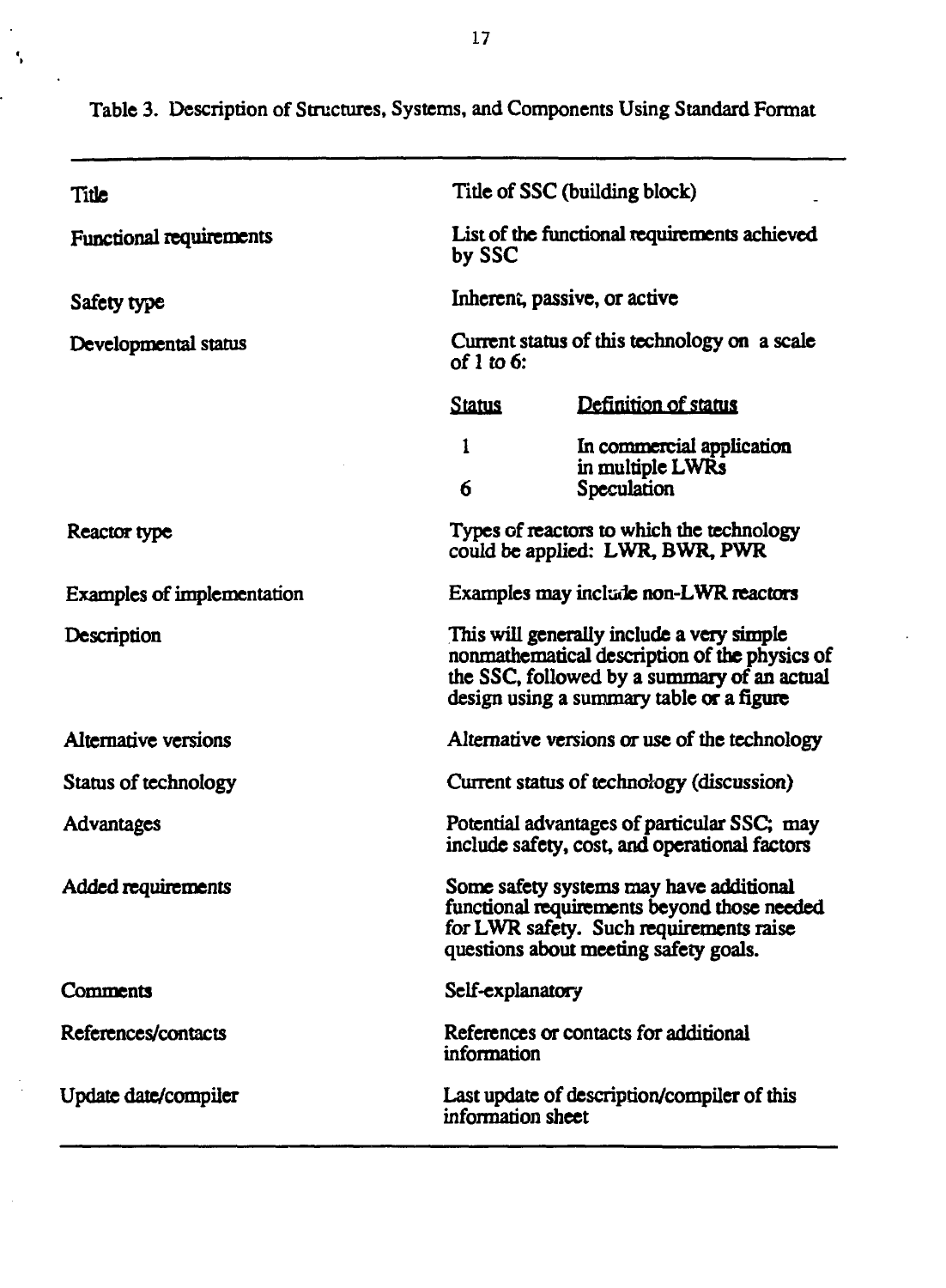[Cochrell 1988]. In the Union of Soviet Socialist Republics, bubbler-condenser towers have been reported to be installed to condense steam in PWR accidents [Bukrinksy, 1977]. These towers consist of several hundred small suppression pools. The mechanical designs of these two types of devices are very different, with different performance requirements; however, the underlying operating principles are identical.

Table 4 shows a partial list of SSCs that we have identified. Over 70 such SSCs were identified. These descriptions were organized by functional requirement.

# 4.2 Observations

ł,

# 4.2.1 Passive and Inherent SSCs

Multiple passive and inherent SSCs exist for six of the eight second-level functional requirements for nuclear reactor safety (Table 2). The number of options is very large. Many of these have been demonstrated either in other types of reactors or in other industries. Furthermore, many of the SSCs are relatively new ideals that suggest the potential for future discoveries and advances.

针条  $\mathcal{L}$ 

# 4.2.2 Limits to Passive and Inherent Safety

The functional requirements to maintain core integrity can be accomplished by a variety of passive and inherent SSCs. In contrast, there were no literature citations of passive or inherent safety SSCs for the following two second-level safety functional requirements:

- • *Isolate Primary Circuit from Balance of Process (Function 2 3)*
- *Effect Containment Isolation (Function 3.1.1)*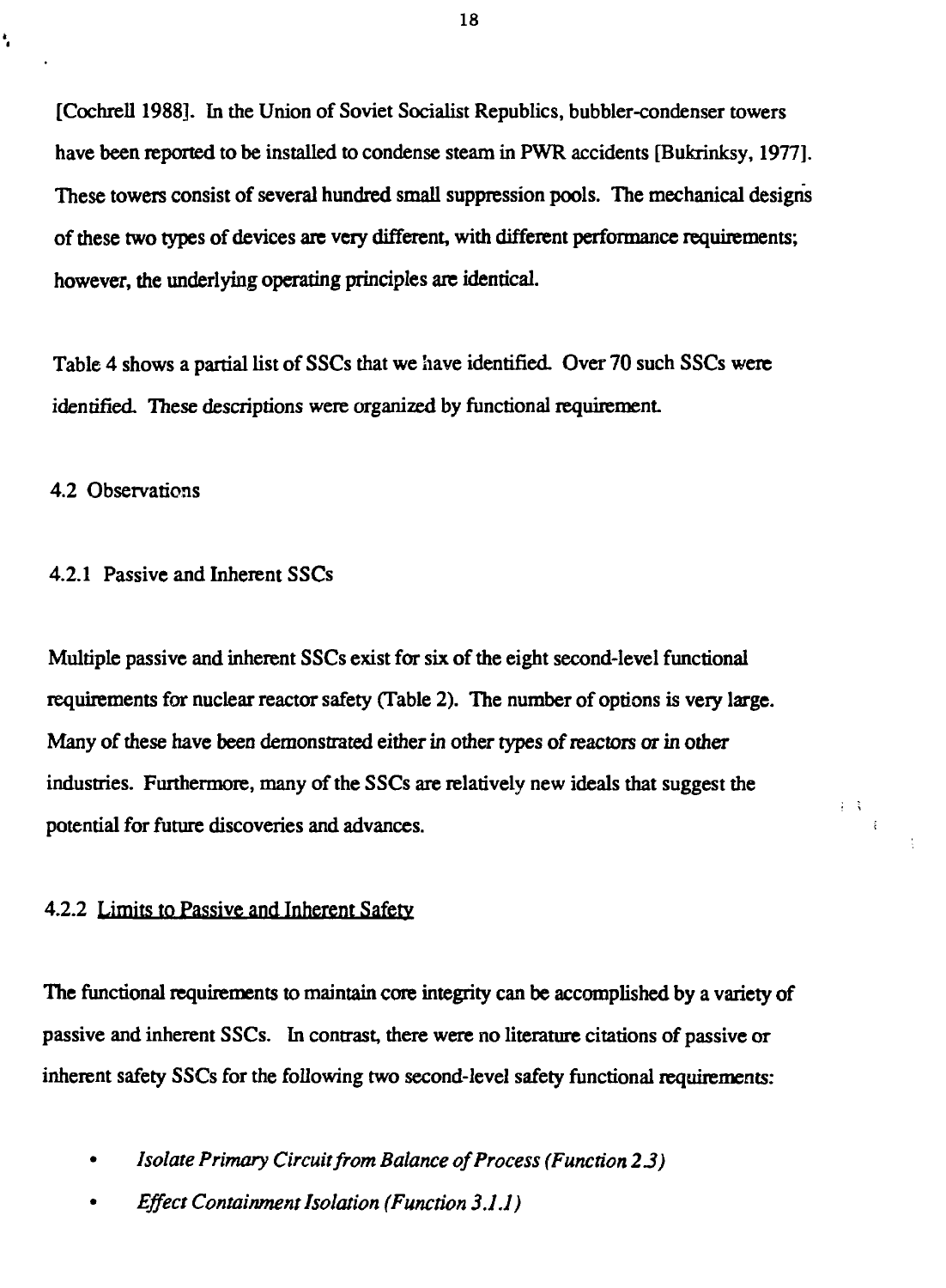| Description title                                                                                                                                                       | <b>Function</b>   |
|-------------------------------------------------------------------------------------------------------------------------------------------------------------------------|-------------------|
| 1.1 Reactivity Control                                                                                                                                                  |                   |
| Process Inherent Ultimate Safety (PIUS) Reactor<br><b>Technology</b>                                                                                                    | 1.1, 1.2          |
| Passively Safe Pressurized-Water Reactor with<br><b>Gas Bubble</b>                                                                                                      | 1.1, 1.2          |
| Passive Control of Power Levels by Variable<br>Boron Concentration in Pressurized-Water<br>Reactor (GEYSER)                                                             | 1.1, 1.2          |
| Use of Hydrides Which Reversibly Adsorb and<br>Desorb Hydrogen to Control Reactivity in LWRs                                                                            | 1.1               |
| Hydraulic Control Rod System with Passive<br>Shutdown Mechanisms for Whole Core<br>Disturbances (Low Water Level, Rapid Pressure<br>Changes) in a Boiling-Water Reactor | 1.1.1             |
| Slow-Withdrawal Control Rods                                                                                                                                            | 1.1.1             |
| Fluidized-Bed Control Rods                                                                                                                                              | 1.1.1             |
| Self-Actuating and Locking Shutoff Valve for<br>Hydraulic/Fluidic Control Systems Initiated on<br>Low Water Flow or High Temperature                                    | 1.1.1             |
| Neutron/Gamma/Coolant Thermal Fuse Control<br>Rods/Devices                                                                                                              | 1.1.2             |
| <b>In-Reactor Core Power Fuses</b>                                                                                                                                      | 1.1.2, 1.2.2, 2.2 |
| Use of Select Material Phase Changes to Enhance<br>Doppler Reactivity Feedback in LWRs                                                                                  | 1.1.3             |
| Large-Prompt Negative-Moderator Coefficient of<br>Reactivity from Hydrogen Bond Structure                                                                               | 1.1.3             |
| High-Temperature Ceramics, Clads, and Fuels<br>for LWRs                                                                                                                 | 1.1.3, 1.2        |
| Graphite-Disk UO <sub>2</sub> Fuel Elements for Enhanced<br>Thermal Margin and Reduced Excess Reactivity                                                                | 1.1.2             |

# **Table 4. Partial list of structures, systems, and components**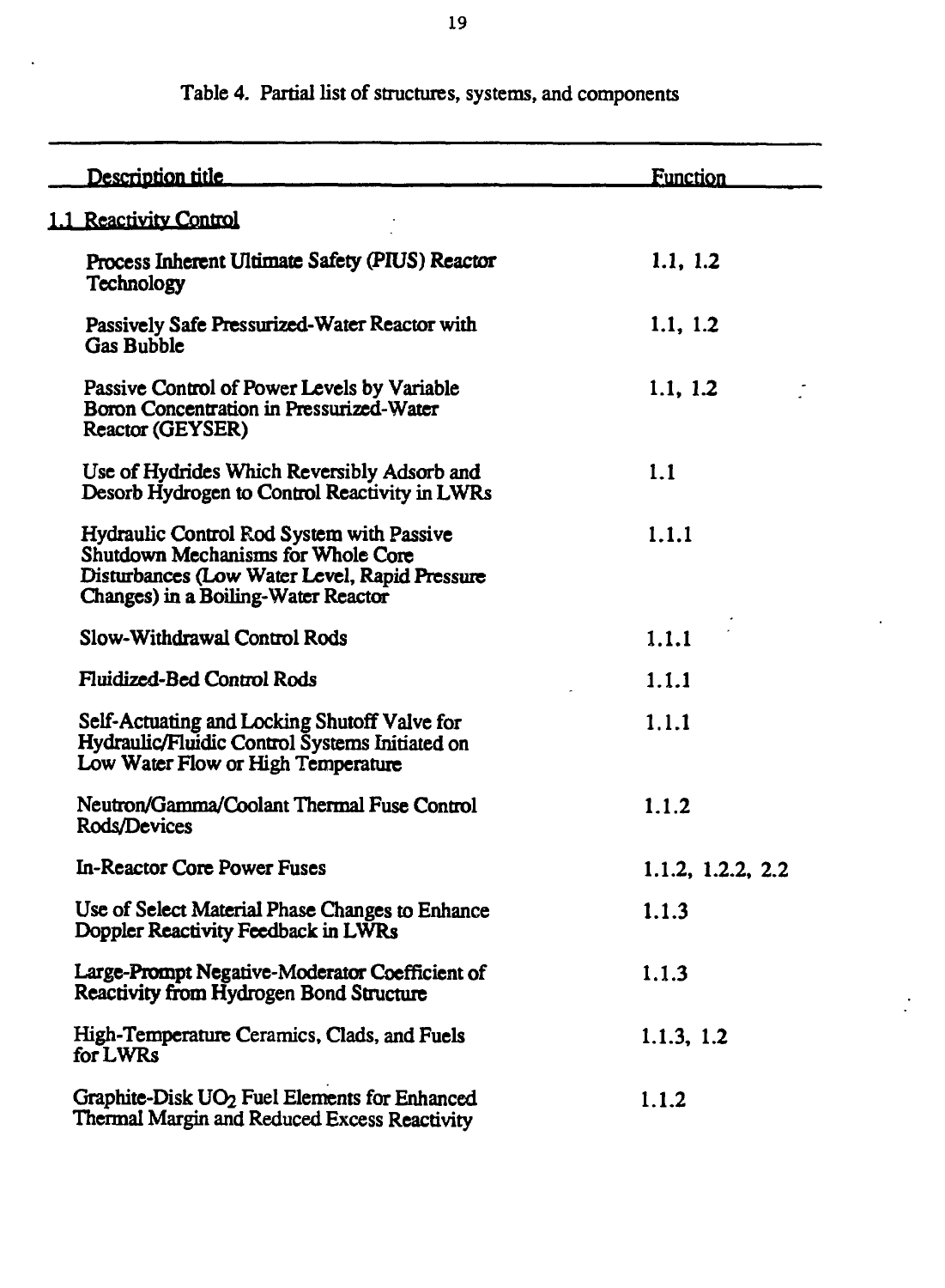**Table 4. (continued)**

 $\ddot{\phantom{0}}$  $\frac{1}{3}$ 

 $\bar{z}$ 

 $\cdot$ 

 $\overline{a}$ 

| Description title                                                                                            | <b>Function</b> |
|--------------------------------------------------------------------------------------------------------------|-----------------|
| Graphite-Disk UO <sub>2</sub> Fuel Elements for Enhanced<br>Thermal Margin and Reduced Excess Reactivity     | 1.1.3, 1.2      |
| Adsorber (Poison) Pill for Reactor Shutdown on<br><b>High Temperatures</b>                                   | 1.1.3           |
| 1.2 Remove Core Heat                                                                                         |                 |
| Fluidic In-Vessel Emergency Core-Cooling System                                                              | 1.2, 1.1.1      |
| Low-Water-Level-Initiated, Hydraulic-Valve<br>Core-Operated, Emergency Core Cooling, and<br>Shutdown Systems | 1.2. 1.1.1      |
| Main-Recirculation-Pump-Failure-Initiated<br>Cooling and Shutdown System                                     | 1.2, 1.1.1      |
| Passive Safety and Shutdown System                                                                           | 1.2, 1.1.1      |
| Fluidized-Bed Pressurized-Water Reactor                                                                      | 1.2, 1.1        |
| Prestressed Concrete Reactor Vessel (PCRV) for<br><b>Light-Water Reactors</b>                                | 1.2.1           |
| Metal Pressure Vessel in Pool                                                                                | 1.2, 1.2.1, 3.2 |
| Passive Reactor Core-Cooling System Which<br>Can Operate with Primary Pressure Vessel Leak                   | 1.2.1           |
| Reactor Pressure Vessel with no Bottom Penetrations                                                          | 1.2.1           |
| Integral PWR with no Primary System Piping                                                                   | 1.2.1           |
| <b>Fluidic Diodes</b>                                                                                        | 1.2.1, 1.2.3    |
| <b>High Water Inventory</b>                                                                                  | 1.2.2           |
| <b>Integral Safety Injection System</b>                                                                      | 1.2.2, 1.1.1    |
| Jet Injector Decay-Heat Core Cooling System                                                                  | 1.2.2           |
| Natural Circulation of Water                                                                                 | 1.2.3           |
| Decay Heat Removal by Natural-Air-Circulation<br><b>Steam Condensers</b>                                     | 1.2.3           |
| <b>Cooling Ponds</b>                                                                                         | 1.2.3, 3.2      |
| Water Quench Pool with Air Cooler for Reactor<br><b>Accident and Decay Heat Sink</b>                         | 1.2.3, 3.1.2    |

 $\ddot{\phantom{0}}$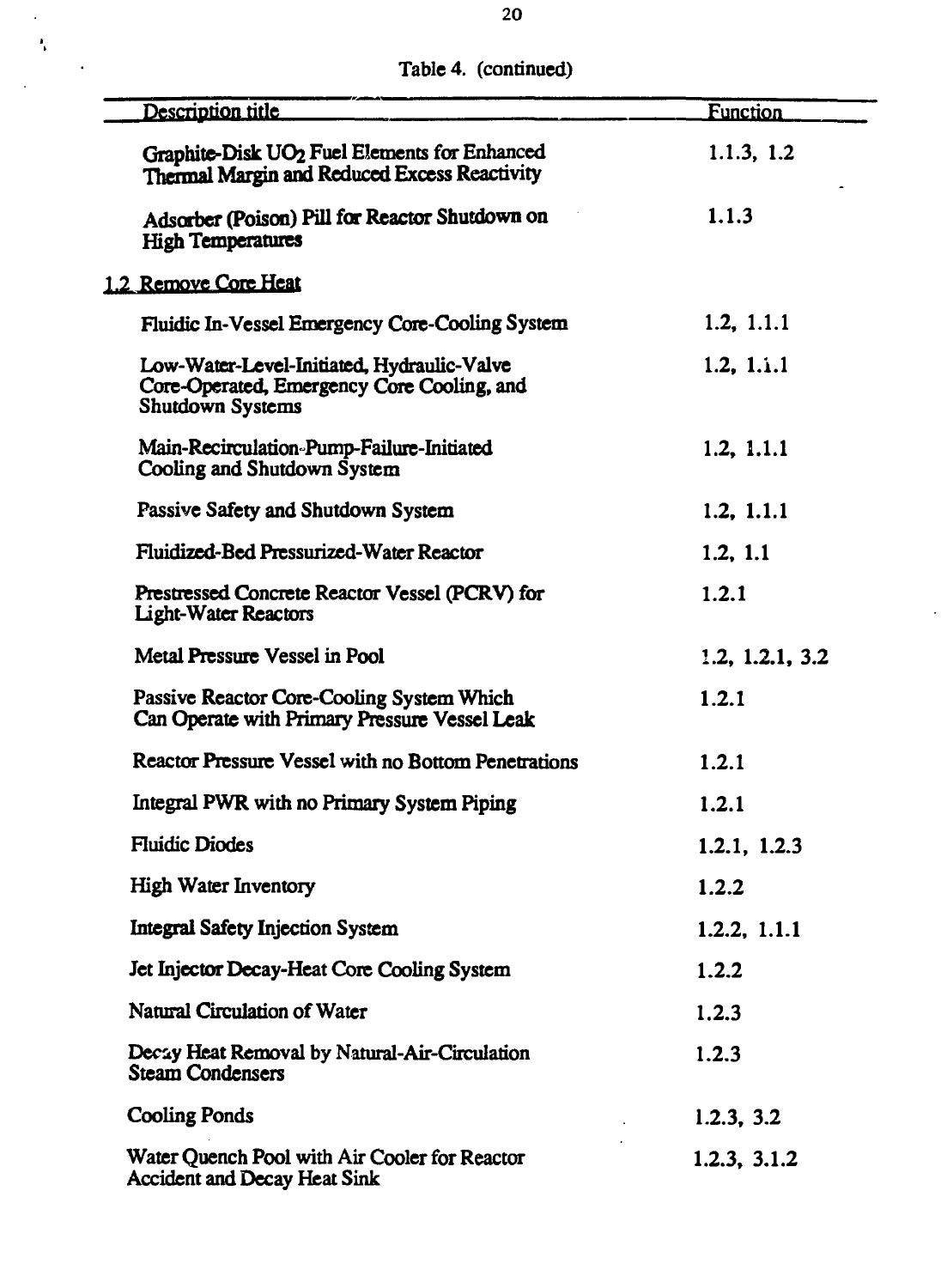|  | Table 4. (continued) |
|--|----------------------|
|--|----------------------|

 $\bar{\beta}$  $\ddot{\phantom{a}}$ 

 $\ddot{\phantom{0}}$ 

| Description title                                                                       | <b>Function</b>   |
|-----------------------------------------------------------------------------------------|-------------------|
| Decay Heat Removal with Seawater                                                        | 1.2.3             |
| Condensation of Pressurized Steam or Cooling<br>Hot Water with Boiling Water Bath       | 1.2.3             |
| 1.3 Chemical Attack of Clad                                                             |                   |
| Reduction of Coolant/Clad Chemical Reactions<br><b>Under Severe Accident Conditions</b> | 1.3, 1.2.3, 3.1.2 |
| Chemical Getters to Protect Interior of Fuel Pins                                       | 1.3               |
| 2.1 Maintain Coolant Boundary Integrity                                                 |                   |
| Double Pressure Vessel                                                                  | 2.1, 1.2.1        |
| 2.2 Control Primary Circuit Pressure                                                    |                   |
| <b>Safety and Relief Valves</b>                                                         | 2.2               |
| Continuous/Simultaneous Pump Pressurizer                                                | 2.2, 1.2.2        |
| Passive Pressurizer Spray                                                               | 2.2               |
| 2.3 Isolate Primary Circuit from Balance of Plant                                       |                   |
| None Found                                                                              |                   |
| 3.1 Maintain Containment Boundary Integrity                                             |                   |
| <b>Reactor Containment 3uildings</b>                                                    | 3.1.1             |
| Self-Sealing Ice Containment Structure                                                  | 3.1.1             |
| Filtered, Vented Containment                                                            | 3.1               |
| Vacuum Containment                                                                      | 3.1.2, $3.2$      |
| Passive Hard Vacuum Containment System                                                  | 3.1.2, 3.2        |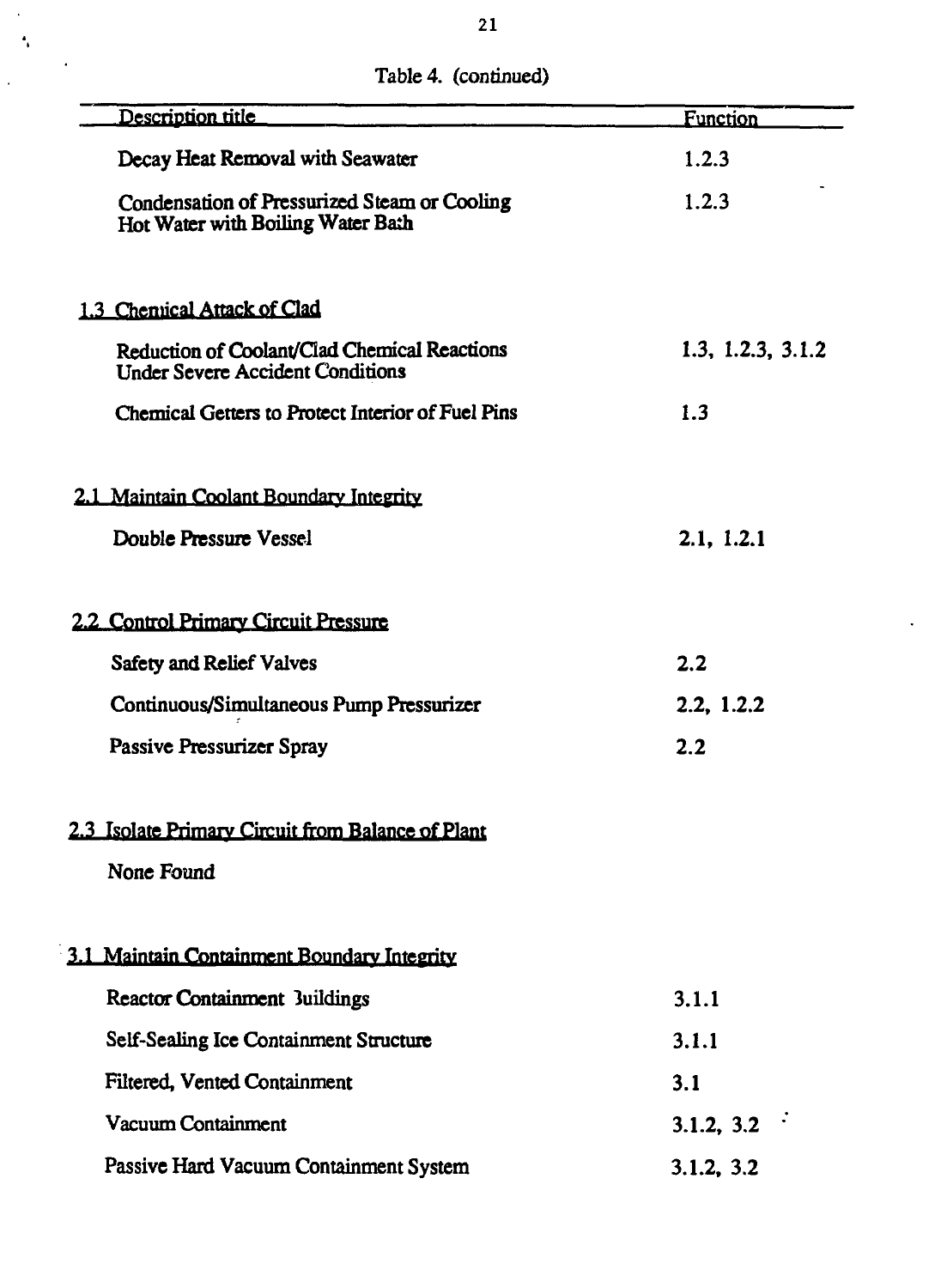| Description title                                                                               | <b>Function</b>   |
|-------------------------------------------------------------------------------------------------|-------------------|
| Containment-Pressure-Control Suppression<br>Pool and Bubbler Condensers                         | 3.1.2, 3.2        |
| Steam Condensation and Vacuum Creation by<br><b>Suppression Pools</b>                           | 3.1.2             |
| Water-Coolable Core Catcher                                                                     | 3.1.2, 3.2        |
| Containment Pressure Control by Pressure-<br><b>Activated Water Sprinklers</b>                  | 3.1.2, 3.2        |
| Temperature-Activated Water Sprinklers for Steam<br><b>Condensation and Accident Mitigation</b> | 3.1.2, 3.2        |
| Containment Pressure Control: Ice Condensers                                                    | 3.1.2             |
| Containment Cooling with Existing and Augmented<br><b>Heat Capacity of Containment</b>          | 3.1.2             |
| Heat Pipes for Reactor Containment Cooling or<br>Reactor Core Decay Heat Removal                | 3.1.2, 1.2.3      |
| High Heat Conductivity Reactor Containment for<br><b>Containment Cooling</b>                    | 3.1.2             |
| 3.2 Trap Radionuclides                                                                          |                   |
| Water/Steam in Post-Accident Environment                                                        | 3.2               |
| In-Containment Post-Accident Water Collection                                                   | 3.2, 1.2.2, 3.1.2 |
| Core Melt Source Term Reduction System<br>(COMSORS)                                             | 3.2               |

**Table 4. (continued)**

 $\ddot{\phantom{a}}$  $\bar{\mathbf{z}}_i$ 

 $\ddot{\phantom{0}}$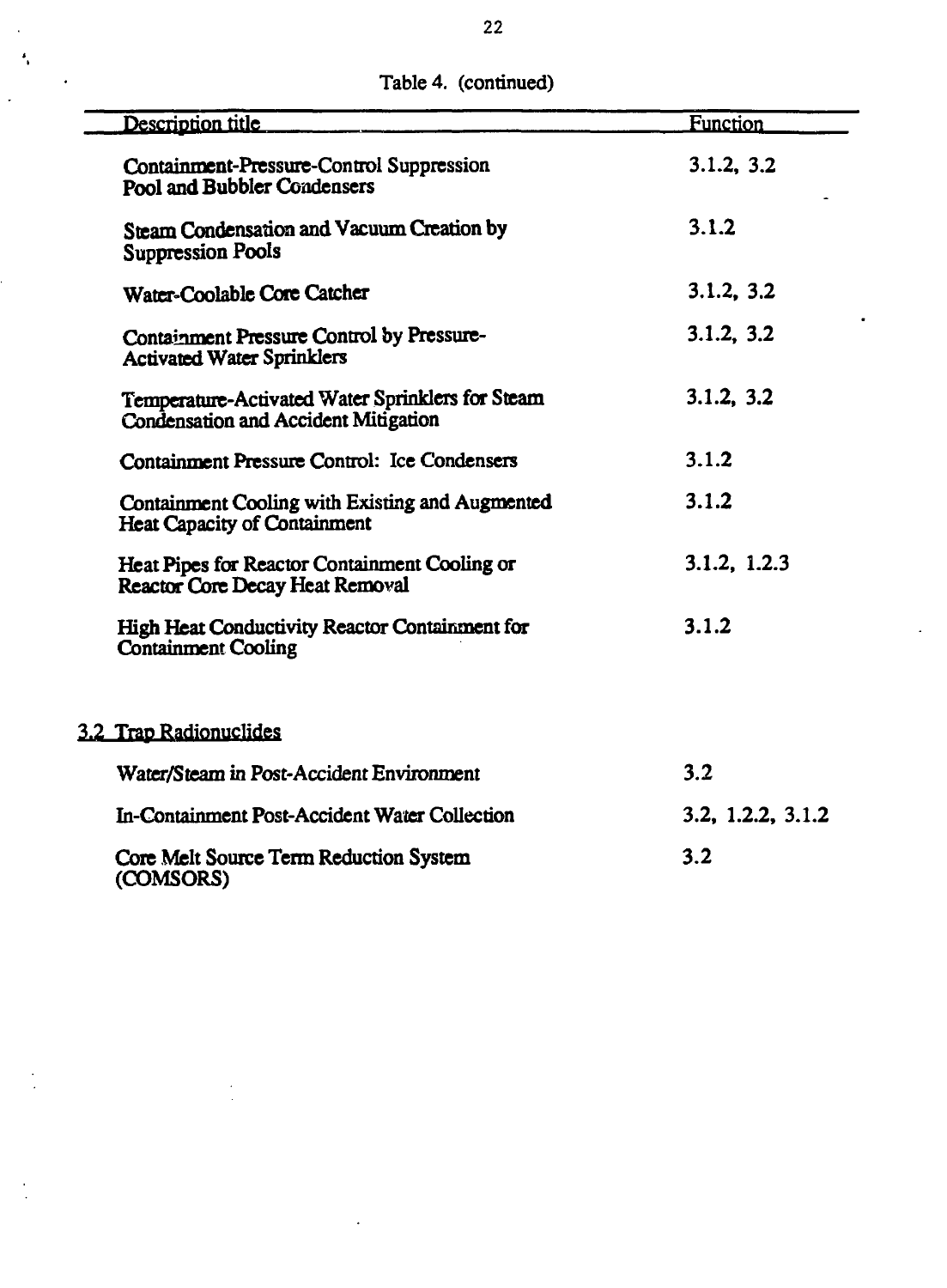These functional requirements  $-\text{ closing}$  of the reactor steam isolation valves  $-\text{are only}$ called upon if the reactor core is at risk or is damaged and releasing radioactive materials. In theory, a passive device could be used to isolate the reactor or containment building if it could be initiated (triggered) by the radioactivity in the fluid stream. In practice, current isolation devices (large mechanical valves) need extemal signals to determine whether they should be activated.

# 4.2.3 Sources of Technology

÷,

The analysis provides a basis to determine where work on advanced LWRs is being done, as shown in Table S. The dominance of the United States in Table 5 reflects early work on nuclear reactors. In recent years, the dominant source of new technology has been Sweden. This reflects the presence of the research laboratories of Asea Brown Boveri (ABB) in Vasteras, Sweden, which is the largest electromechanical company in the world. In the United States, new concepts have primarily originated from ORNL and ABB Combustion - the U.S. subsidiary of ABB. Japan is becoming an important source of advanced technology in this field because of the very rapid growth of nuclear research in that country during the past 5 years.

#### 4.3 Chemical Technology

The emphasis on passive and inherent safety has resulted in examination of chemical systems for nuclear safety. A nonproprietary example is the proposed COre Melt SOurce Reduction System (COMSORS). COMSORS is an inherent safety system to limit the releases of radionuclides after a reactor core melt accident such as occurred at TMI. The safety problem in a reactor core melt accident is the generation of small radioactive particles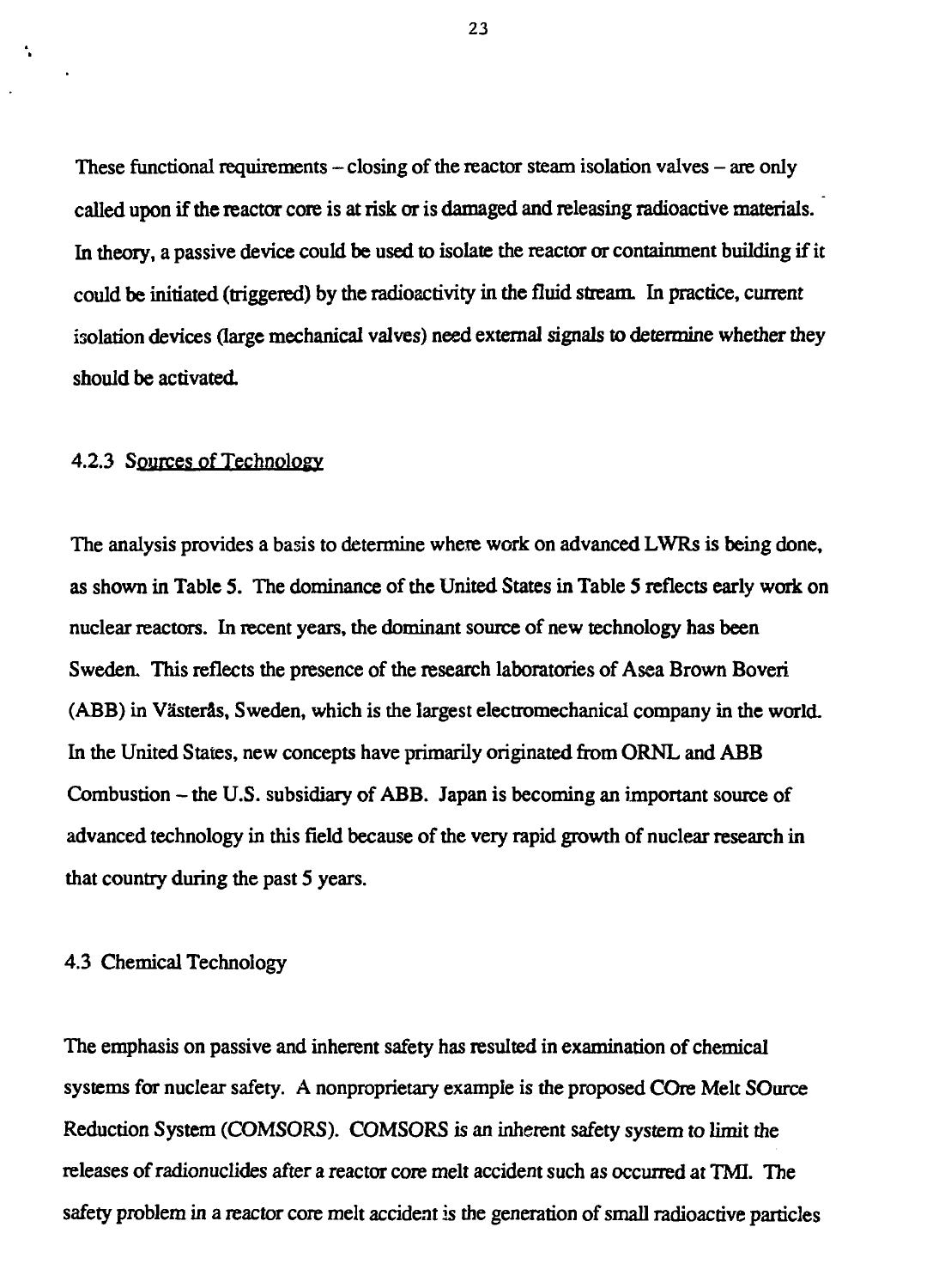| Type<br>οf<br>Organization | Percent of worldwide total |          |          |       |       |  |
|----------------------------|----------------------------|----------|----------|-------|-------|--|
|                            | <b>United States</b>       | Sweden   | Japan    | Other | Total |  |
| Vendor                     | 17                         | 17       | 4.3      | 15    | 53.3  |  |
| Industrial<br>firm         | 9.8                        | $\bf{0}$ | $\bf{0}$ | 0     | 9.8   |  |
| National<br>laboratory     | 6.5                        | $\bf{0}$ | 4.3      | 9.8   | 20.6  |  |
| University                 | 8.7                        | $\bf{0}$ | 1.1      | 6.5   | 16.3  |  |
| Total                      | 42                         | 17       | 9.7      | 31.3  | 100   |  |

# **Table 5. Sources of passive/inherent technology by country and organizational type**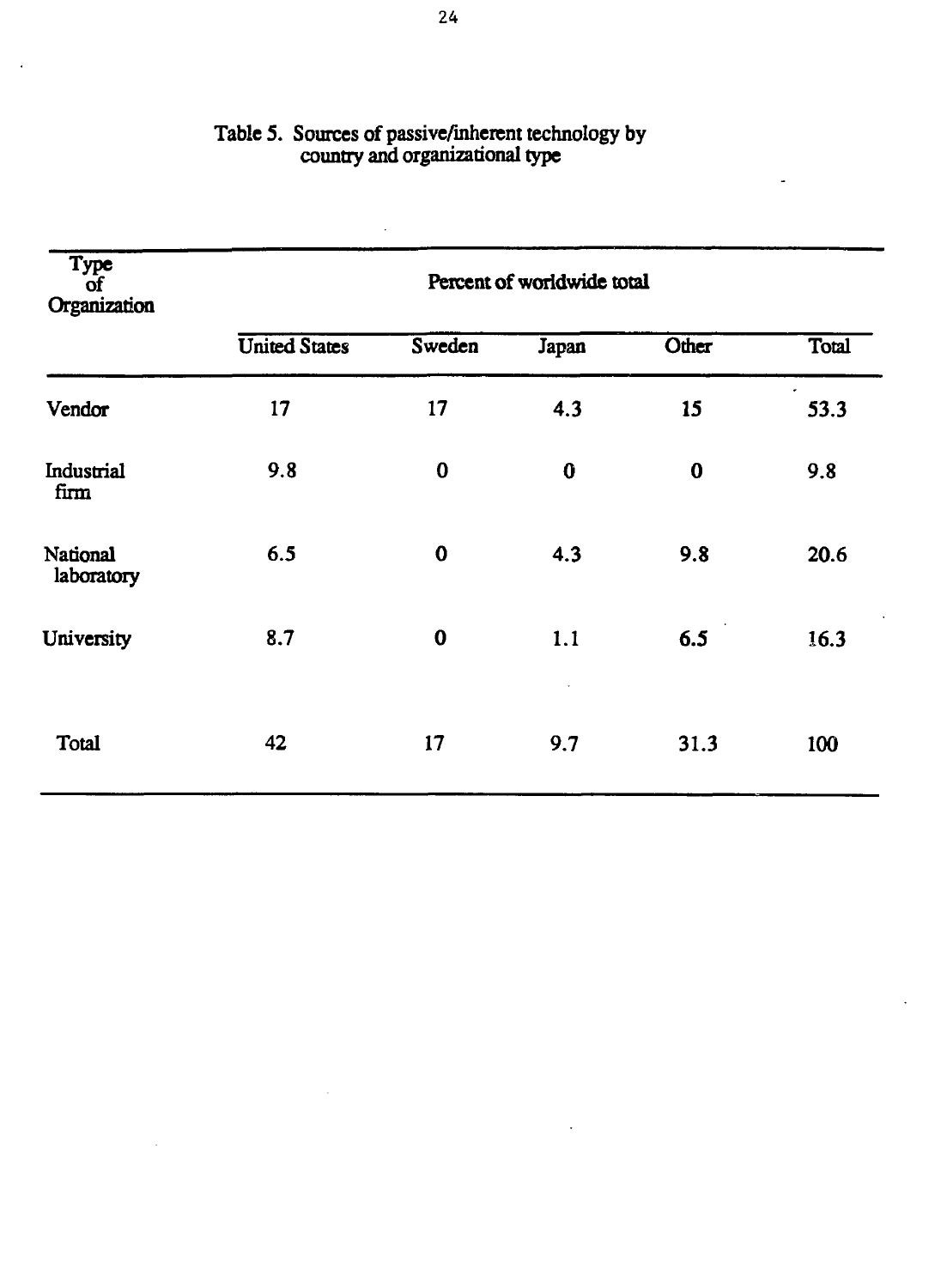and vaporization of radioactive materials which can disperse to the atmosphere. In such an accident, chemical and thermal reactions of some reactor core materials with some aggregates - such as limestone - in concrete reactor structures generate large gas volumes which bubble out molten core materials creating radioactive aerosols.

Physically, COMSORS involves adding special aggregates – such as borosilicate glass – to the concrete under the reactor core. If there is an accident, the molten reactor core reacts with the concrete. The chemical composition of the aggregate is chosen to: (1) lower the melting point of the concrete-reactor core mixture, thus reduce vaporization of radioactive materials, (2) generate no gaseous chemical reaction products which would create aerosols, (3) depress vaporization of key radioactive elements by formation of nonvolatile hightemperature compounds, (4) adsorb radioactive decay heat in the melting process, and (S) create an insoluble waste matrix when solidified. COMSORS is an insitu high-level waste solidification system to prevent large radionuclide releases in an accident

#### 4.4 Technologies from Other Fields

÷,

Many possible SSCs, which are commercial technologies in other fields, have been identified but have not been applied to LWR safety. In most cases, these are relatively new technologies. An example is the heat pipe, which is a sealed tube containing a liquid that boils and transfers heat by a vaporization-condensation cycle from the hottest to the coldest parts of the sealed pipe. Heat pipes could be used for emergency core cooling, containment cooling, or other purposes. They have been considered for, and used for, special reactors (e.g., space reactors) but only one early study was identified in which heat pipes were considered for LWRs [Ahmad, 1983]. The particular application was passive containment building cooling.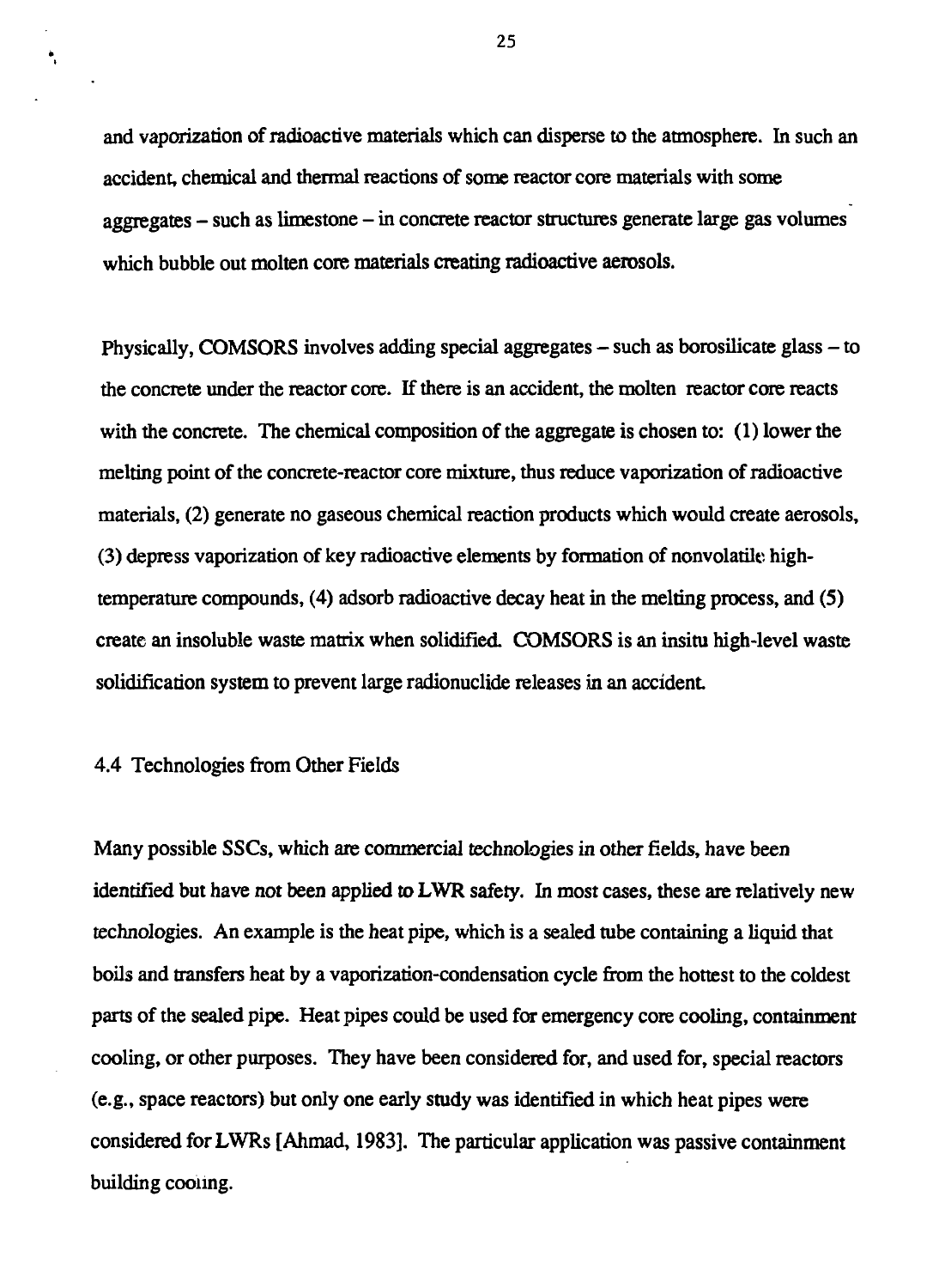Heat pipes are a good example of changing conditions that could make a previously bypassed passive technology potentially attractive. The following remarks should be helpful in such considerations:

ł,

- 1. Recent probabilistic accident risk assessments show that loss of partial containment building cooling may be a significant accident initiator [Garrick, 1989] in newer plants. In newer plants, the containment building is divided into more zones to isolate equipment against fire and other risks; this makes equipment cooling more difficult and increases the probability of local ventilation system failures. With ventilation failures, higher equipment-room temperatures increase equipment failure rates for both normal operating and emergency equipment. Heat pipes provide one high-reliability technical solution for cooling isolated zones in containment buildings.
- 2. In the past 15 years, the experience base for the technology has increased because heat pipes are being used for control of building temperature, solar heating, and temperature control of foundation structures for the Alaska Pipeline. Over 100,000 heat pipes are in use in this last application with a very high record of reliability.
- 3. The technology has advanced. For example, heat pipes can be designed to begin operation at a preset temperature. This type of feature would prevent freezing temperatures in containment for certain reactor applications such as containment cooling in cold climates.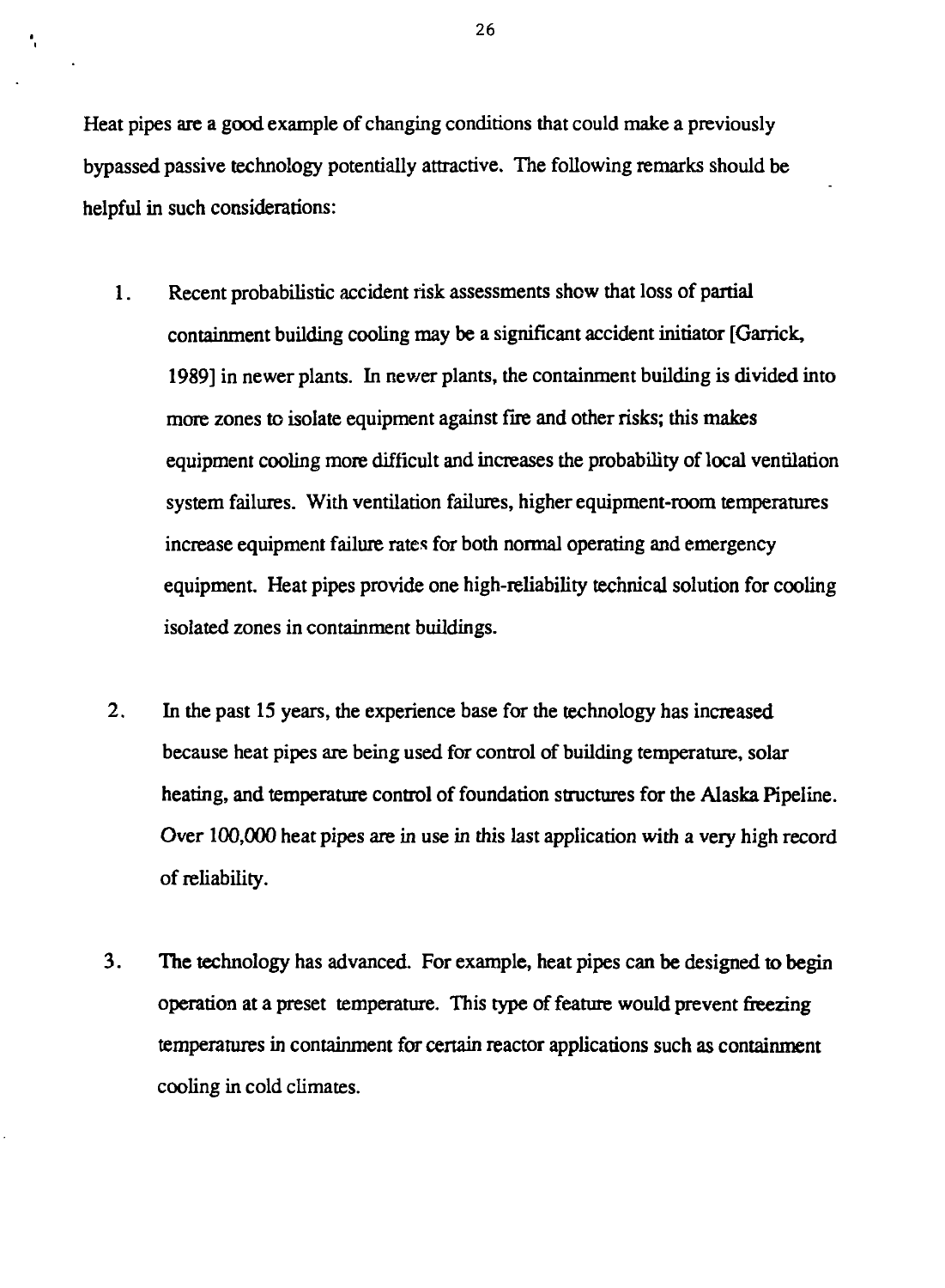Whether these changes are sufficient to make the technology the preferred choice for future LWRs is not known. However, it is clear that changing technologies and changing requirements can make the reevaluation of previously unused technologies worthwhile.

#### 4.5 Applicability of Building Blocks to the Chemical Industry

The fundamental safety and environmental goals for nuclear and chemical plants have a common objective - to avoid the release of highly toxic materials to the environment. As such, much of the technology for passive and inherent safety in LWRs is applicable to chemical plants. In particular

- Technologies for passively cooling nuclear power reactors are applicable to cooling chemical reactors where exothermic chemical reactions raise concerns about runaway chemical reactions.
- Technologies to contain or confine toxic materials after an accident are essentially identical for chemical or nuclear plants.

# 5. Advanced Reactors

Experience and new technology are resulting in new power plant designs. A brief summary of worldwide activity in this area shows trends toward passive and inherent safety in reactor design. The new generation of LWRs may be divided into three classes when defined by the goals of the designers: *evolutionary* plant LWRs, *evolutionary* design LWRs, and PRIME reactors. Both classes of evolutionary reactors have the requirement that the first reactor be sold as a commercial unit with no prototype or pilot plant being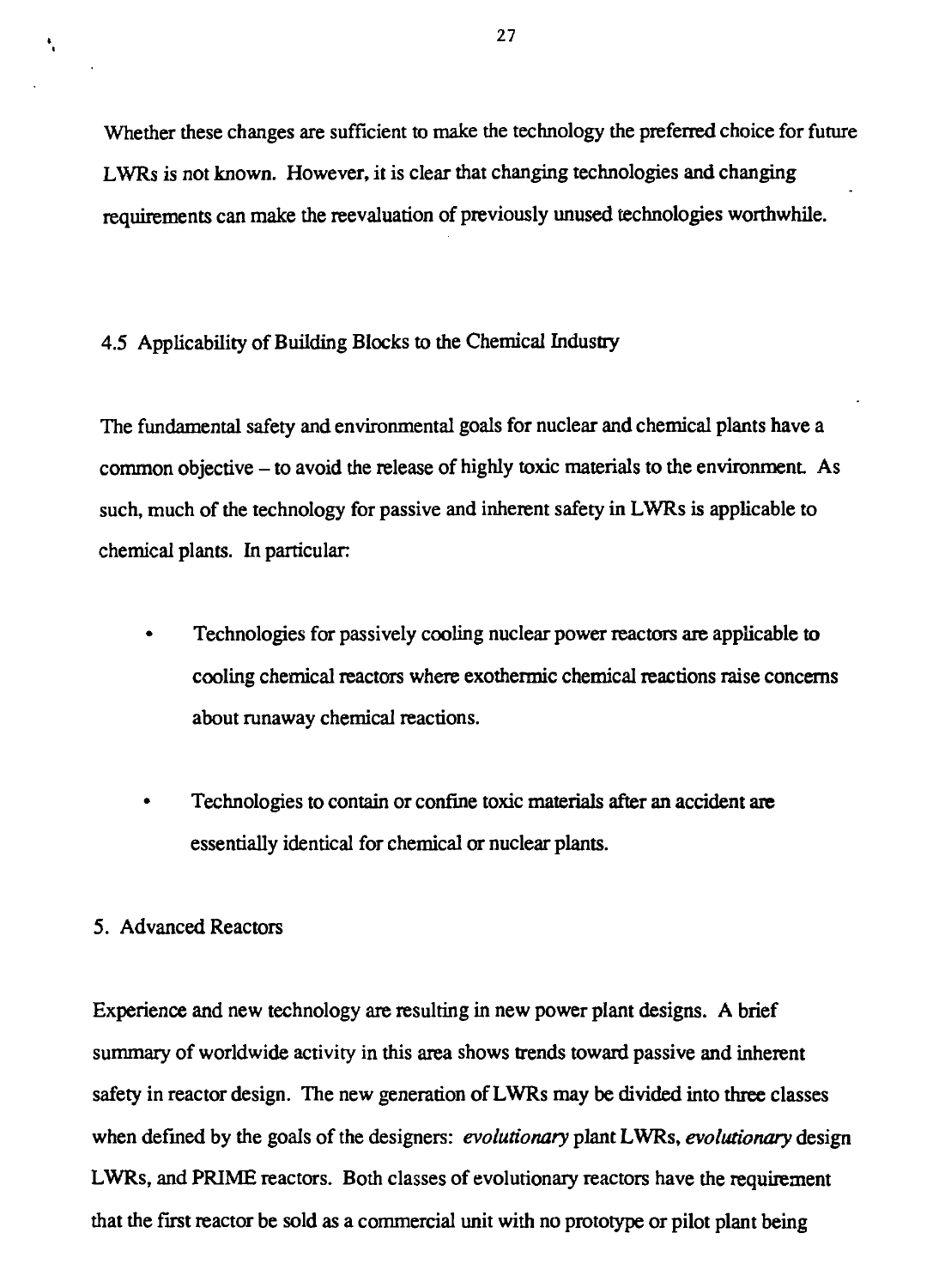required. This limits adoption of new technology. All three classes have similar steam cycles, reactor core designs, and thermal efficiencies. Table 6 summarizes some of the differences in these reactor designs.

#### 5.1 Evolutionary Plant LWRs

÷,

The *evolutionary* plant LWR designs exemplified by the seven reactors listed in Table 7 are similar to the overall plant design of existing LWRs, except that certain refinements and modernized features have been included. Their safety, like that of their predecessors, depends on a variety of active safety systems with power supplied by diesel generators or equivalent power sources. In the event of an accident, the safety systems must start up and continue to operate to prevent reactor core damage. LWRs have been built with various types of pumps, valves, motors, control-rod drives, containments, and other components/systems. There is now sufficient operating experience to use as a basis for judging which variations in design work the best. These designs reflect the rapidly increasing experience base and are the nuclear plant equivalents to evolutionary designs in cars and aircraft.

### 5.2 Evolutionary Technology LWRs

Evolutionary technology LWRs (Table 7) are proposed advanced LWRs that use the technology of current LWRs (components and systems) but have significant changes in plant design, particularly the safety systems. The major, government-supported LWR development programs in the United States today are those at General Electric and Westinghouse. Most of the proposed safety systems for these reactors require power to initiate operation of safety systems (such as to open a valve) but do not require power for continued function. Thus, operation of safety systems after initiation is passive. This is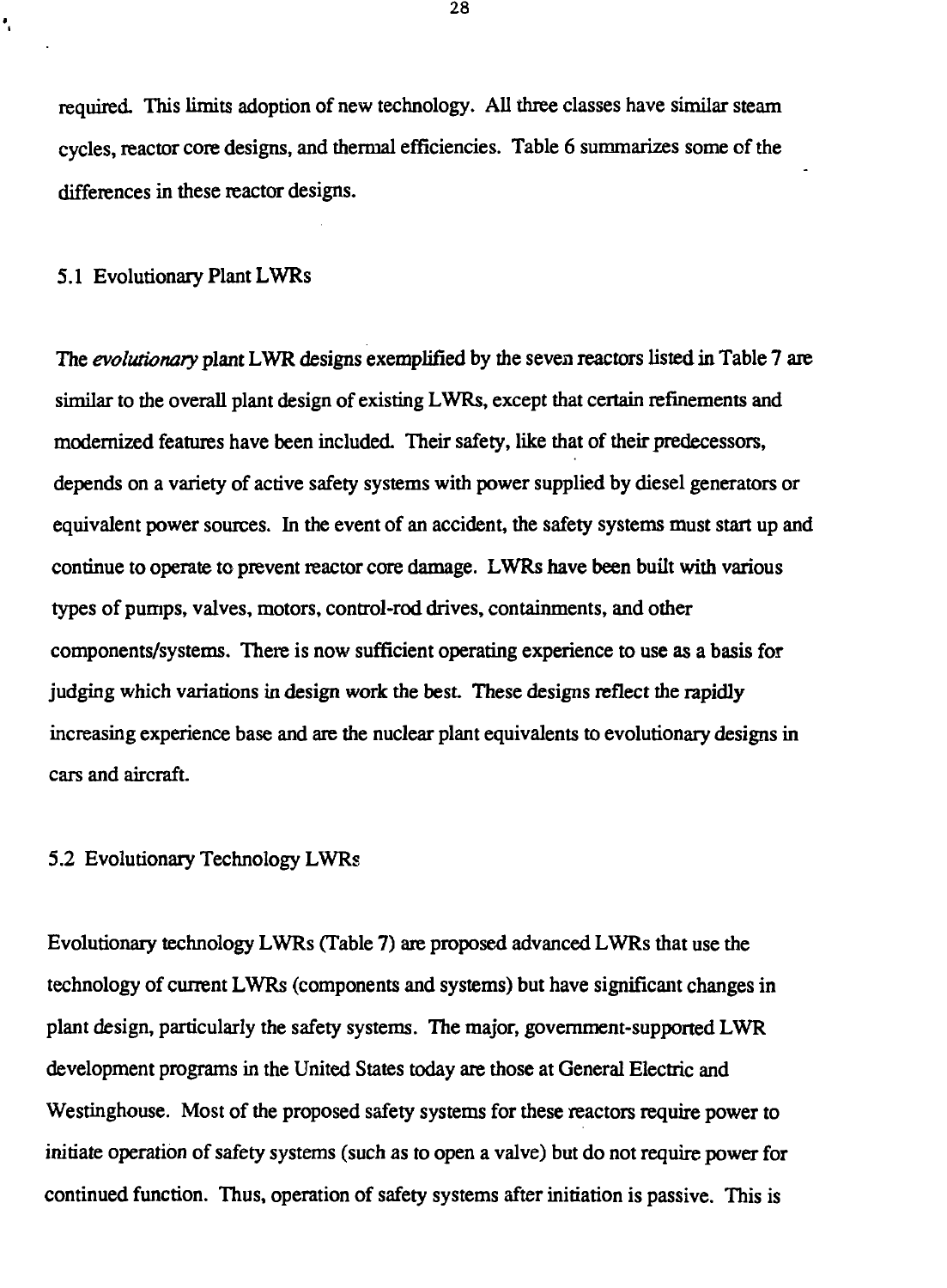| LWR generation             | Emergency<br>power supply | <b>Need</b><br>pumps? <sup>2</sup> | <b>Need</b><br>valves? <sup>a</sup> | Need<br>operator action?         | <b>Resists</b><br>errors/<br>malice? |
|----------------------------|---------------------------|------------------------------------|-------------------------------------|----------------------------------|--------------------------------------|
| Present                    | Reliable AC               | Yes                                | Yes                                 | Yes (but not<br>immediately)     | <b>No</b>                            |
| <b>Evolutionary Plant</b>  | Reliable AC               | Yes                                | Yes                                 | Yes (but not<br>immediately)     | No                                   |
| <b>Evolutionary Design</b> | Batteries only            | No                                 | Few, small<br>active valves         | No (Automated<br>control system) | N <sub>o</sub>                       |
| PRIME <sup>(b)</sup>       | <b>NONE</b>               | No                                 | $\underline{\mathbf{NQ}}$           | No <sup>(c)</sup>                | YES                                  |

# Table 6. Summary of passive/inherent safety characteristics and limitations for various Light-Water Reactors

a For safety functions.

 $\bullet$ 

<sup>b</sup>There are other reactor types which may meet PRIME safety goals.

The Modular Higi: Temperature Gas-Cooled Reactor and the advanced

CANDU Project Reactor may be able to meet these goals.

<sup>c</sup>No control system used for safety, falls to safe state. See Appendix A.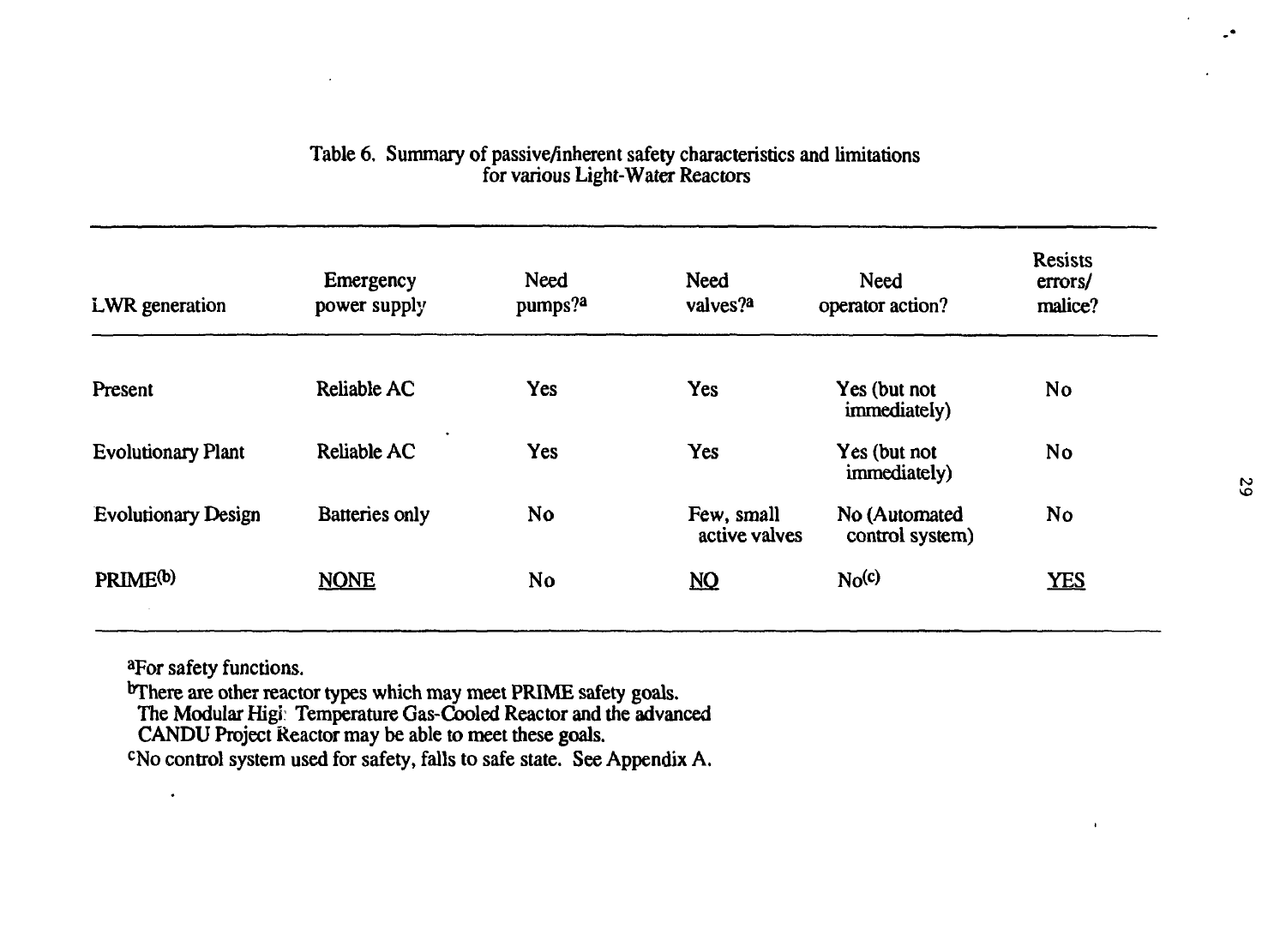| Name                                        | <b>Type</b> | Size/(MWe) | <b>Countries</b>            | Lead organizations                                 | <b>Status</b>       |
|---------------------------------------------|-------------|------------|-----------------------------|----------------------------------------------------|---------------------|
| <b>Evolutionary Plant Designs</b>           |             |            |                             |                                                    |                     |
| N4.                                         | <b>PWR</b>  | 1400       | France                      | Framatome                                          | <b>Construction</b> |
| <b>Sizewell</b>                             | <b>PWR</b>  | 1250       | <b>Great Britian</b>        | <b>Central Electric</b><br><b>Generating Board</b> | <b>Construction</b> |
| <b>Advanced Boiling-Water Reactor</b>       | <b>BWR</b>  | 1356       | Japan/U.S.                  | Hitachi/Toshiba/General<br><b>Electric</b>         | Design/construction |
| <b>Advanced Pressurized-Water Reactor</b>   | <b>PWR</b>  | 1350       | Japan/U.S.                  | Mitsubishi/Westinghouse                            | Design              |
| <b>Advanced BWR 90</b>                      | <b>BWR</b>  | 1050       | Sweden/Switzerland          | <b>ABB</b>                                         | Design              |
| <b>Combustion 80Plus</b>                    | <b>PWR</b>  | 1280       | <b>United States</b>        | <b>ABB-Combustion</b>                              | Design              |
| <b>VVER 88/92</b>                           | <b>PWR</b>  | ~1000      | U.S.S.R.                    |                                                    | Design              |
| <b>Evolutionary Technology Designs</b>      |             |            |                             |                                                    |                     |
| <b>Simplified Boiling-Water Reactor</b>     | <b>BWR</b>  | 600        | <b>United States</b>        | General Electric <sup>8</sup>                      | Development         |
| Safe Integral Reactor                       | <b>PWR</b>  | 300        | <b>U.S./Great Britian</b>   | <b>Combustion/Rolls Royce</b>                      | Development         |
| <b>Advanced Passive-600</b>                 | <b>PWR</b>  | 600        | <b>United States</b>        | Westinghouse                                       | Development         |
| Hitachi Simplified Boiling-Water Reactor    | <b>BWR</b>  | 600        | Japan                       | Hitachi <sup>a</sup>                               | Development         |
| Toshiba 900                                 | <b>BWR</b>  | 310        | Japan                       | Toshiba <sup>a</sup>                               | Development         |
| <b>Simplified Pressurized Water-Reactor</b> | <b>PWR</b>  | 350        | Japan                       | <b>JAERI<sup>b</sup></b>                           | Development         |
| <b>PRIME Reactors<sup>c</sup></b>           |             |            |                             |                                                    |                     |
| PIUS (Secure P®)                            | <b>PWR</b>  | 640        | Sweden/Italy,<br>Korea/U.S. | <b>ABB</b>                                         | Development         |
| <b>ISER</b>                                 | <b>PWR</b>  | 210        | Japan                       | <b>University</b><br>of Tokyo                      | Research            |
| <b>PIUS/BWR</b>                             | <b>BWR</b>  | 750        | <b>United States</b>        | <b>Oak Ridge</b><br>National Lab.                  | <b>Research</b>     |

**Table 7. Advanced light-water reactors**

**'There are long standing technical agreements between these three organizations with much commonality of design. b JAERI = Japan Atomic Energy Research Institute**

**cThere are other reactor types which may meet PRIME safety goals. The Modular High-Temperature Gas-Cooled Reactor (MHTGR) and the advanced CANDU Project Reactor may be able to meet these goals.**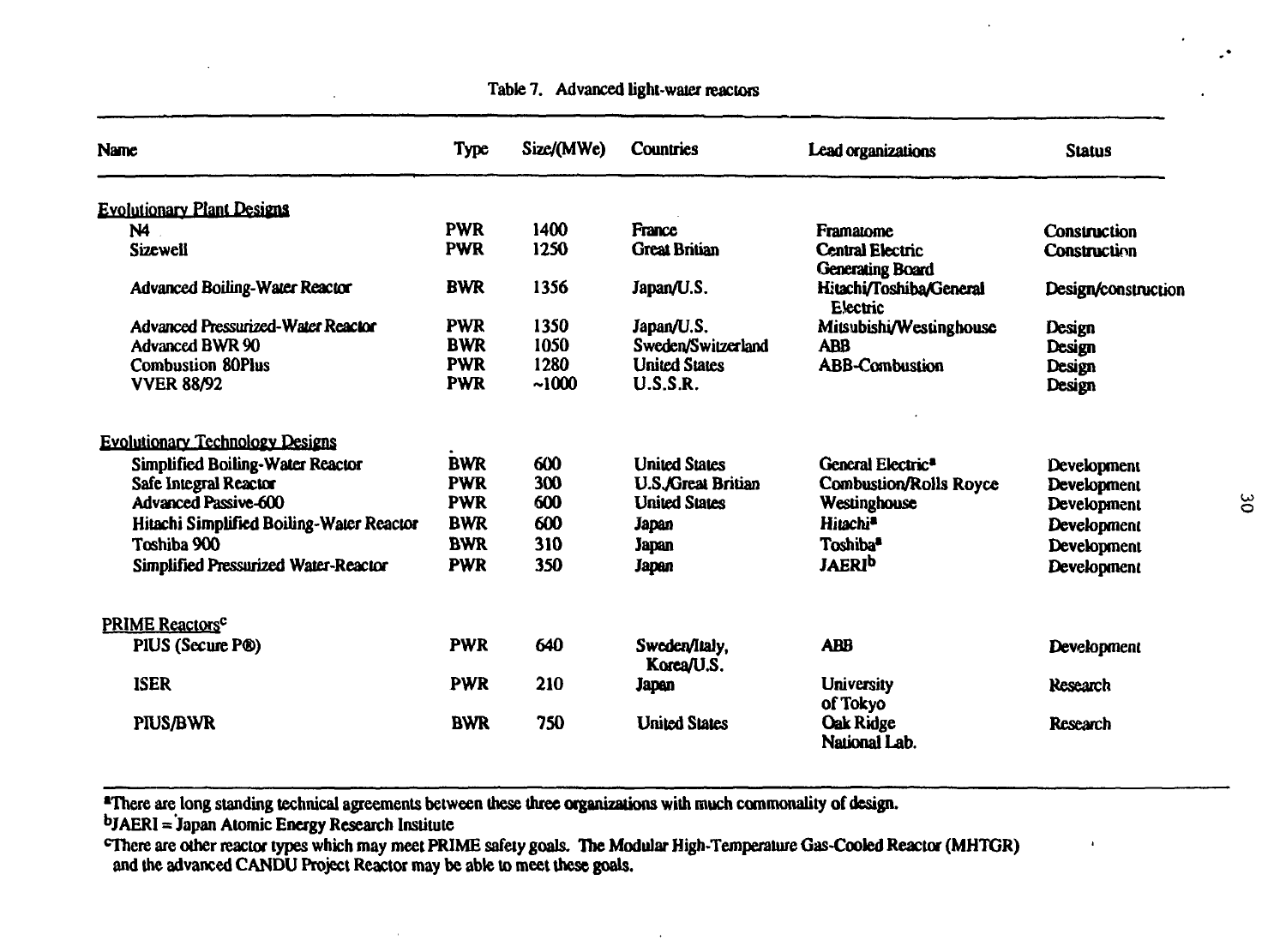the key distinction between these designs and the evolutionary *plant* designs and is a significant advance in safety technology. Such changes in design reflect two experiences. First, all of these designs were initiated after the TMI accident and take into account the technical lessons learned. Second, they reflect the operating experiences of current plants that have shown which features tend to make a plant difficult to operate or expensive. These proposed reactors have the following common features:

- All water required for heat removal in the primary system drains by gravity to the reactor core, which is located at the lowest elevation in the plant. In the TMI accident, the plant layout did not permit the water in the steam generators (heat sink) to flow by gravity to the overheated reactor core. Such water flow would have cooled the reactor core by boiloff and prevented damage to the core.
- Large ac power sources (diesel generators) to run emergency equipment have been eliminated. Experience shows that emergency equipment that consumes large amounts of electric power and associated power supplies are expensive to build, maintain, and operate. Furthermore, the complexity of the equipment increases the probability of operator error in an emergency. The elimination of emergency diesel generators has necessitated major changes in those emergency systems that consumed electric power – the emergency core cooling systems and the containment cooling systems. The evolutionary technology LWRs do require battery power in an emergency to operate valves and instruments.
- Existing and proposed evolutionary plant nuclear power plants are designed to pump water into the reactor core for emergency cooling in the event of a major pipe break or other accident. This function requires large pumps and, hence, diesel generators to provide power. The proposed evolutionary technology

÷.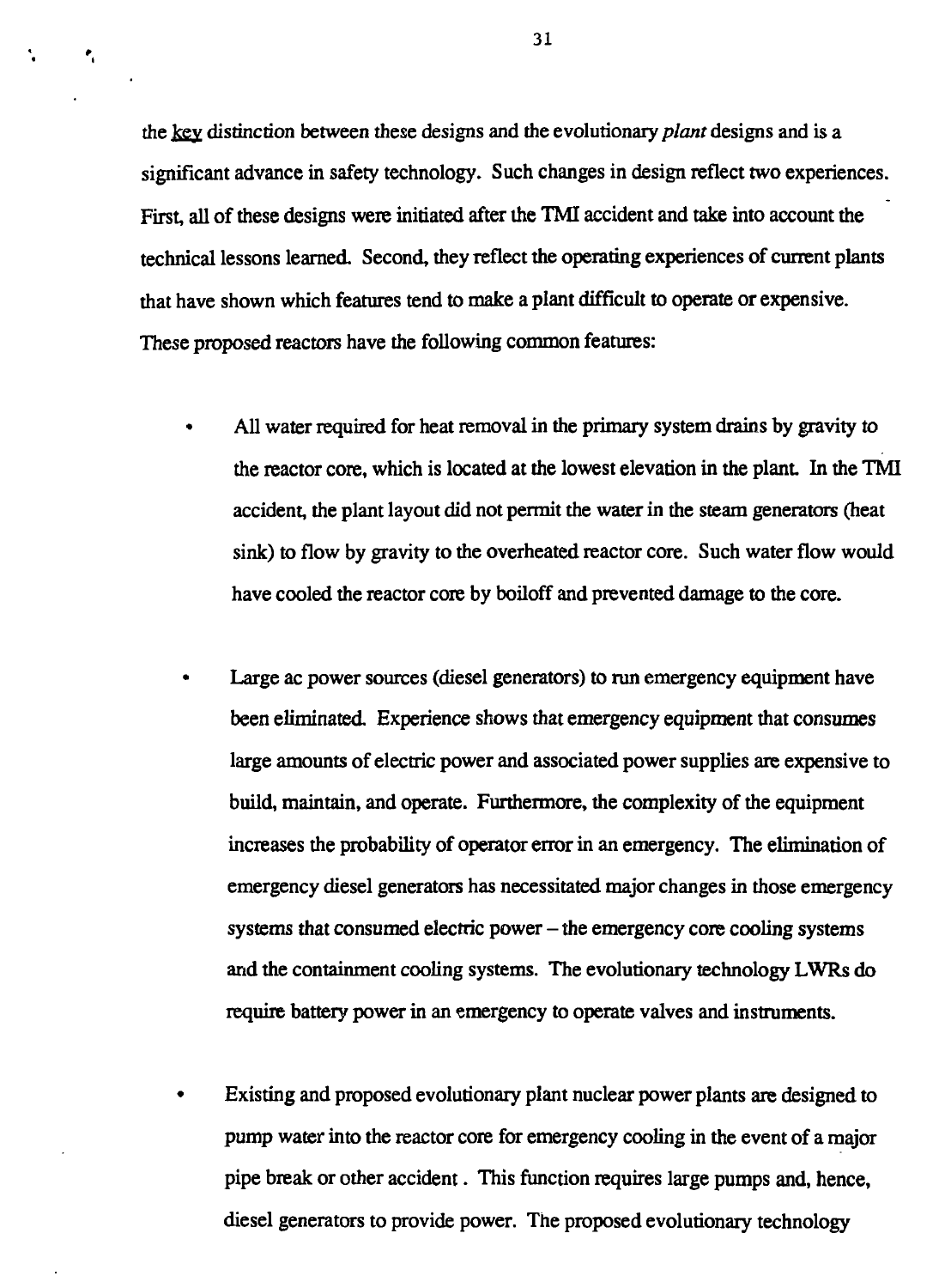LWRs use a different approach. In all these designs, large volumes of water are stored above the reactor core. In an accident, first the reactor is depressurized by opening valves, and second, water flows by gravity from overhead tanks into the reactor vessel. Typically, there is sufficient water to flood the reactor containment and reactor system above the level of any pipe failure in the primary system. This technology was first developed by ABB and later adopted by U.S. vendors [Hannerz, 1990].

Lastly, a major effort has been made to simplify the design. The complexity of existing plants implies high cost and the possibility of operator/maintenance error. Plant simplification is possible because the designs are new and not simply modifications of existing plant designs.

#### 5.3 PRIME Reactors

×,

Â.

In PRIME reactors, the third class of reactors under development, the goals of the designers are radical improvements in safety and public acceptance with the potential for major improvements in economics. Key characteristics include high resistance to assault, sabotage, and misoperation. This, in part, follows from the TMI and Chernobyl experiences where automated safety systems were shut down for what were thought to be good reasons at the time. PRIME implies no off switches for safety systems. Because the goals are aggressive, new technologies are required for these reactor designs. Appendix A provides a technical description of these concepts [Hannerz, 1983; Forsberg, 1986].

The largest effort to develop a PRIME light-water reactor is that by ABB. Their particular concept [Hannerz, 1983] is called the Process Inherent Ultimate Safety Reactor (PIUS). Key new technologies for PIUS have been demonstrated in the laboratory. Because of the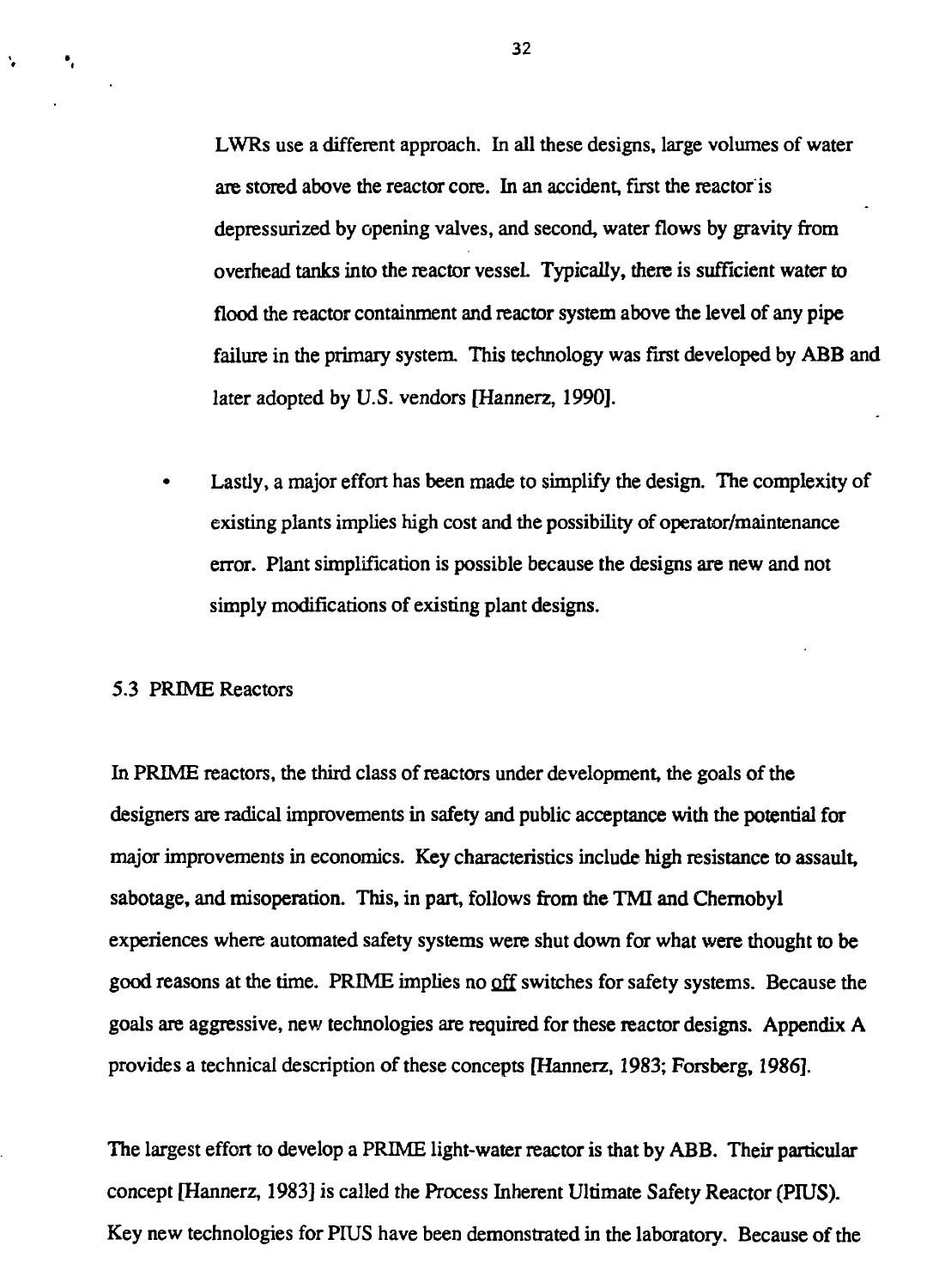early start of this program and ABB's excellent historical track record of building LWRs in Europe and in the United States through their subsidiary  $-$  ABB Combustion  $-$  it is considered the leading program worldwide. The major uncertainties, as with any innovative technology, are costs and plant reliability. A demonstration plant will be required to show economics and reliability.

# 6. Conclusions

Ŷ,

Fifteen years ago, the concept of a nuclear power reactor with only passive and inherent safety systems or a power reactor with PRIME safety was thought to be technically impossible. As a result of a series of technical developments and inventions, the technical community now agrees that such reactors can be built. The remaining questions are cost and reliability. The analysis to date have been highly favorable but much work remains to be done.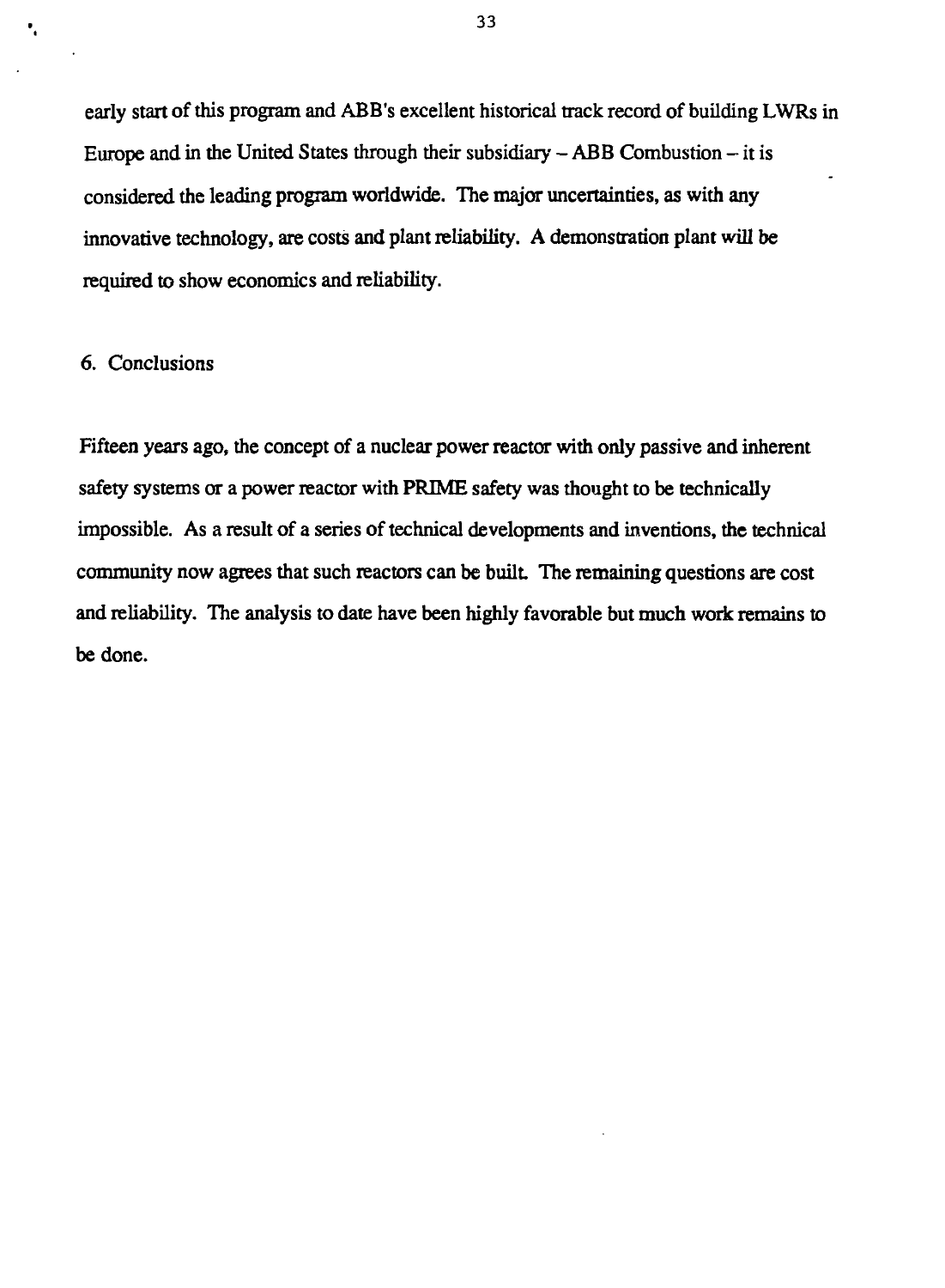# 7. References

 $\ddot{\bullet}_i$ 

 $\ddot{\phantom{a}}$ 

| Ahmad, 1983     | A. A. Ahmad et al., PWR Severe Accident Delineation and                                                                                        |
|-----------------|------------------------------------------------------------------------------------------------------------------------------------------------|
|                 | Assessment, NUREG/CR-2666 (UCLA-ENG-8294), Univ. of                                                                                            |
|                 | California, Los Angeles (Jan. 1983).                                                                                                           |
| Arthur, 1990    | W. B. Arthur, "Positive Feedbacks in the Economy," Sci. Am.,<br>262 (2), 92 (Feb. 1990).                                                       |
| Bukrinksy, 1977 | A. M. Bukrinksy et al., System for Mitigating the Effects of an<br>Accident at a Nuclear Power Plant, U.S. Patent 4,056,436<br>(Nov. 1, 1977). |
| Carnesale, 1981 | A. Carnesale, President's Nuclear Safety Oversite Committee<br>(1981).                                                                         |
| Cochrell, 1988  | R. Cochrell, Ed, Fourth Workshop on Containment Integrity,<br>NUREG/CP-0095 (SAND88-1836), (June 14-17, 1988).                                 |
| Cook, 1985      | J. Cook, "Nuclear Follies," Forbes (Feb. 1985).                                                                                                |
| Corbett, 1988   | H. J. Corbett, "Industry Must Live up to Public Expectations"<br>Chem. Eng. Prog. 84(9):5 (1988).                                              |
| EPRI, 1990      | Electric Power Research Institute, Advanced Light-Water Reactor<br>Utility Requirements Document (in preparation).                             |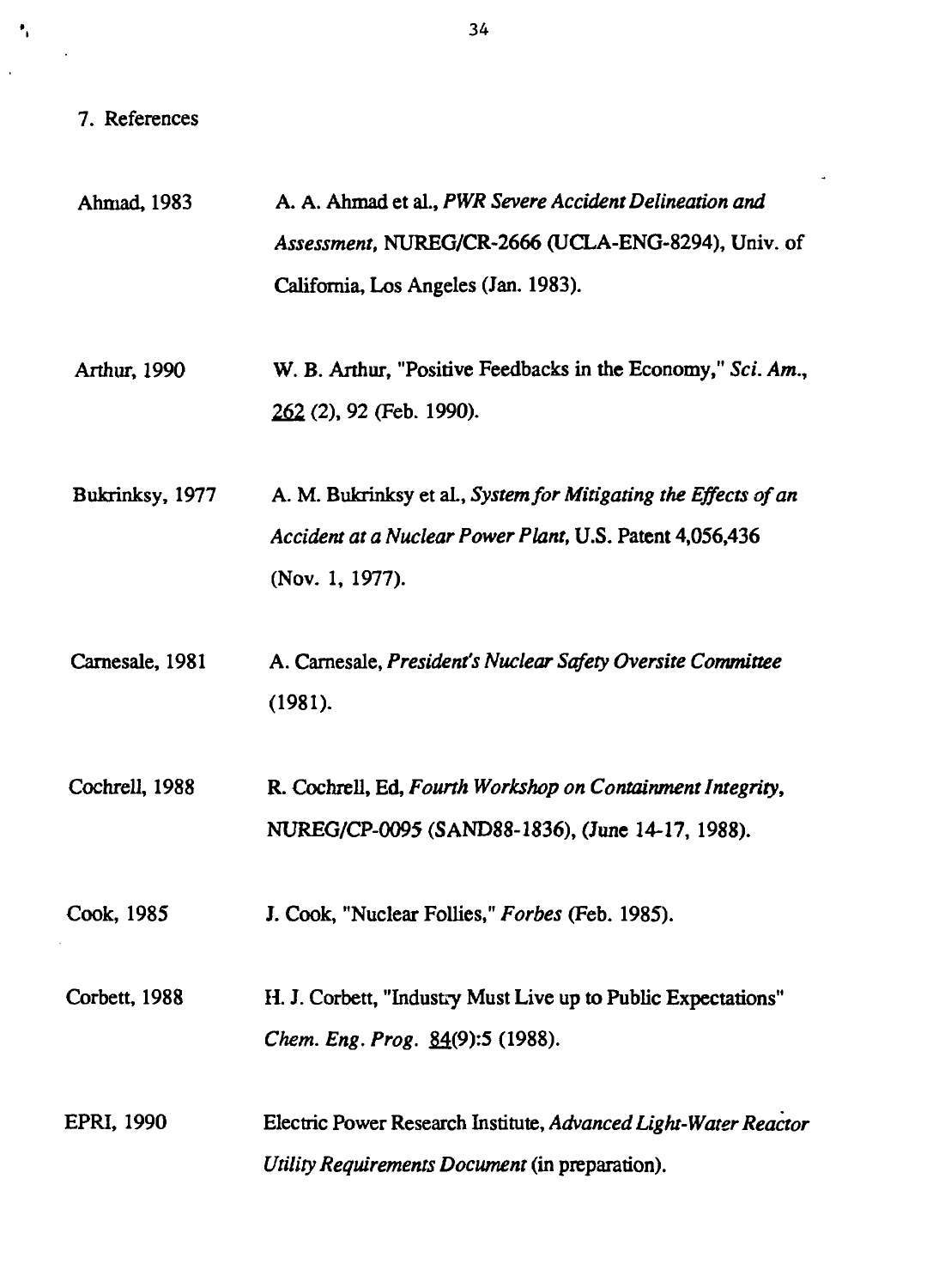Forsberg, 1986 C. W. Forsberg, "A Process Inherent Ultimate Safety Boiling Water Reactor," *Nucl. Technol.12,* 121 (1986).

۰,

- Forsberg, 1989 C. W. Forsberg, D. L. Moses, E. B. Lewis, R. Gibson, R. Pearson, W. J. Reich, G. A. Murphy, R. H. Staunton, and W. E. Kohn, *Proposed and Existing Passive and Inherent Safety Related Structures, Systems, and Components (Building Blocks) for Advanced Light-Water Reactors,* ORNL-6554 (Oct. 1989).
- Forsberg, 1990 C. W. Forsberg and A. M. Weinberg, "Advanced Reactors, Passive Safety and Acceptance of Nuclear Energy," *Annual Reviews of Energy* (In publication -1990).
- Garrick, 1989 B. John Garrick, "Lessons Learned From 21 Nuclear Plant Probability Risk Assessments," *Nucl. Technol.* 84. 319 (March 1989).
- Golay, 1988 M. W. Golay, "Light-Water Reactor (LWR) Innovation Needs in the United States: The Massachusetts Institute of Technology LWR Innovation Project," *Nucl. Technol. ffl,* 42 (Jan. 1988).

Golay, 1990a M. W. Golay and N. E. Todreas, "Advanced Light-Water Reactors," *Sci. Am.,* p. 82 (April 1990).

Golay, 1990b M. W. Golay, P. H. Seong, and V. P. Manno, "A Measure of System Complexity and Its Relation to Diagnosis," *Intern J. Gen.* Systems, 16, 1 (Jan. 1990).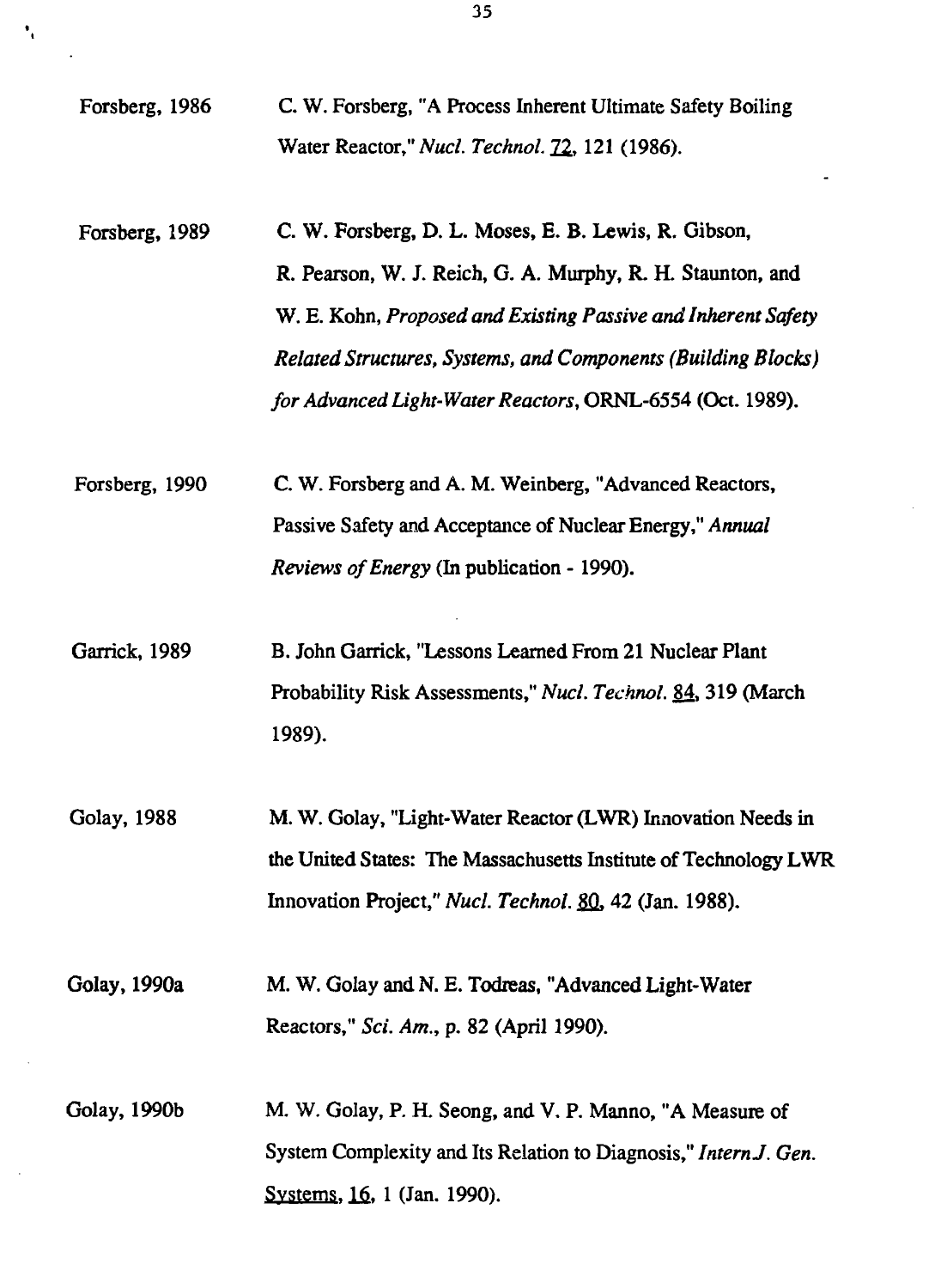Goldman, 1990 J. Goldman, "Bad News in Buenos Aires," *Bull, of At. Sci.* 8 (June 1990). Hannerz, 1983 K. Hannerz, *Towards Intrinsically Safe Light-Water Reactors,* Oak Ridge Associated Universities, ORAU/IAEA-83-2(M)-Rev. (July 1983). Hannerz, 1990 K. Hannerz, "Gravity Flooding," Mar/. *Eng. Int.* 25(428), 12 (March 1990). Hibbs, 1990 M. Hibbs, "GDR Orders Greifswald Shut: GRS Hits Operational Safety," *Nucleonics Week* 21(23), 2 (June 7,1990). HTGR, 1986 *Preliminary Safety Information Document for the Standard MHTGR,* HTGR-86-024 (1986). IAEA, 1988 International Atomic Energy Agency, "Description of Safety-Related Terms," *Consultants Meeting on Description of Passive Safety Related Terms,* 622-I3-TC-633, Vienna (Oct. 3-5, 1988). Kessler, 1990 R. Kessler, "Atucha-1 Shutdown for 40 Days Set for More Repairs in July," *Nucl. Week,* 21(24), 12 (July 14,1990). Kletz, 1984 T. Kletz, *Cheaper, Safer Plants or Wealth and Safety at Work - Notes on Inherently Safer and Simpler Plants,* The Institution of Chemical Engineers, Rugby, Warwickshire, England (1984).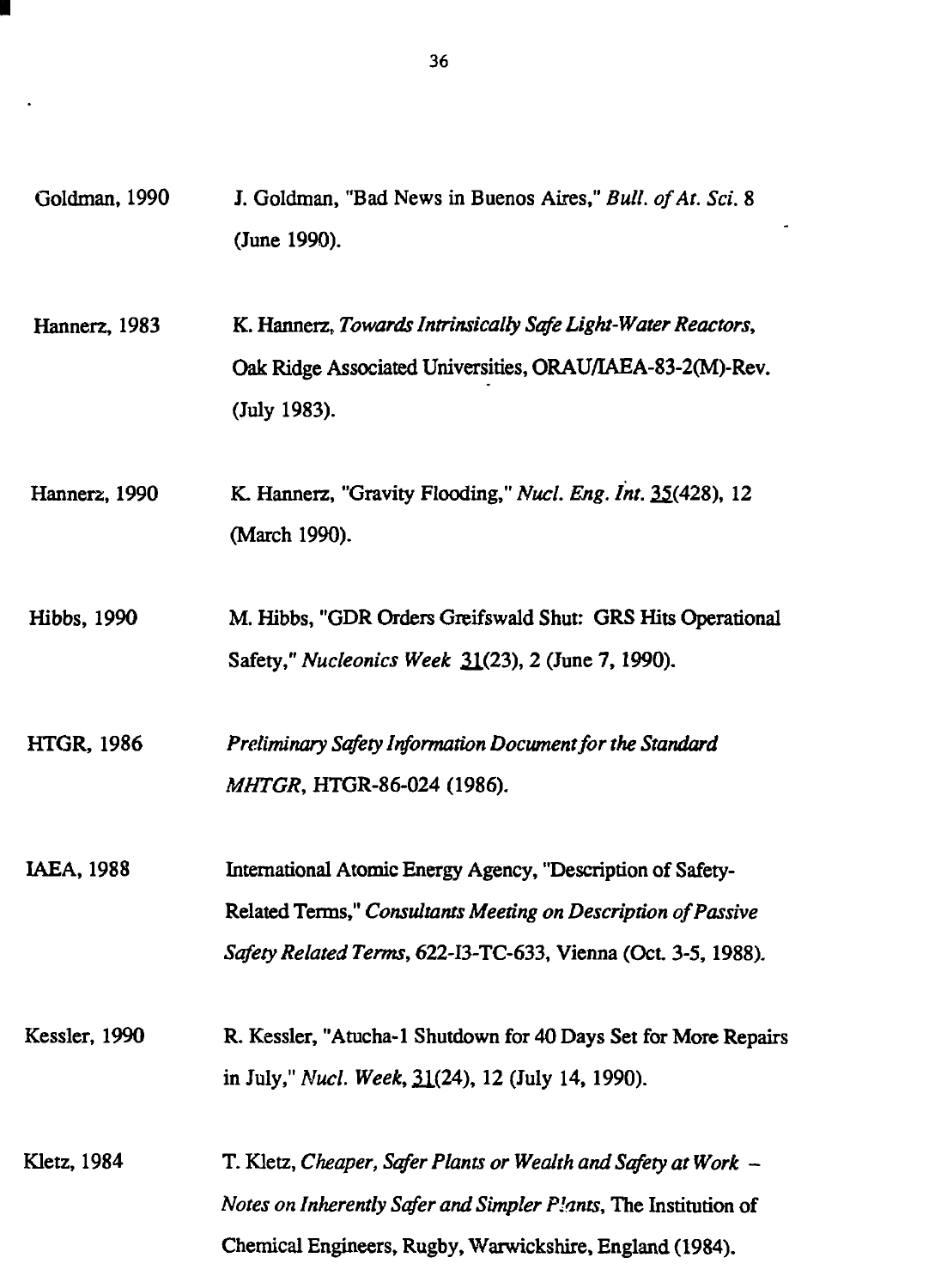- Lundberg, 1963 Bo K. O. Lundberg, *Speed and Safety in Civilian Aviation,* Aeronautical Research Institute of Sweden, Report 95, Stockholm, Sweden (1963).
- Martinez-Val, 1990 J. M. Martinez-Val, J. M. Aragones, E. Minguez, J. M. Perlado, and G. Velarde, "An Analysis of the Physical Causes of the Chernobyl Accident," Nucl. Technol. 90, 371 (June 1990).
- UDI, 1988 Utility Data Institute, *1987 Production Costs Operating Steam-Electric Plants,UDI-0U-S\$* (Sept. 1988).
- Weinberg, 1989 A. M. Weinberg, "Engineering in an Age of Anxiety," *Issues in Science and Technology,* VI(2), 37 (Winter 1989-90).

ť.

٠.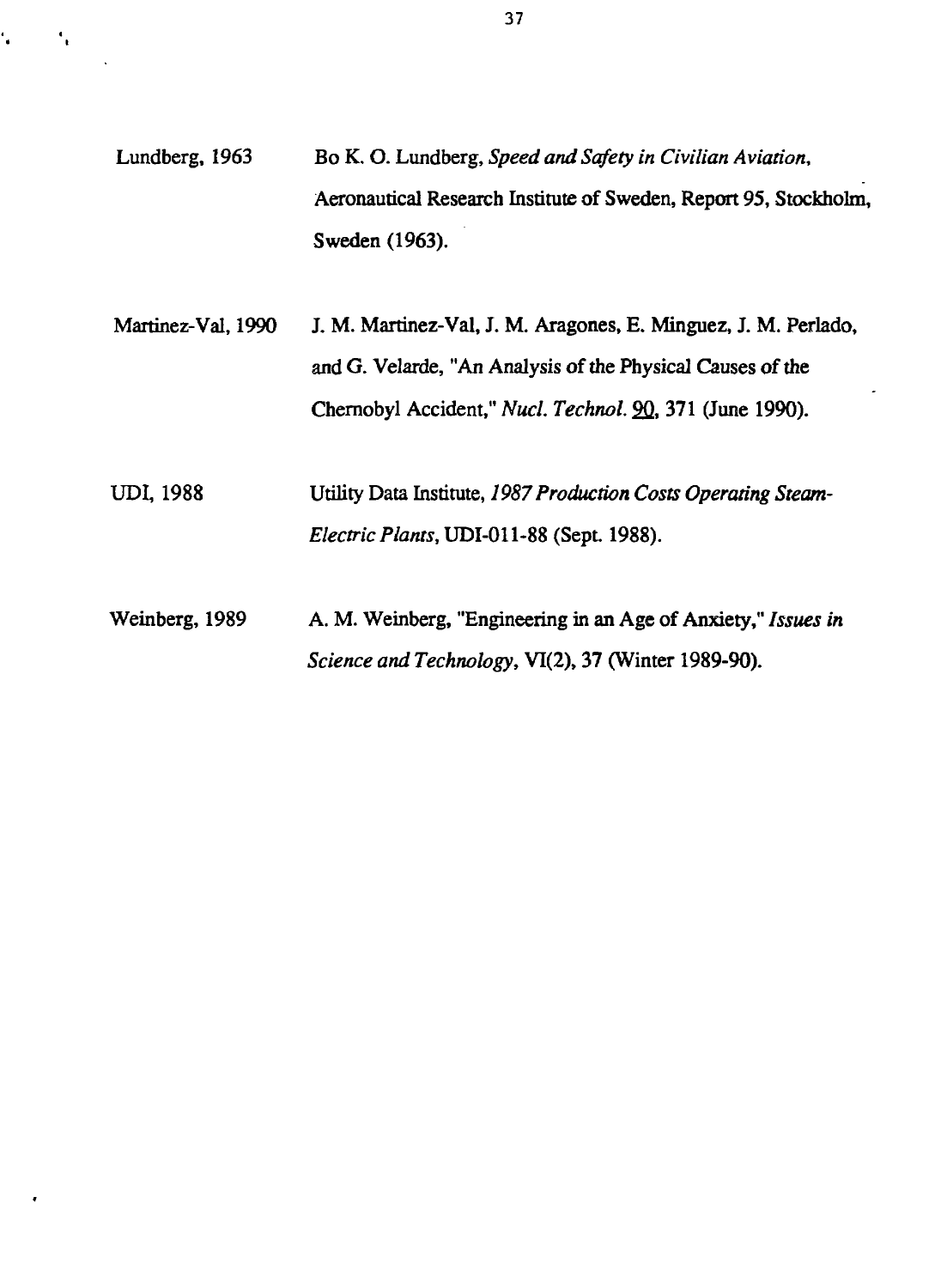#### APPENDIX A: TECHNICAL DESCRIPTION OF PIUS LWRs

# A.I INTRODUCTION

This appendix provides brief descriptions of the two PIUS concepts with PRIME safety goals that have proposed: the PIUS-PWR and the PIUS-BWR. The PIUS-PWR was invented earlier and thus, is further along in development. Each reactor has particular advantages and disadvantages. In each case, various derivative concepts have been developed.

The two concepts have many features in common but differ in their basic safety mechanisms. The description of the PIUS-PWR is more complete and reflects its advanced development. The common features of both reactors are included in the description of the PIUS-PWR.

# A.2 PIUS-PWR

The PIUS-PWR, which was invented by K. Hannerz of ABB, is also referred to as PIUS and Secure P® in the literature.

The PIUS-PWR is a modified "swimming pool" PWR; the pool is at full reactor pressure and contains high concentrations of cool, borated water. The reactor normally operates in a second volume of hot, low-boron reactor water within the pool. In the event of an accident, the cool, borated (neutron poisoned) water enters the reactor core. The boron in the water shuts down the reactor. The reactor core is cooled by boiloff of the borated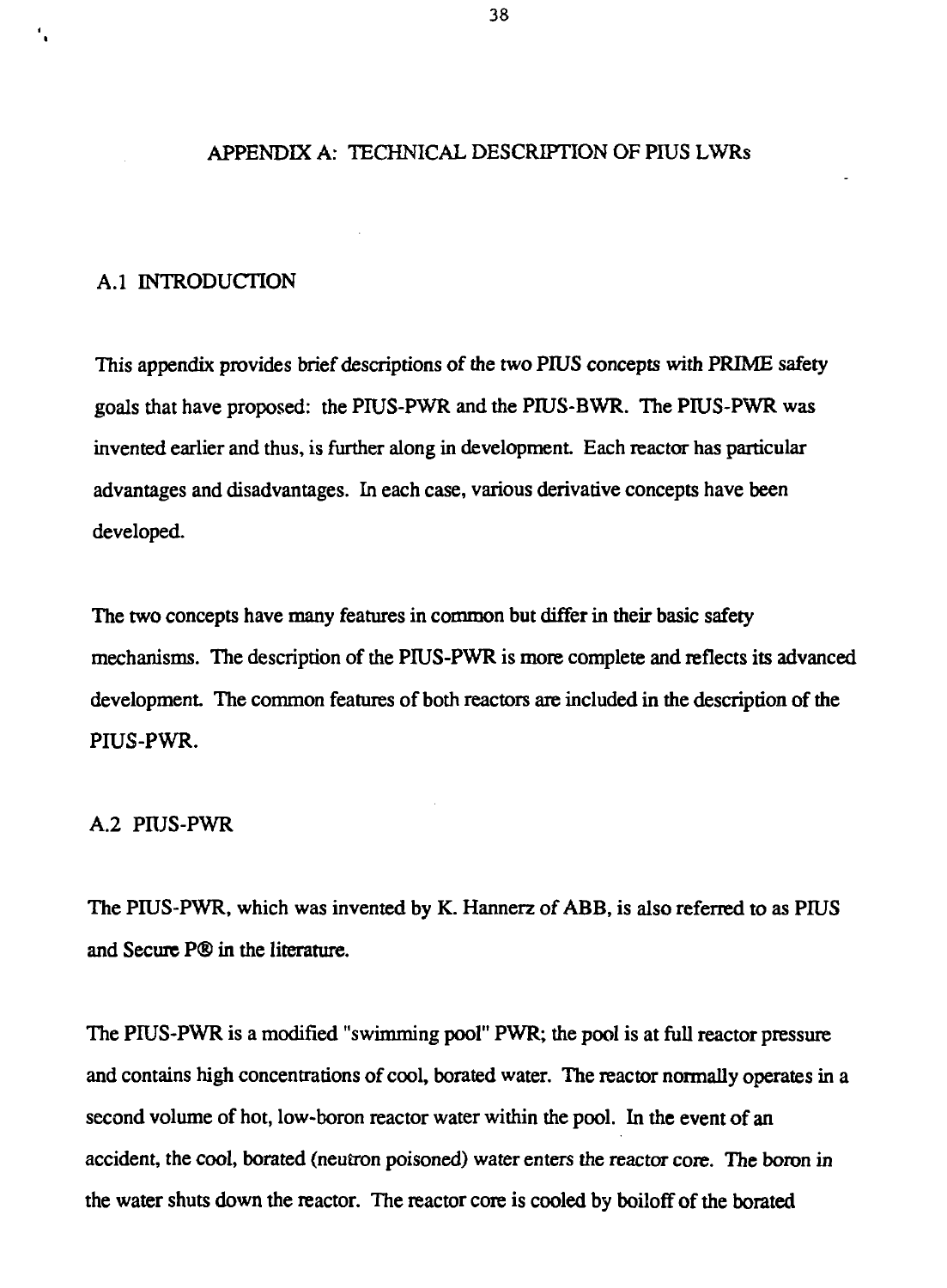water. The period during which this Emergency Core Cooling System (ECCS) works in a passive mode depends on the volume of borated water available to be boiled off. Current proposed designs provide 1 week of passive heat removal.

۰,

This reactor has two unique features: (1) a very large pressure vessel that includes the reactor core and all key safety systems, and (2) the safety system that puts cool, borated water in direct contact with the hot, low-boron reactor coolant water. The cool, borated water does not enter the reactor core during normal operations because of a hydraulic balance maintained by the main recirculation pumps.

The pressure vessel is a prestressed-concrete reactor vessel (PCRV). Key characteristics include the following:

- 1. The PCRV contains sufficient borated water to cool the reactor core for 1 week after reactor shutdown. To accomplish this goal, the internal vessel diameter is 12 to 13m.
- 2. The PCRV is large enough to allow spent fuel storage in the vessel for the reactor lifetime.
- 3. The PCRV provides very high levels of protection against external threats. The wall thickness is 12 to 13m.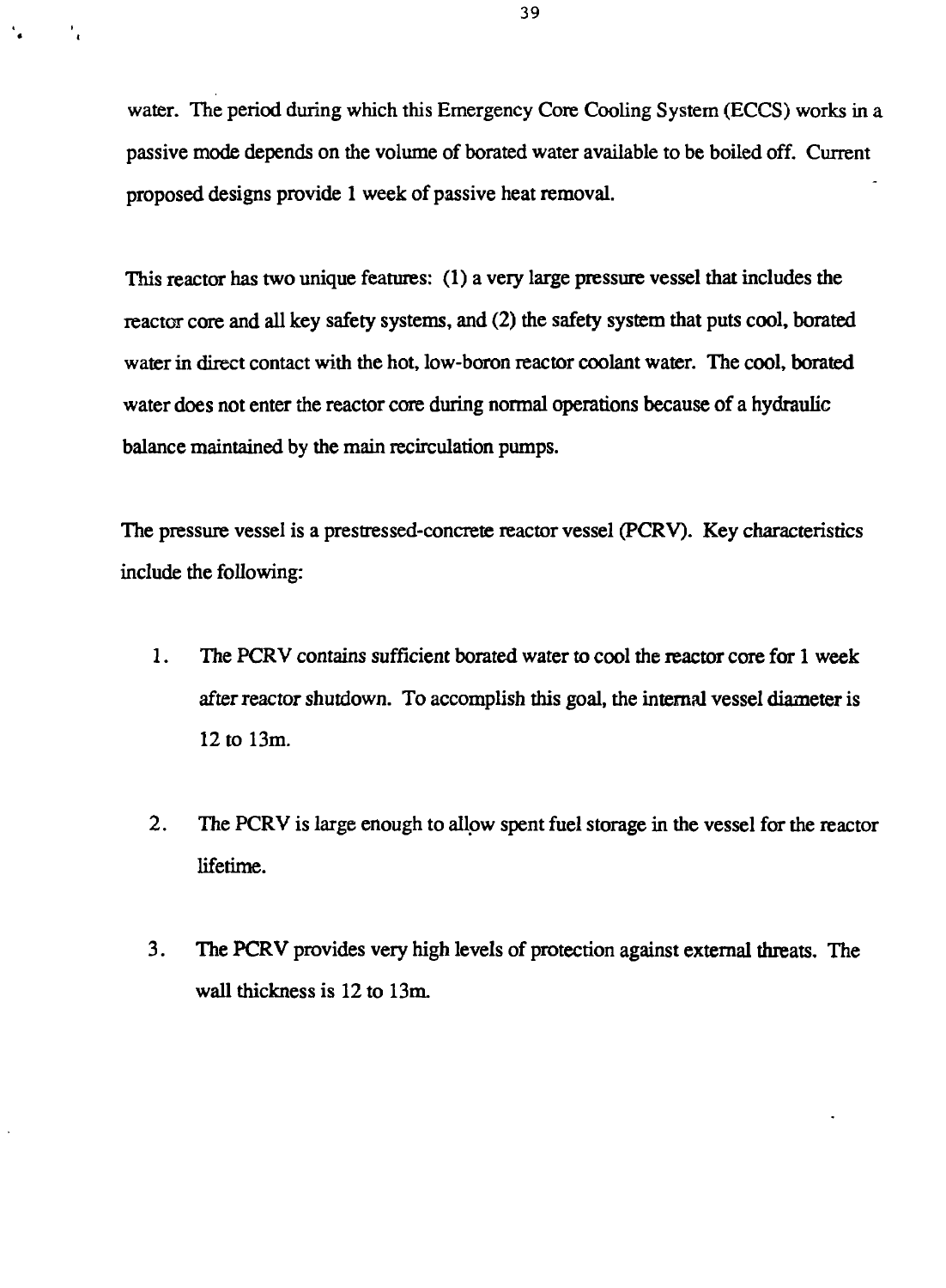The PCRV has several unique design features:

 $\mathbf{r}_i$ 

- 1. It contains both steel reinforcing bars and prestressed steel tendons. The redundant design allows for failure of either reinforcing bars *or* tendons without catastrophic vessel failure.
- 2. It contains a double internal steel liner to prevent leakage of water. From the inside to the outside, the vessel includes an inner liner, 1-m-thick concrete, a secondary liner, and the main PCRV.

The second unique feature of the PIUS PWR is the hydraulic emergency core cooling system. The operating principles of this system are shown in Fig. A.l.

Figure A.1 $(a)$  shows a natural-circulation PWR reactor core (C) inside a very large pressure vessel (A). The reactor core is in a zone of low-boron water (D) at the bottom of the riser. The riser incorporates a pressurizer (I) to maintain reactor vessel pressure at desired levels. The pressure vessel is primarily filled with cool, berated water (B). The low boron concentration of the water allows the reactor to be critical and produce heat. In this configuration, the reactor would be shut down quickly by the natural circulation of borated water into the core from below (J) and out through the top of the riser (K).

In Fig.  $A.1(b)$ , the hot reactor water is returned from point M near the top of the riser to point N below the core by the addition of a recirculation pump (E).

In Fig.  $A.1(c)$ , a steam generator (F) has been added to the circulating water flow to keep the temperature constant. The steam generator and pump can be located either inside or outside the pressure vessel. The reactor is a natural-circulation reactor dependent on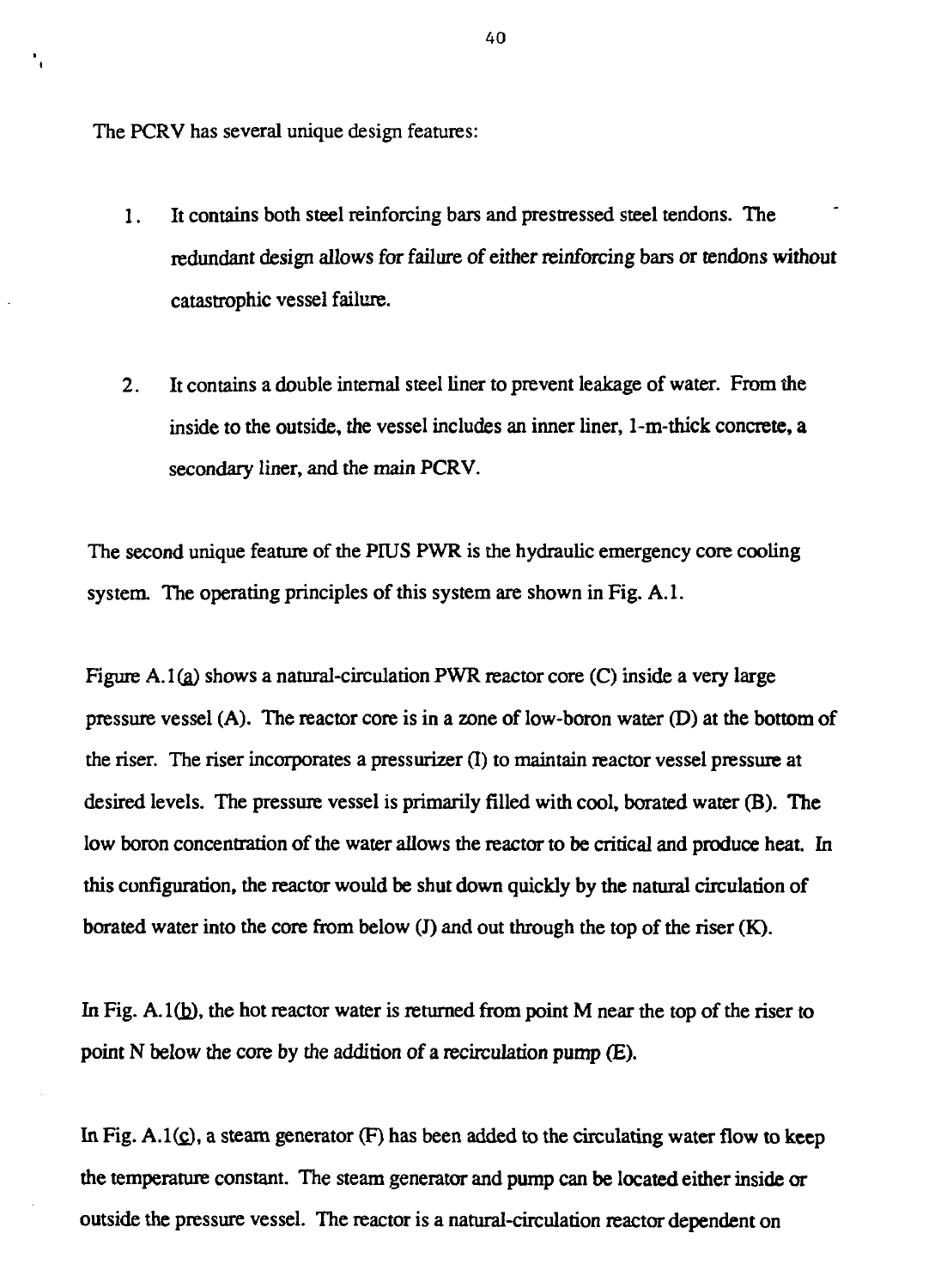

 $\sim$  .

**Fig. A.I. Operating principles of PIUS.**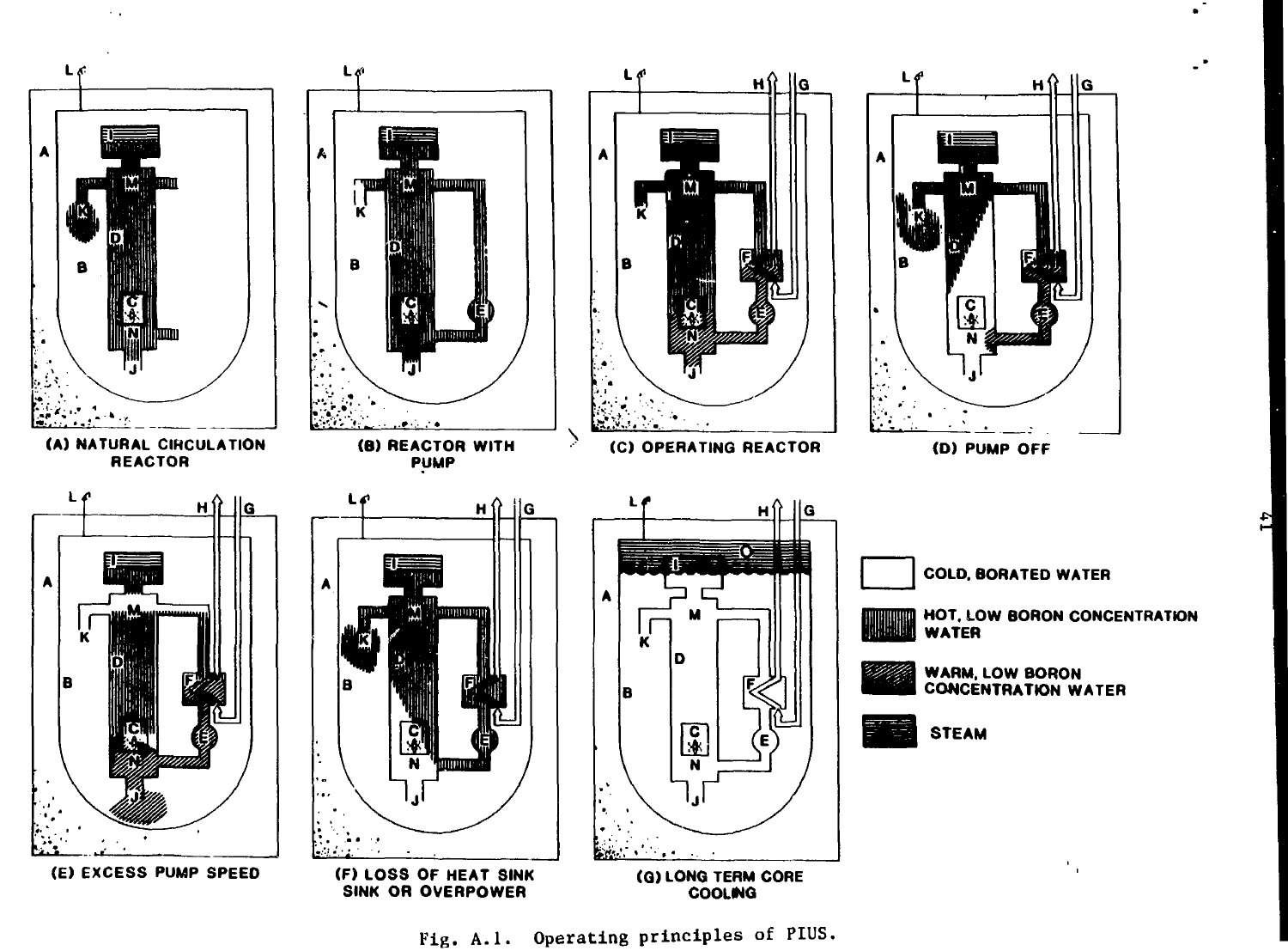differences in water densities of the high-temperature, low-boron-concentration water in the riser and the low-temperature, high-boron-concentration water in the pool. The pump simply overcomes pressure drops in the steam generator and associated piping between points M and N. It pulls the full flow of hot water from the reactor at point M and delivers *it* to point N.

There are two flow paths for the water from above the reactor core (point M) to back below the reactor core (point N). The first is through the steam generator and pump  $(M, F, E,$ N). The second is through the cold, borated water zone (M, K, B, J, N). If the cool, highly borated water flows into the core, the reactor will be shut down. This does not happen in operation because of a careful hydraulic balance generated by the pump.

If the rate of the recirculation pump slows to less than that of the natural water circulation  $[Fig. A.1(d)]$  through the core, then cold, borated water will enter the core from point J and shut the reactor down. If the pump operates too rapidly, pump suction will draw cold, borated water into the system near point M and through the steam generator and pump  $[Fig. A.1(e)]$ . The pump discharge will push some highly borated water into the core near point N and the remaining water into the cold, borated water zone below point N. In effect, the hot, low-borated water zone that allows the reactor to produce power is stable against the ingress of cold, borated water at only one pump speed for each set of operating conditions.

The hot reactor water is separated from the cold, borated water by interface zones  $(J, K)$ . The large density differences between the two waste zones make the interface very stable. Instruments sense whether the hot/cold interface zone is moving up or down and will adjust the pump speed accordingly.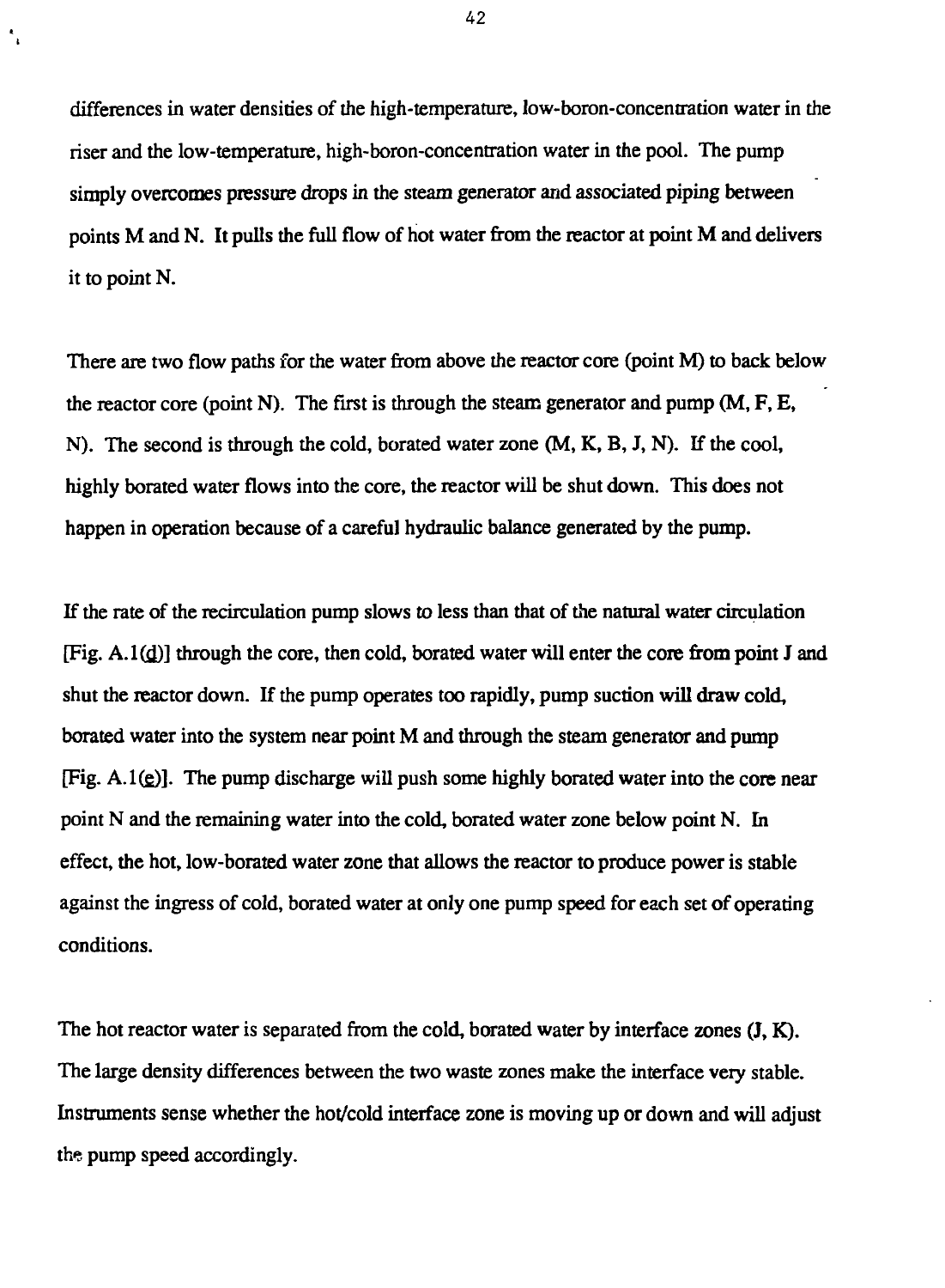Power levels in the core are controlled by varying the boron concentrations in the hot reactor water. The hydraulic balancing also protects against reactor overpower conditions or loss of feedwater to the steam generators. In either case, boiling will eventually occur in the reactor core [Fig. A. l(f)]. Boiling causes major increases in natural circulation flows through the core. The recirculation pump is sized so that it physically cannot handle the water flow through the reactor core under these circumstances. Thus, the hydraulic balance breaks down, and cold, borated water enters the core from the bottom.

After the reactor shutdown, the cool, borated water heats up, absorbing radioactive decay heat. Eventually the borated water boils, and steam is released through pressure relief valves. The reactor will be cooled as long as water remains in the pressure vessel.

A recent design of the PIUS-PWR by ABB is shown in Fig. A.2; some design parameters are given in Table A. 1. PIUS-PWR design options include steam generators on either the inside or the outside of the PCRV. Siphon breakers prevent siphoning of water from the PCRV if there is a pipe break. This design is for a 640-MW(e), 2000-MW(t) power reactor. The current design also includes four independent natural circulation cooling systems that transfer heat from the cool, borated water to the air during normal and emergency operations. During normal operations, heat leaks from hot water through the walls to the cold, borated water zone. During emergency operations, these cooling systems will remove all core decay heat from the high-boron-concentration water zone as water circulates between the two zones. The reactor core is protected essentially forever if the natural-circulation air coolers are operating or for at least 1 week in the event *of* air cooler failure. The air coolers can withstand normal expected events (storms, earthquakes, etc.) but, because they require good access to air, cannot be protected against some types of sabotage or external military assault.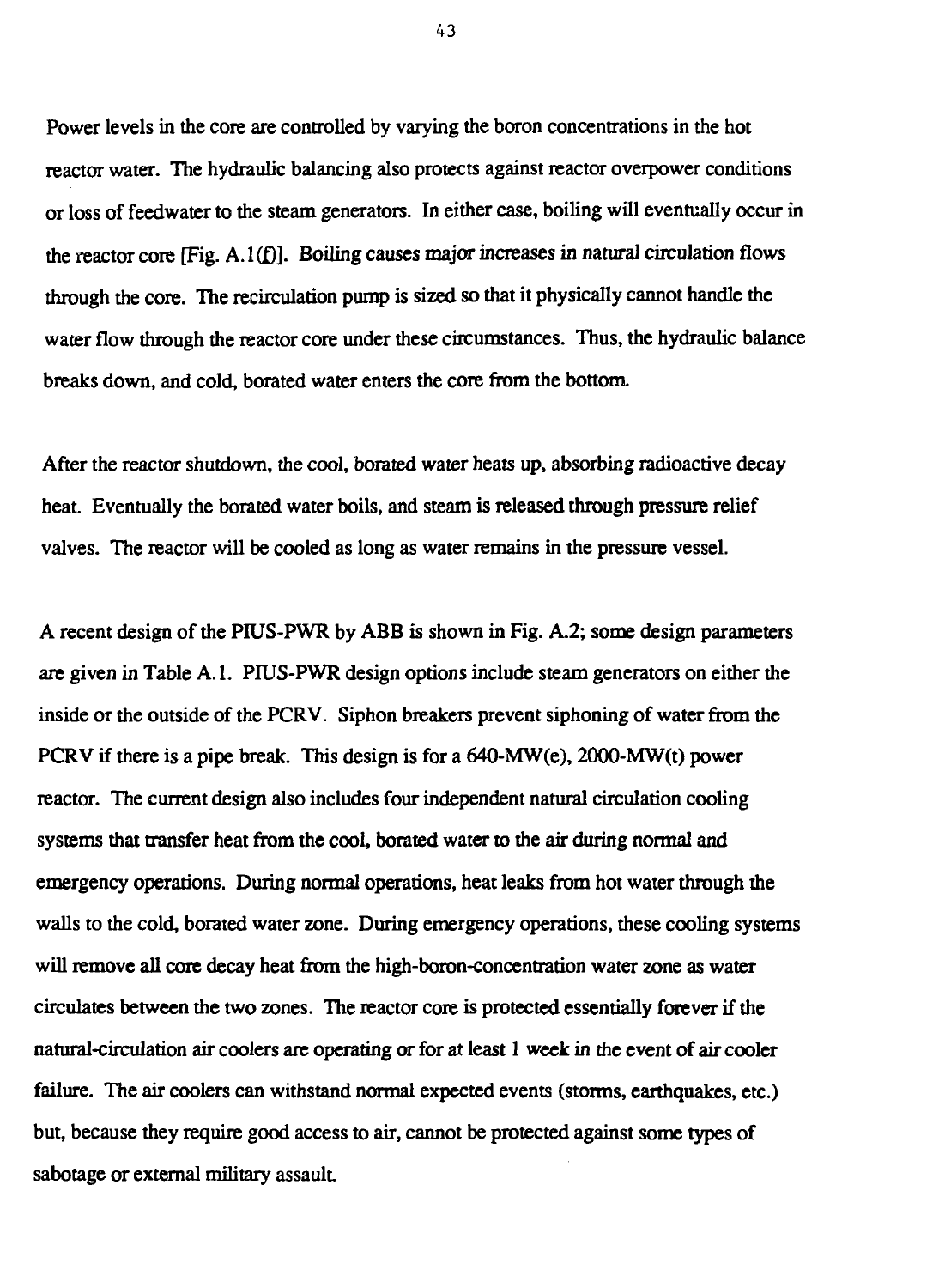

Fig. A.2. Proposed PIUS design by ABB Atom.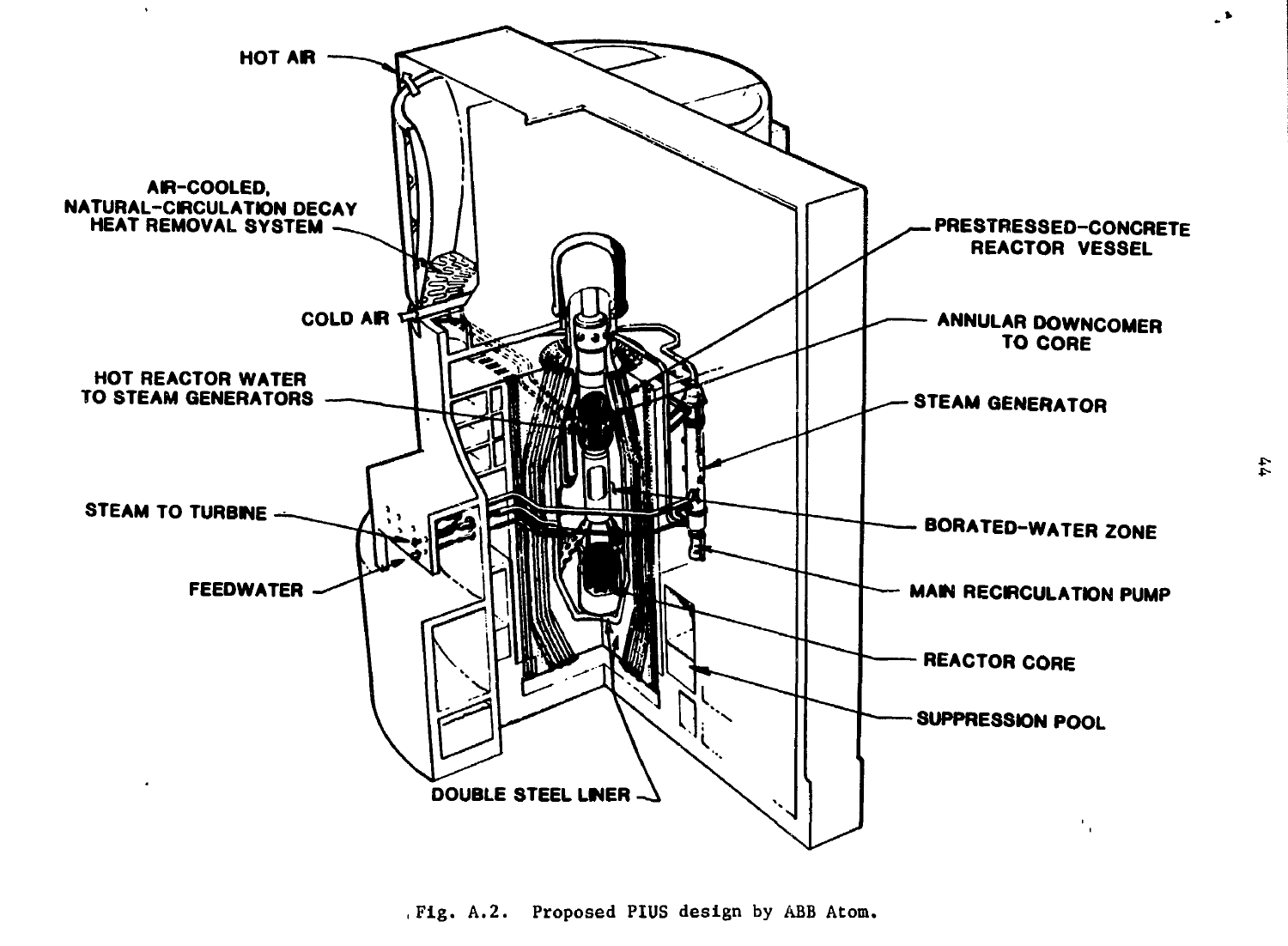| Thermal power                         | <b>MW</b>      | 2000             |
|---------------------------------------|----------------|------------------|
| Electric power (net)                  | <b>MW</b>      | 640              |
| Core exit temperature (full power)    | <b>OC</b>      | 290              |
| Core inlet temperature (full power)   | <b>OC</b>      | 260              |
| Core coolant flow                     | kg/s           | 13000            |
| Primary system pressure (pressurizer) | <b>MPa</b>     | 9.0              |
| Number of fuel assemblies             |                | 213              |
| Number of fuel rod/assembly           |                | 316 <sup>a</sup> |
| Fuel enrichment, reload fuel          | %              | 3.5              |
| Average burnup                        | mwd/t          | 45,500           |
| Core height (active)                  | $\mathbf{m}$   | 2.50             |
| Core diameter (equivalent)            | $\mathbf{m}$   | 3.76             |
| Core pressure drop (dynamic)          | MPa            | 0.039            |
| Number of steam generators            |                | $\boldsymbol{4}$ |
| Steam pressure (steam generator exit) | <b>MPa</b>     | 4.0              |
| Steam temperature                     | oС             | 270              |
| Number of reactor coolant pumps       |                | 4                |
| Pool temperature (normal operation)   | oС             | 50               |
| Concrete vessel cavity diameter       | m              | 12.2             |
| Concrete vessel cavity total height   | $\mathbf{m}$   | 44               |
| Concrete vessel cavity volume         | m <sup>3</sup> | 3300             |
| Concrete vessel thickness (minimum)   | $\mathbf{m}$   | 7                |
|                                       |                |                  |

# **Table A.l. Some key design data for die Sccure-P Reactor**

**<sup>a</sup>Up to 32 fuel rods containing burnable absorber**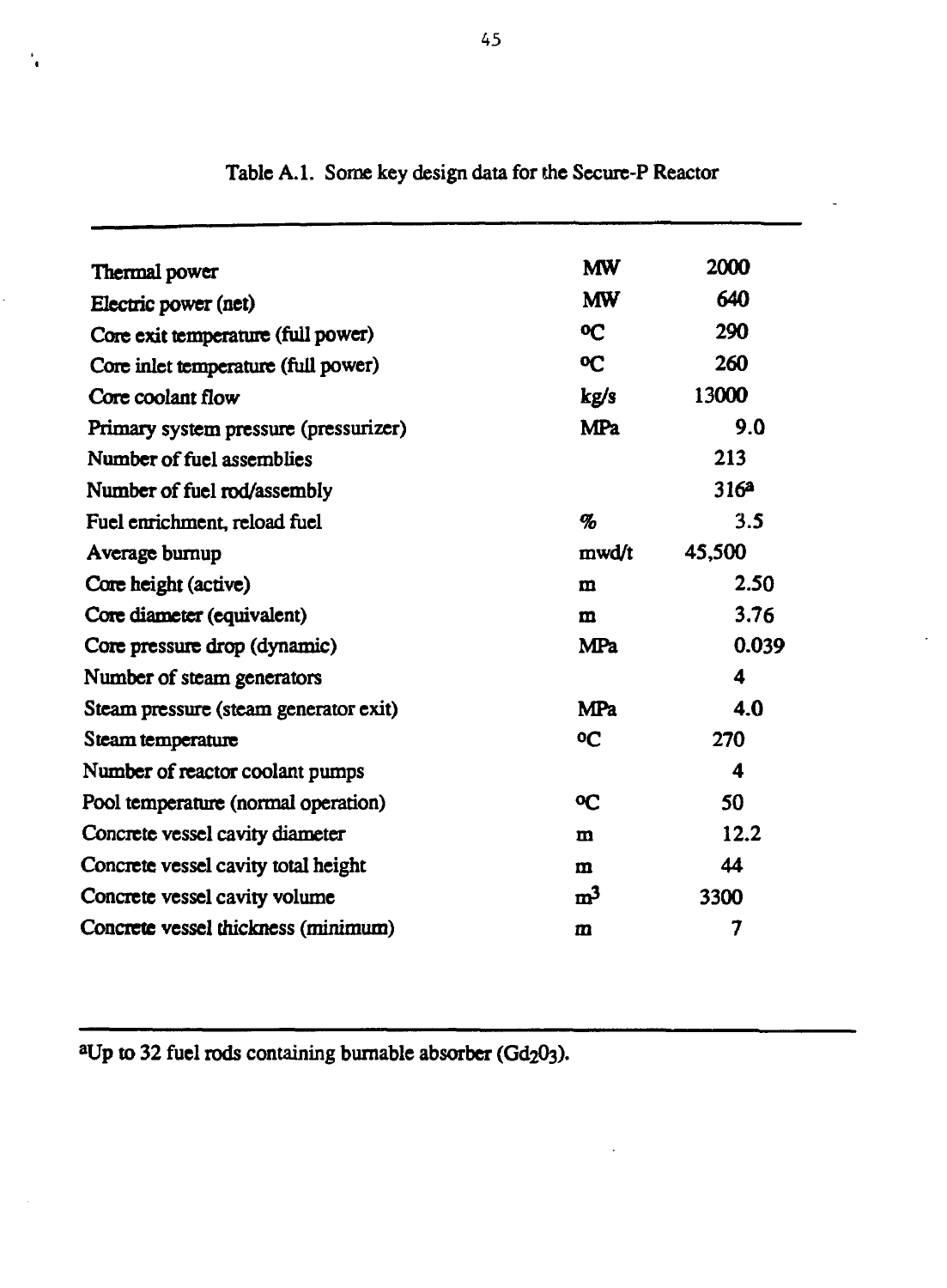#### A.3. PIUS-BWR

The PIUS-BWR was invented by C. Forsberg of ORNL. The basic rationale for a BWR type rather than a PWR type is that a BWR has lower operating pressures. Because PIUS reactors use very large pressure vessels, there is a strong technical and economic incentive for lowering reactor operating pressures. For technical reasons, the safety systems of the PIUS-PWR will not work for a PIUS-BWR. The invention of the PIUS-BWR followed the PIUS-PWR by several years; hence, technical uncertainties with the PIUS-BWR are larger.

In the PIUS-BWR, the conventional BWR system is placed within a very large PCRV along with a 1-week supply of borated, emergency core cooling water (Fig. A.3). A Fluidic In-Vessel Emergency Core Cooling System (FIVES) protects the reactor core against accidents. The FIVES has three major components: (1) a large volume of cool, borated water at reactor pressure; (2) a fluidic valve assembly that separates cool, borated, emergency water supplies from hot reactor water, and (3) the FIVES water pump system that provides power to the fluidic valve and detects water shortages in the reactor core.

The pressure vessel is divided into two water zones: (1) a reactor coolant zone with core, riser, downcomer, and steam separators; and (2) a supply of cool, borated emergency corecooling water. The two water zones are separated by an insulated wall that is not a pressure boundary. The zones are in direct contact with each other near the top of the pressure vessel through a hot/cold interface where hot, low-density, clean reactor water lies on top of cold, high-density, borated water.

Near the bottom of the pressure vessel, the two water zones are connected by a fluidic valve. The pressure of the cool, borated water is somewhat higher at this location than that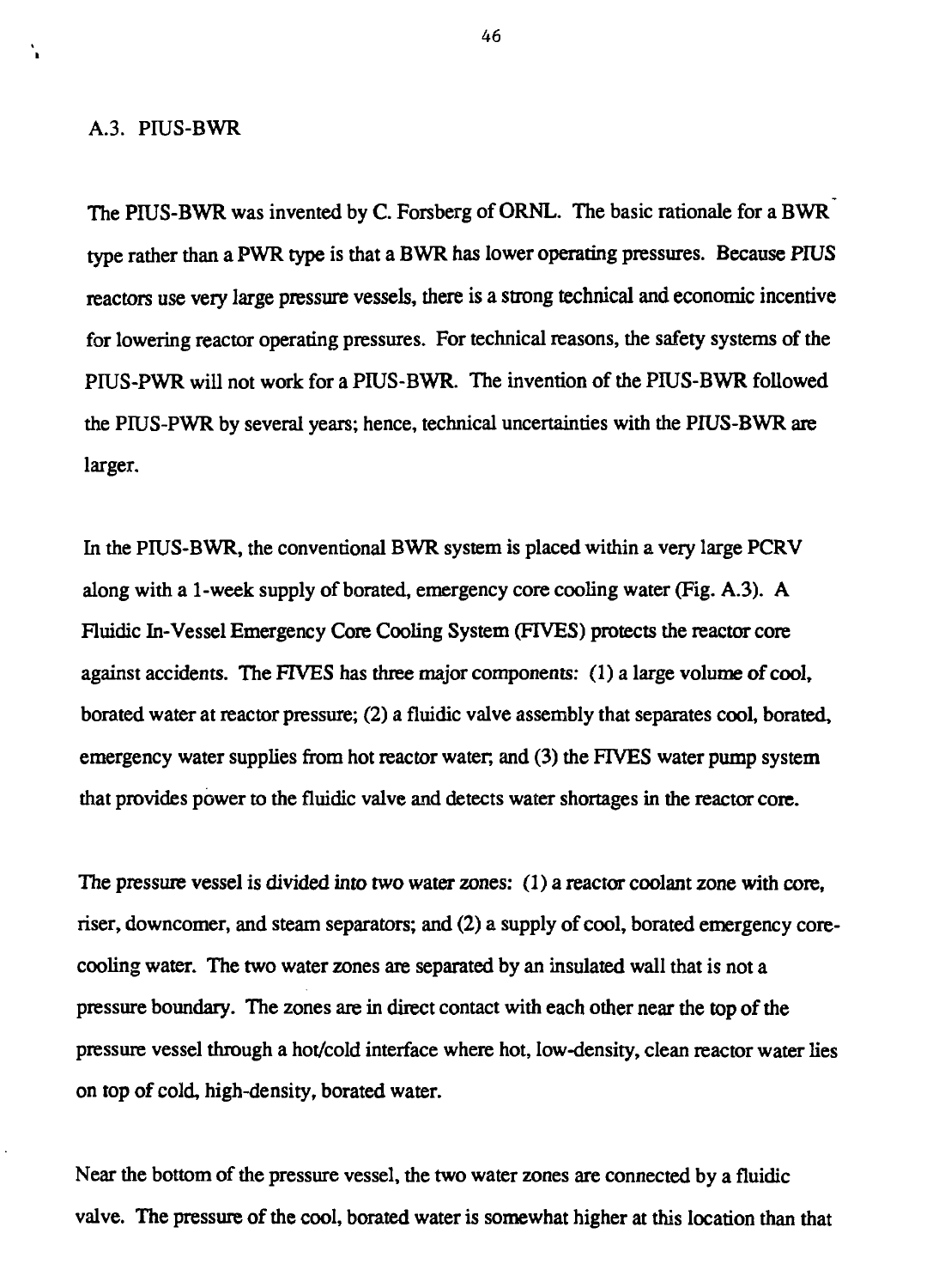

Fig. A.3. Process Inherent Ultimate Safety Boiling-Water Reactor.